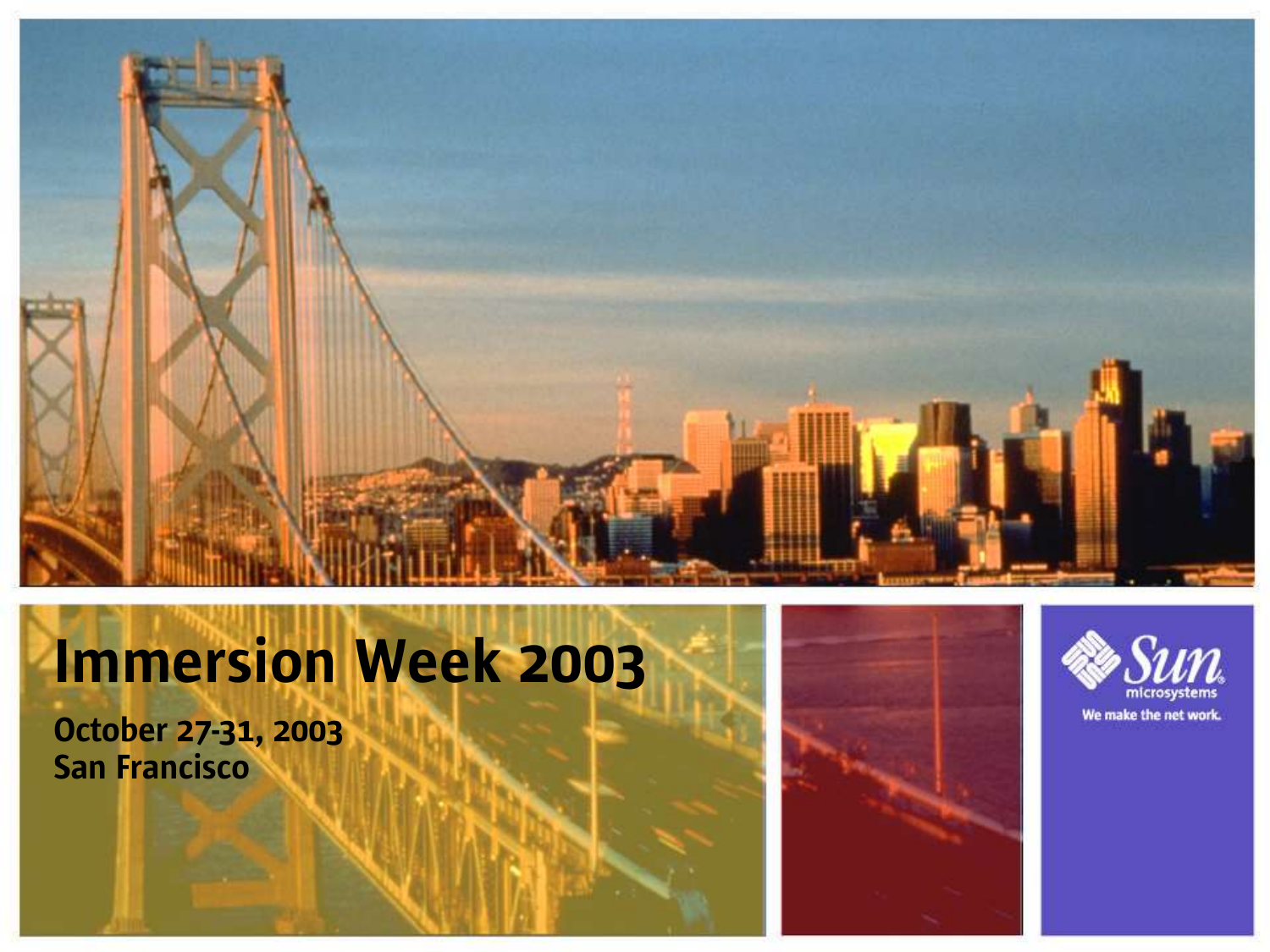## Solaris Performance analysis

Jim Laurent Systems Engineer Public Sector Area

Immersion Week 2003

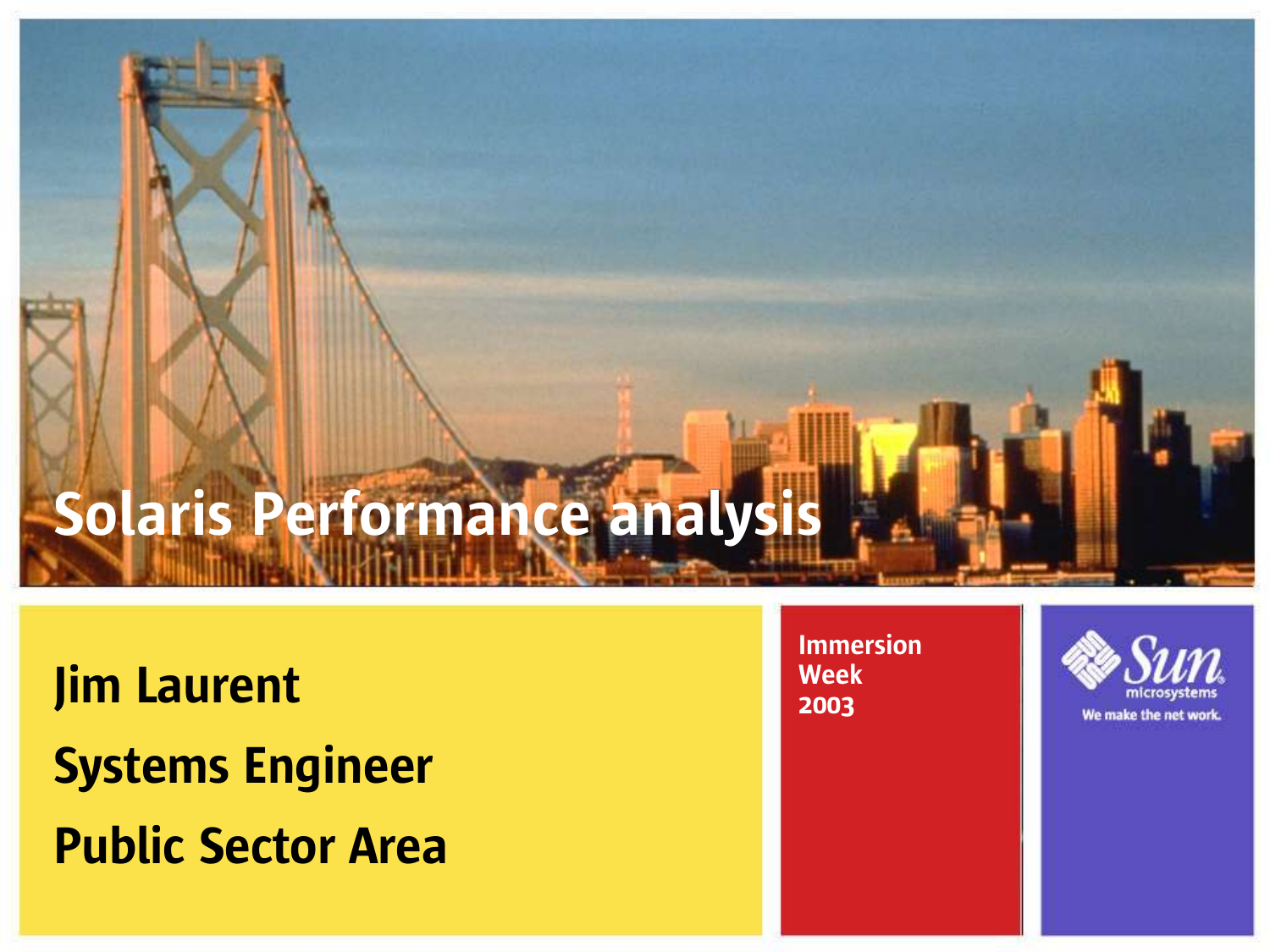

# Solaris Performance Analysis

Jim Laurent Solaris Ambassador Sun Microsystems McLean VA jim.laurent@sun.com Last Update 9/29/03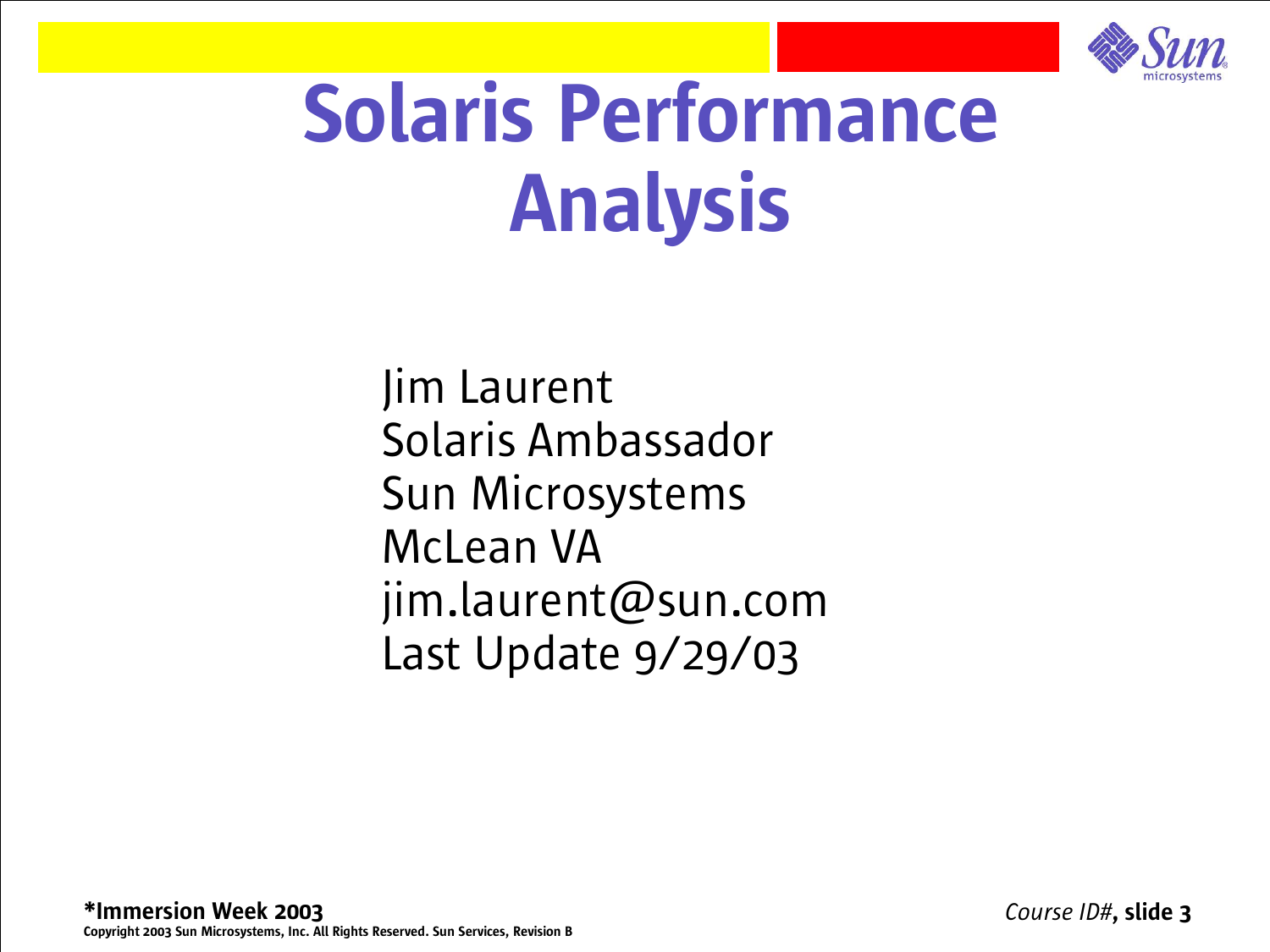

#### Performance Resources

●Brian Wong

– Configuration and Capacity Planning for

Solaris Servers

●Adrian Cockcroft

- Sun Performance and Tuning
- ●Rich McDougall and Jim Mauro

#### – Solaris internals

●http://www.sun.com/sun-on-net/performance/

●http://www.sun.com/blueprints

#### ●Sun Education SA-400

– http://suned.sun.com/USA/catalog/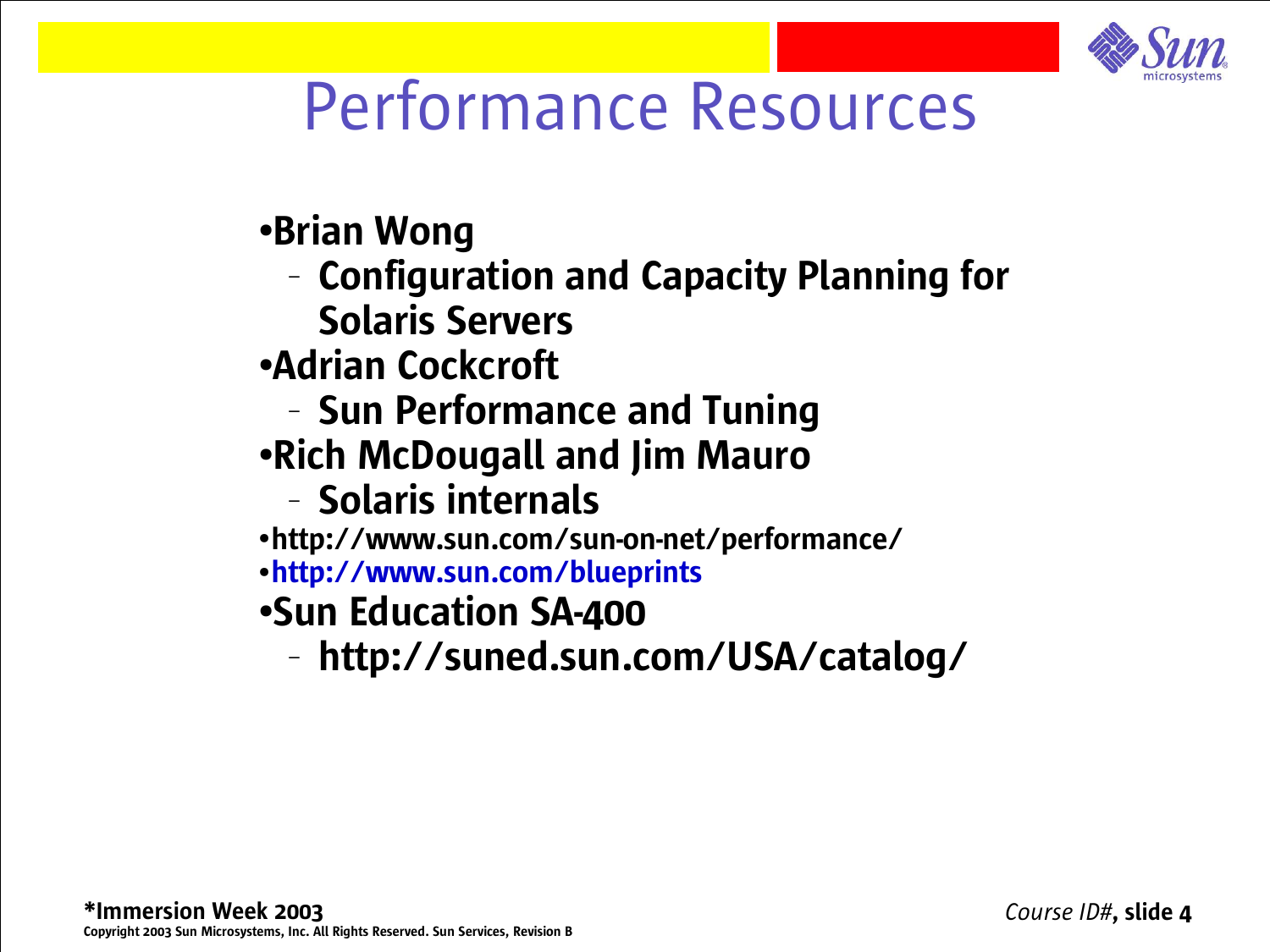

#### Solaris Performance Analysis **Objectives**

#### Upon completion the student will be able to:

- Identify a disk bottleneck using the iostat command.
- Identify and utilize the appropriate commands to locate a CPU performance problem.
- Identify and utilize the appropriate commands to locate a memory problem.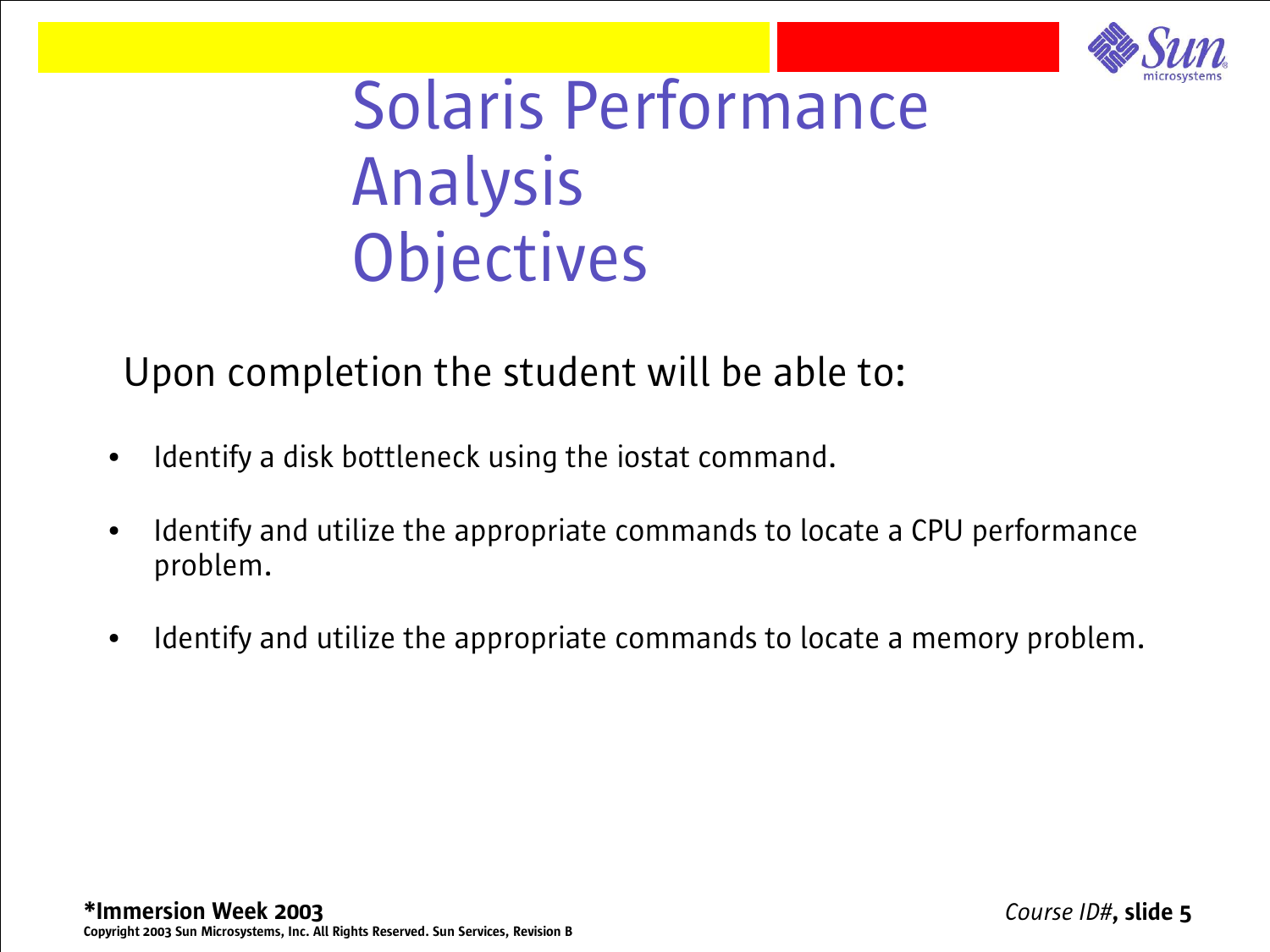

#### Basic Procedure



*Course ID#*, slide 6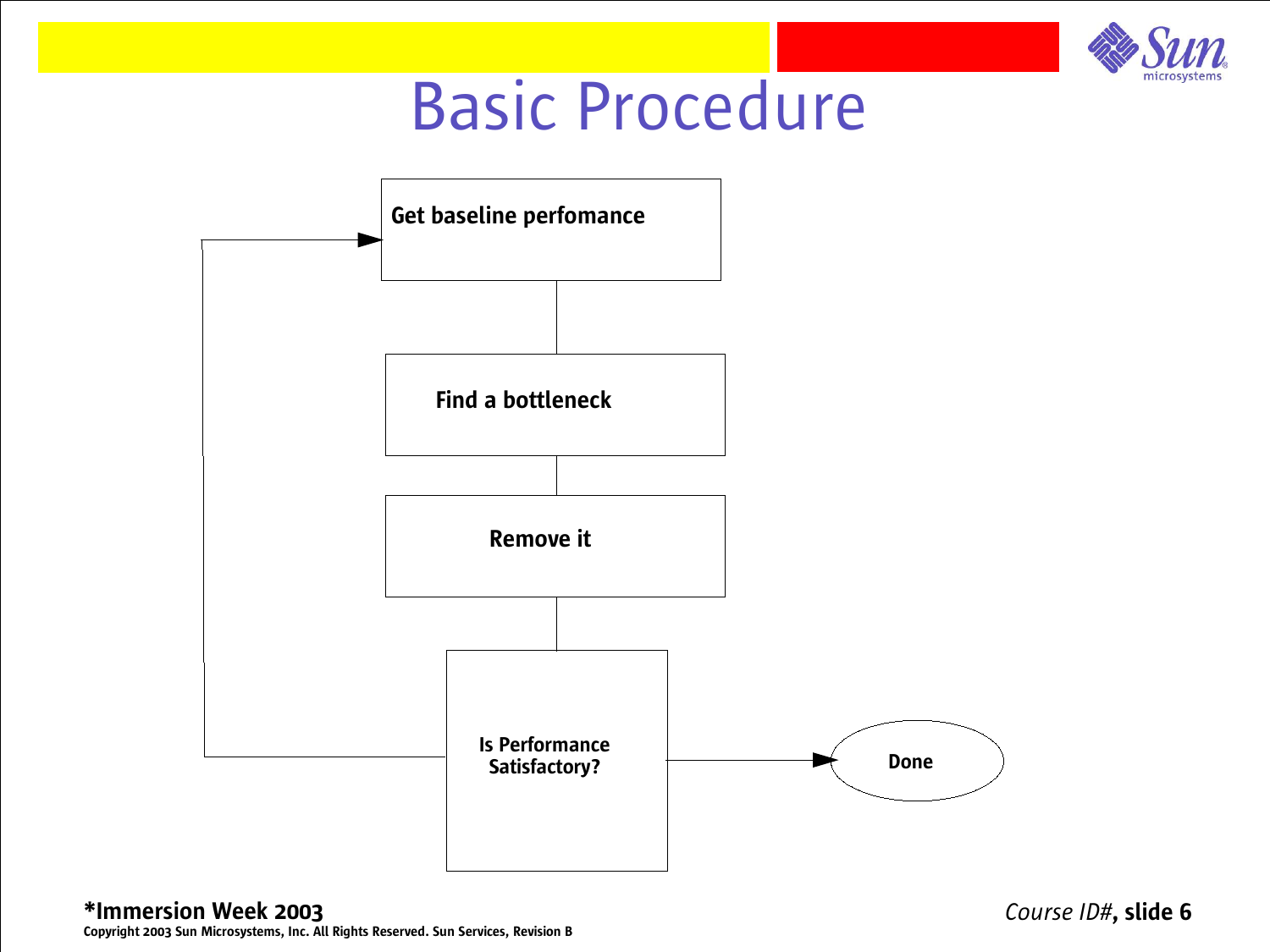

#### Potential Bottlenecks

- Disk
- Network
- Memory
- CPU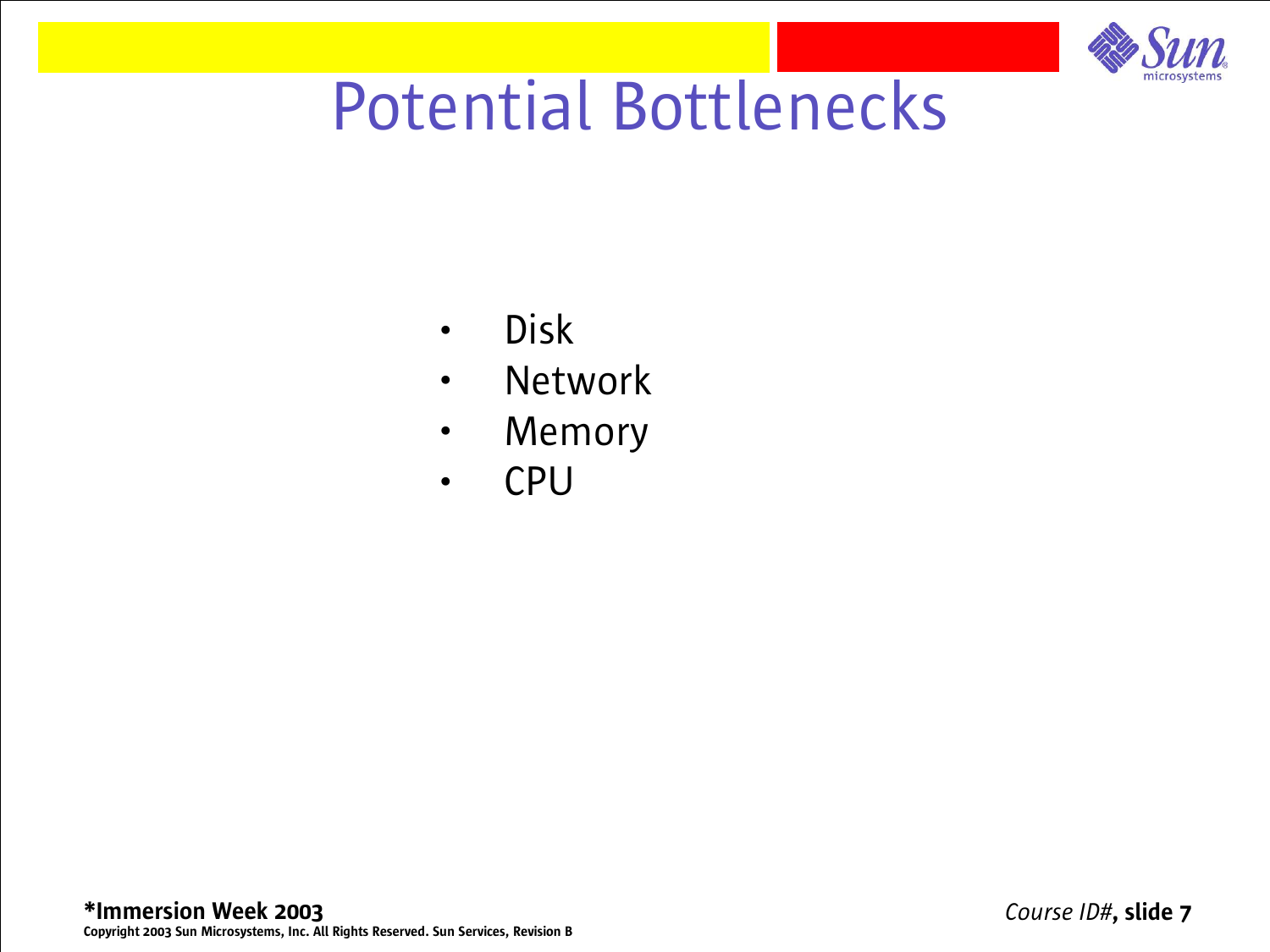

#### Disks Bottlenecks

- •Not enough capacity
- •Slow response time
- •Poor Layout
- •RAID configurations
- •File system issues
- •Database Issues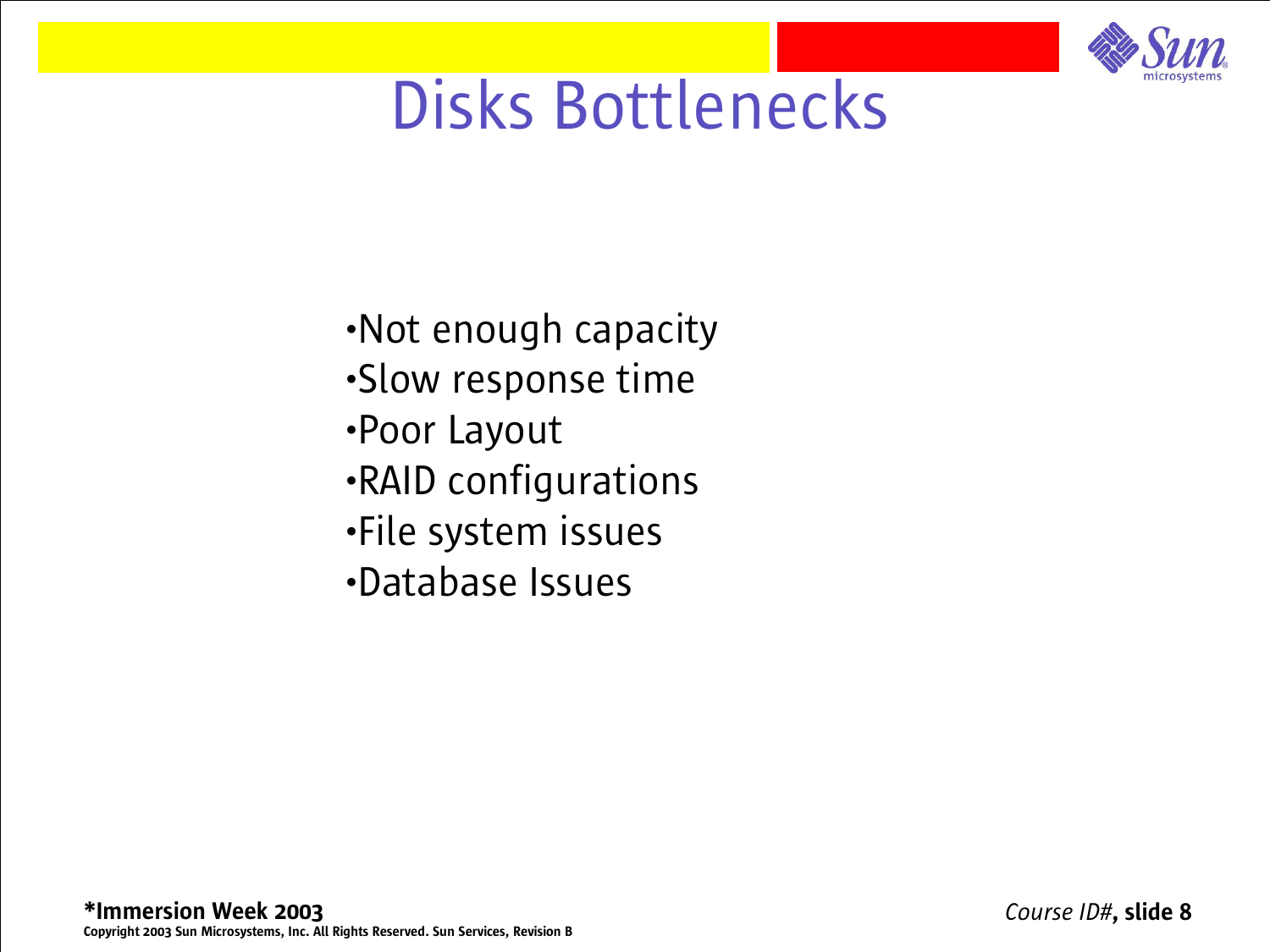

### Identifying Disk bottlenecks

- Use sar, iostat
- look for service time, disk utilization, queue length, uneven distribution
- know whether array caching is being used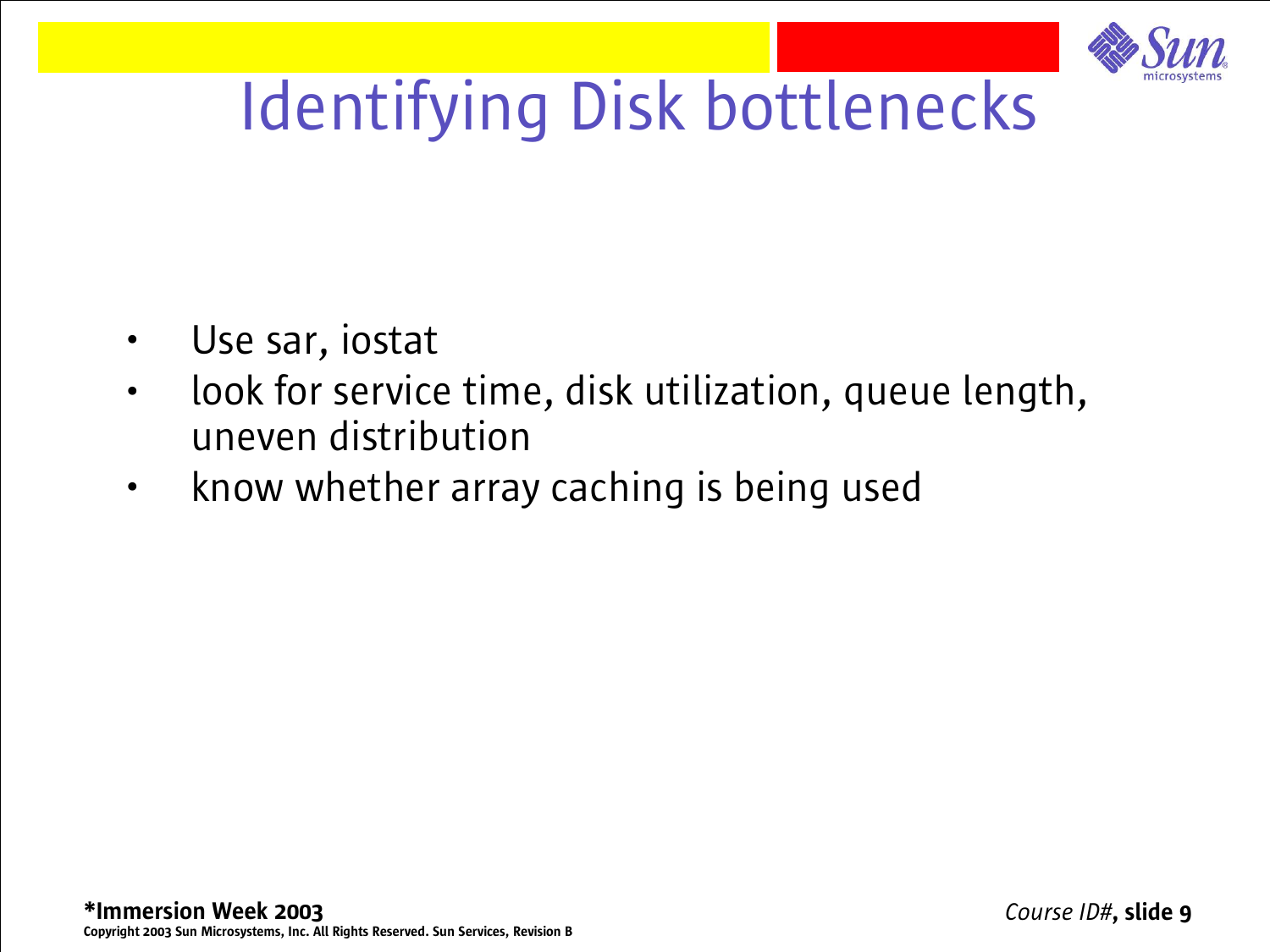

#### Relative Access times

| <b>Device</b>        | <b>Real time</b> | <b>Seconds</b>      | <b>Relative time</b> |
|----------------------|------------------|---------------------|----------------------|
|                      | $(1s - 1)$ ns)   |                     |                      |
| <b>CPU Registers</b> | 2 nsec           | $2 \times 10^{-9}$  | 2 seconds            |
| <b>CPU cache</b>     | 20 nsec          | $20 \times 10^{-9}$ | 20 second            |
| <b>Main Memory</b>   | <b>200 nsec</b>  | $20 \times 10^{8}$  | 2-3 minutes          |
| <b>Disk</b>          | 20 msec          | $20 \times 10^{3}$  | 7 months             |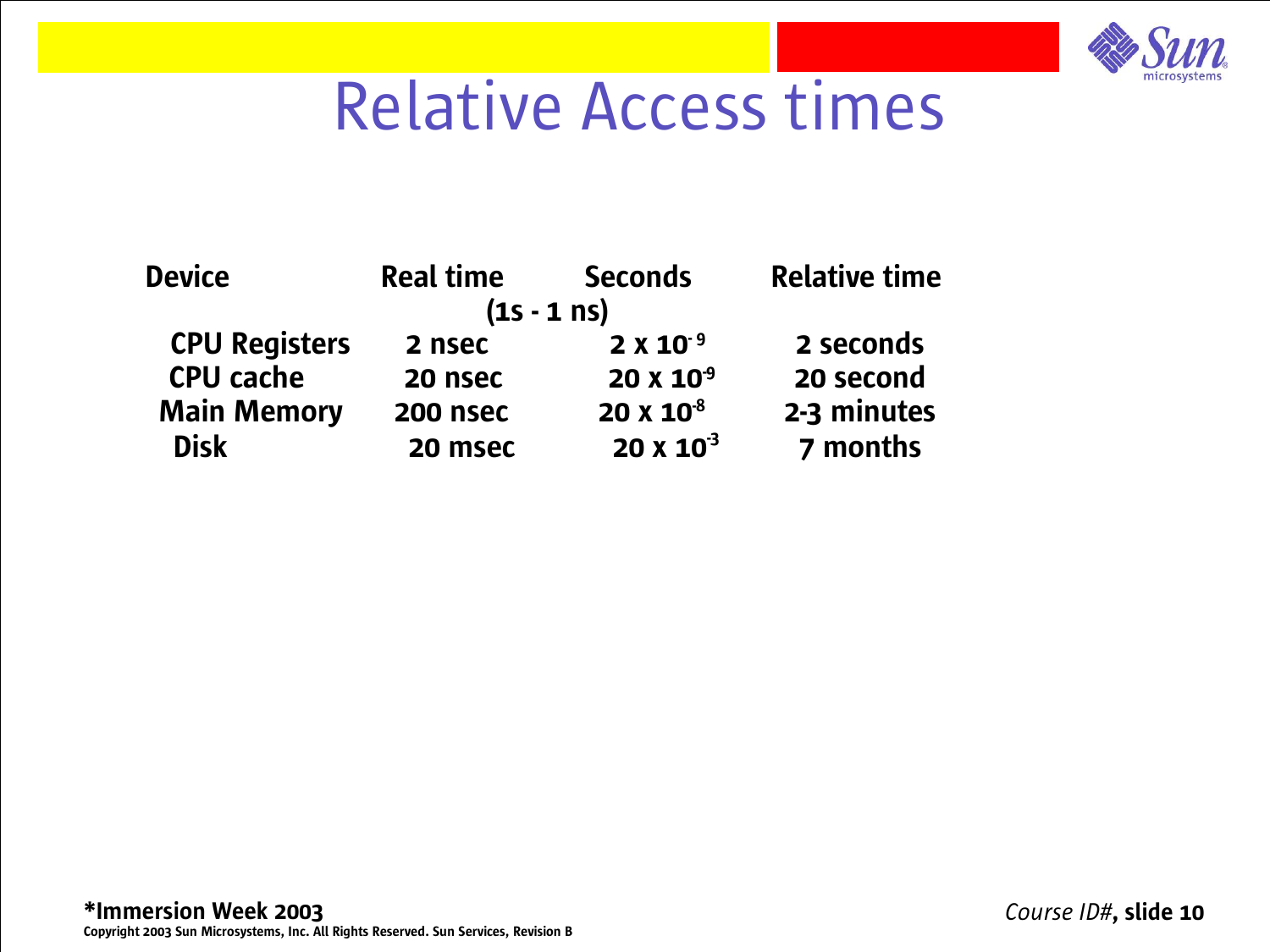

#### iostat -x 30 information

Wait - queue length, number of entries waiting for disk svc\_t - service time in millisec. >50 constantly is bad %w - percent of time queue occupied %b - percent busy <30% good >60% bad

| extended device statistics |     |     |      |     |                |     |       |             |             |  |  |
|----------------------------|-----|-----|------|-----|----------------|-----|-------|-------------|-------------|--|--|
| device                     | r/s | W/S | kr/s |     | kw/s wait actv |     | svc t | %w          | %b          |  |  |
| fd0                        | 0.0 | 0.0 | 0.0  | 0.0 | 0.0            | 0.0 | 279.0 | $\mathbf 0$ | $\mathbf 0$ |  |  |
| sd0                        | 0.0 | 0.0 | 0.0  | 0.0 | 0.0            | 0.0 | 0.0   | $\mathbf 0$ | $\mathbf 0$ |  |  |
| sd1                        | 0.1 | 0.9 | 0.7  | 6.3 | 0.0            | 0.1 | 72.1  | $\mathbf 0$ | $\mathbf 1$ |  |  |
| sd4                        | 0.0 | 0.0 | 0.0  | 0.0 | 0.0            | 0.0 | 0.0   | $\mathbf 0$ | $\mathbf 0$ |  |  |
| sd6                        | 0.0 | 0.0 | 0.0  | 0.0 | 0.0            | 0.0 | 0.0   | O           | $\mathbf 0$ |  |  |
| nfs1                       | 0.0 | 0.0 | 0.0  | 0.0 | 0.0            | 0.0 | 0.7   | $\mathbf 0$ | $\mathbf 0$ |  |  |
| nfs2                       | 0.0 | 0.0 | 0.1  | 0.4 | 0.0            | 0.0 | 298.1 | $\mathbf 0$ | $\mathbf 0$ |  |  |
| nfs3                       | 0.0 | 0.0 | 0.2  | 0.0 | 0.0            | 0.0 | 35.4  | $\mathbf 0$ | O           |  |  |

#### \*Immersion Week 2003 Copyright 2003 Sun Microsystems, Inc. All Rights Reserved. Sun Services, Revision B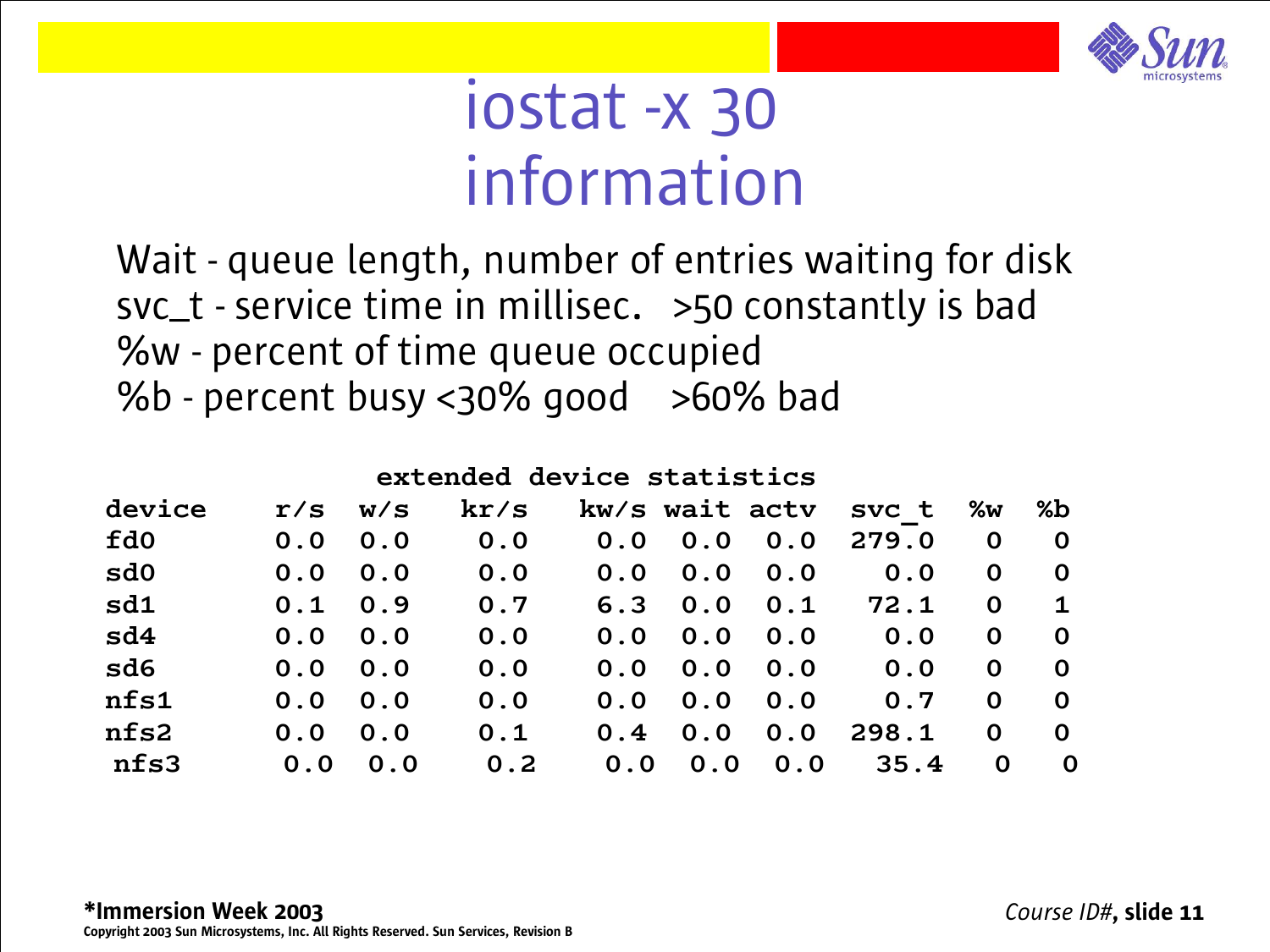

## Iostat -x -n -p Example

|      |      |              |     |                  |     | extended device statistics |                              |                         |                |
|------|------|--------------|-----|------------------|-----|----------------------------|------------------------------|-------------------------|----------------|
| r/s  | w/S  | kr/s         |     |                  |     |                            | kw/s wait actv wsvc_t asvc_t | %w                      | %b device      |
| 46.0 | 6.6  | 102.0        | 7.0 | 1.8              | 2.0 |                            | $33.8$ $37.2$                | 28                      | 100 c0t0d0     |
| 46.0 | 6.6  | 102.0        | 7.0 | 1.8              | 2.0 |                            | $33.8$ $37.2$                | 28                      | 100 c0t0d0s0   |
| 0.0  | 0.0  | 0.0          | 0.0 | 0.0              |     |                            | $0.0 \t 0.0 \t 0.0$          | $\mathbf 0$             | $0$ $c0t0d0s1$ |
| 0.0  | 0.0  | 0.0          | 0.0 | 0.0              | 0.0 | 0.0                        | 0.0                          | $\mathbf 0$             | $0$ $c0t0d0s2$ |
| 0.0  | 0.0  | 0.0          | 0.0 | 0.0              | 0.0 | 0.0                        | 0.0                          | $\mathbf{0}$            | $0$ $c0t0d0s3$ |
| 0.0  | 0.0  | 0.0          | 0.0 | 0.0              |     | 0.0 0.0                    | 0.0                          | $\mathbf{0}$            | $0$ $c0t0d0s7$ |
|      |      |              |     |                  |     | extended device statistics |                              |                         |                |
| r/s  | w/s  | ${\rm kr/s}$ |     |                  |     |                            | kw/s wait actv wsvc_t asvc_t |                         | %w %b device   |
| 44.8 | 23.2 | 221.2        |     | $41.7 \t6.5$     | 2.0 | 95.1                       | 29.1                         | 63                      | 100 c0t0d0     |
| 44.8 | 23.0 | 221.2        |     | $40.1 \quad 6.4$ |     |                            | $2.0$ $94.6$ $29.1$          | 63                      | 100 c0t0d0s0   |
| 0.0  | 0.0  | 0.0          | 0.0 | 0.0              |     |                            | $0.0 \t 0.0 \t 0.0$          | $\overline{\mathbf{0}}$ | $0$ $c0t0d0s1$ |
| 0.0  | 0.0  | 0.0          | 0.0 | 0.0              |     | 0.0 0.0                    | 0.0                          | $\mathbf{0}$            | $0$ $c0t0d0s2$ |
| 0.0  | 0.2  | 0.0          | 1.6 | 0.0              | 0.0 | 237.9                      | 26.9                         | 5                       | $1$ $c0t0d0s3$ |
| 0.0  | 0.0  | 0.0          | 0.0 | 0.0              | 0.0 | 0.0                        | 0.0                          | $\mathbf{0}$            | $0$ $c0t0d0s7$ |
|      |      |              |     |                  |     | extended device statistics |                              |                         |                |
| r/s  | w/S  | kr/s         |     |                  |     |                            | kw/s wait actv wsvc_t asvc_t |                         | %w %b device   |
| 50.8 | 0.0  | 105.4        | 0.0 | 0.0              | 1.9 | 0.3                        | 38.2                         | $\overline{2}$          | 100 c0t0d0     |
| 50.8 | 0.0  | 105.4        | 0.0 | 0.0              | 1.9 |                            | $0.3$ $38.2$                 | $\mathbf{2}$            | 100 c0t0d0s0   |
| 0.0  | 0.0  | 0.0          | 0.0 | 0.0              | 0.0 | 0.0                        | 0.0                          | $\mathbf 0$             | $0$ $c0t0d0s1$ |
| 0.0  | 0.0  | 0.0          | 0.0 | 0.0              | 0.0 | 0.0                        | 0.0                          | $\mathbf 0$             | $0$ $c0t0d0s2$ |
| 0.0  | 0.0  | 0.0          | 0.0 | 0.0              | 0.0 | 0.0                        | 0.0                          | $\mathbf{0}$            | $0$ $c0t0d0s3$ |
| 0.0  | 0.0  | 0.0          | 0.0 | 0.0              | 0.0 | 0.0                        | 0.0                          | $\Omega$                | $0$ $c0t0d0s7$ |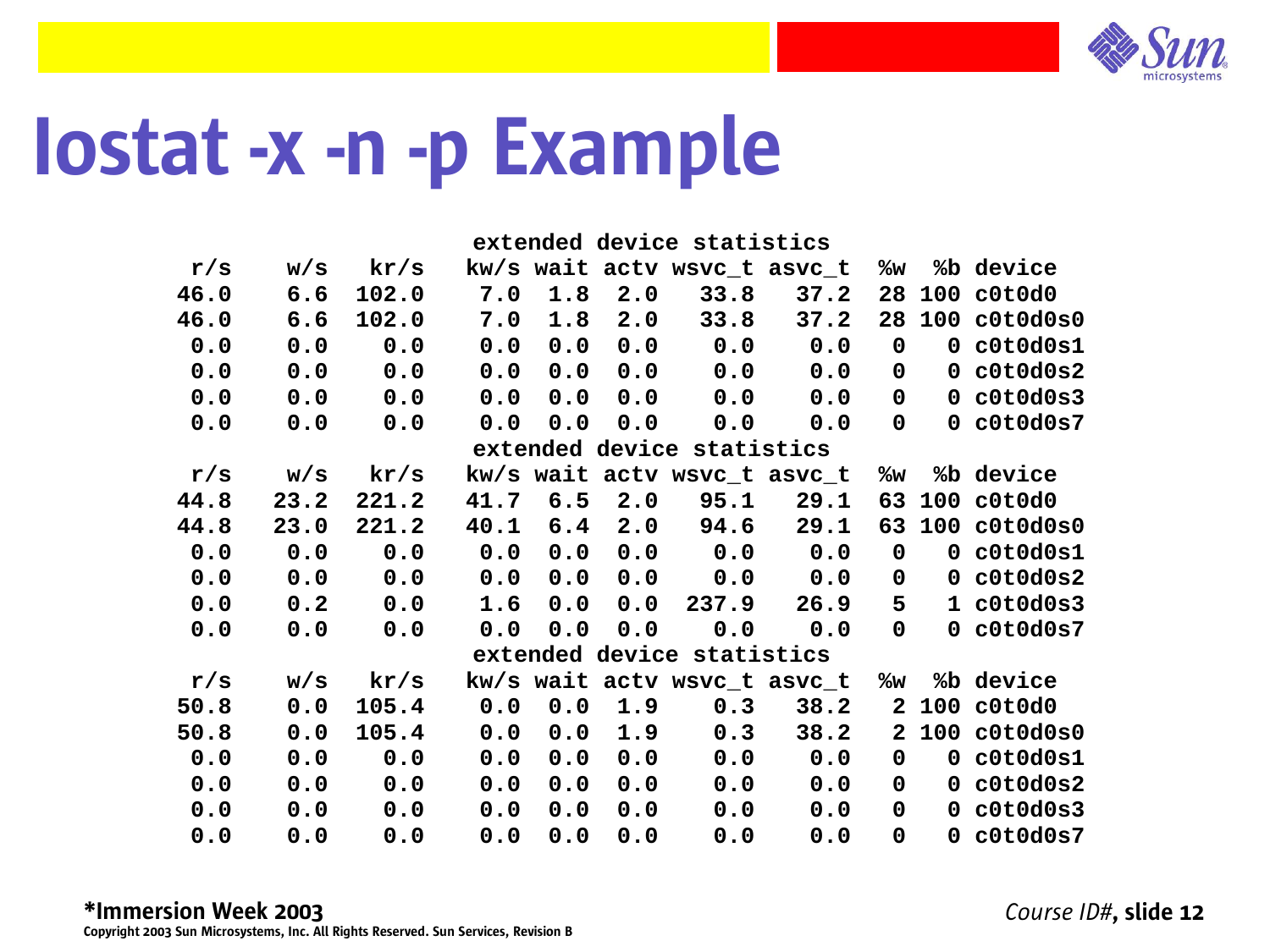

#### What is Service time?

- Time waiting on queue
- SCSI commands
- Head seek (1-15 msec)
- Rotational latencies (0-10 msec)
- Data transfer time
- Interrupt response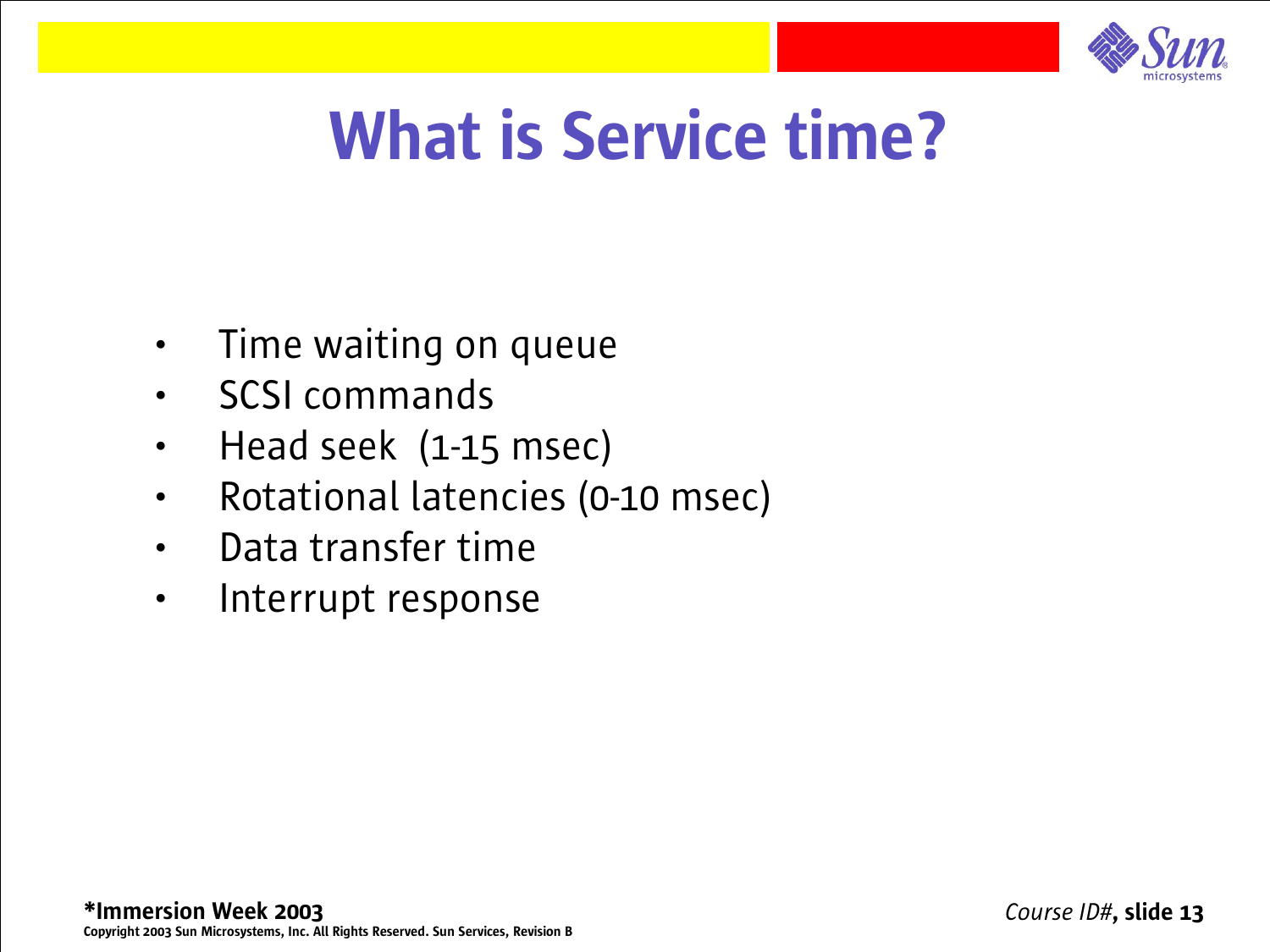

#### What can we do about Disk Bottlenecks

- Balance the load (striping, partitioning)
- More disks
- UFS Logging eliminates fsck
- Distribute swap
- Put related data on same partitions
- Don't fill up the disk
- Add memory (Array Cache/UFS/DB SGA)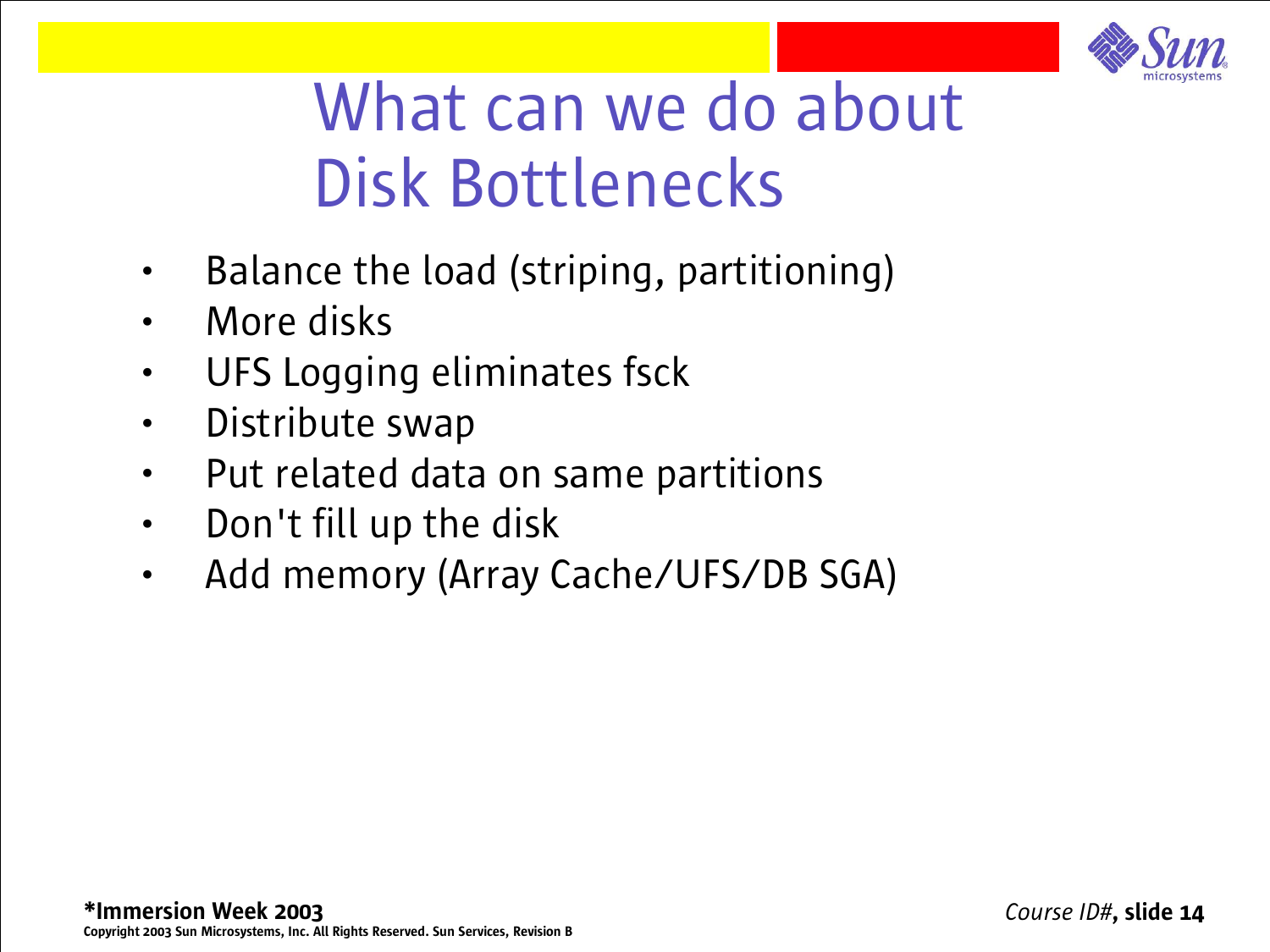

#### Databases and file systems

- Default newfs parameters are NOT appropriate for DB
- UFS single writer lock prevents multiple writes to the same DB file
- use multiple DB files or ...
- use raw disk
- Mount file systems using concurrent direct I/O option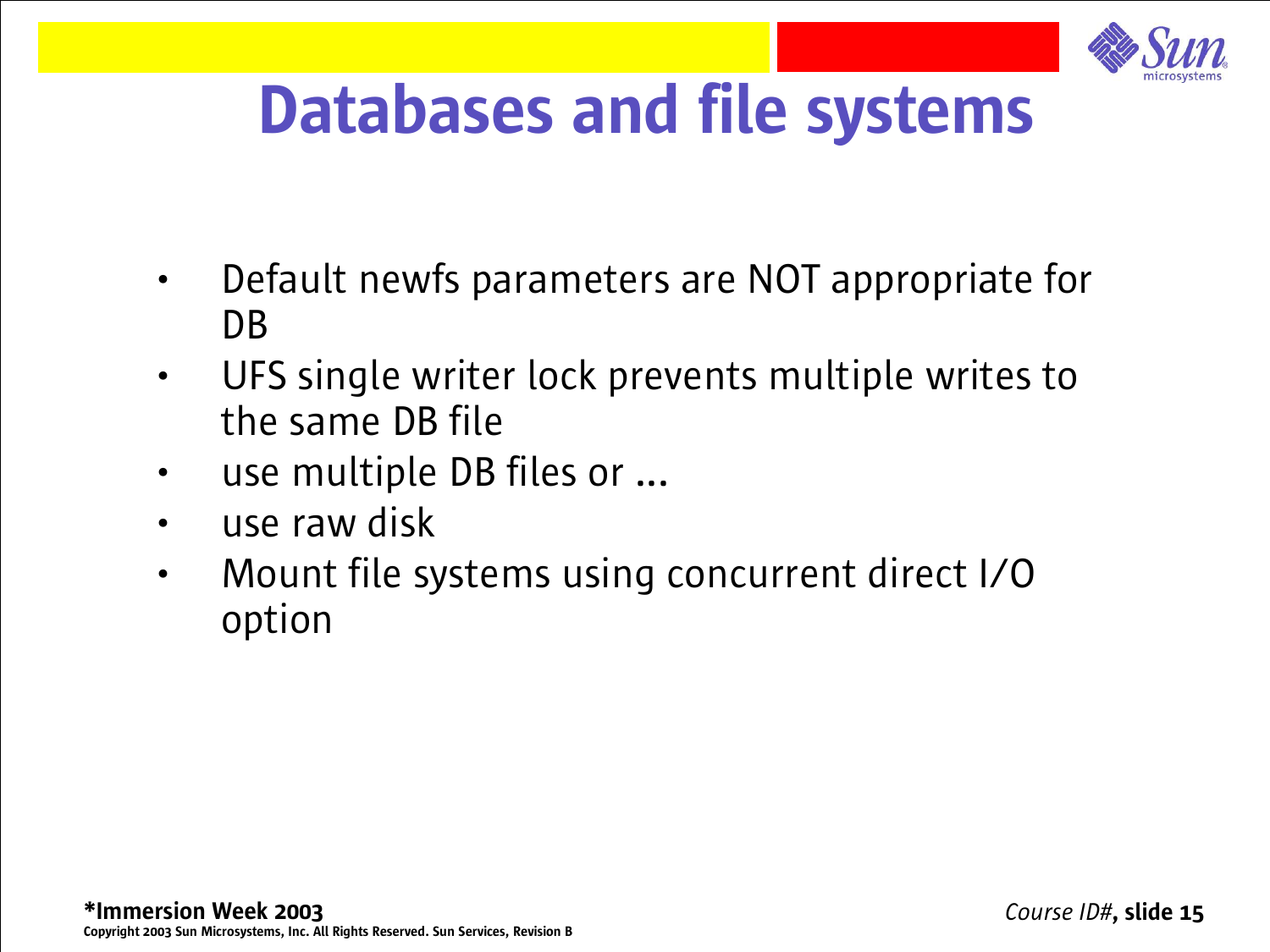

#### Raw vs. UFS

- Fast
- Eliminates single writer issue
- Difficult to manage
- Difficult to backup
- No cache or buffering
- Slower
- Easier to manage
- Easier to backup
- Listed in vfstab, mount, df, ls
- Cached in RAM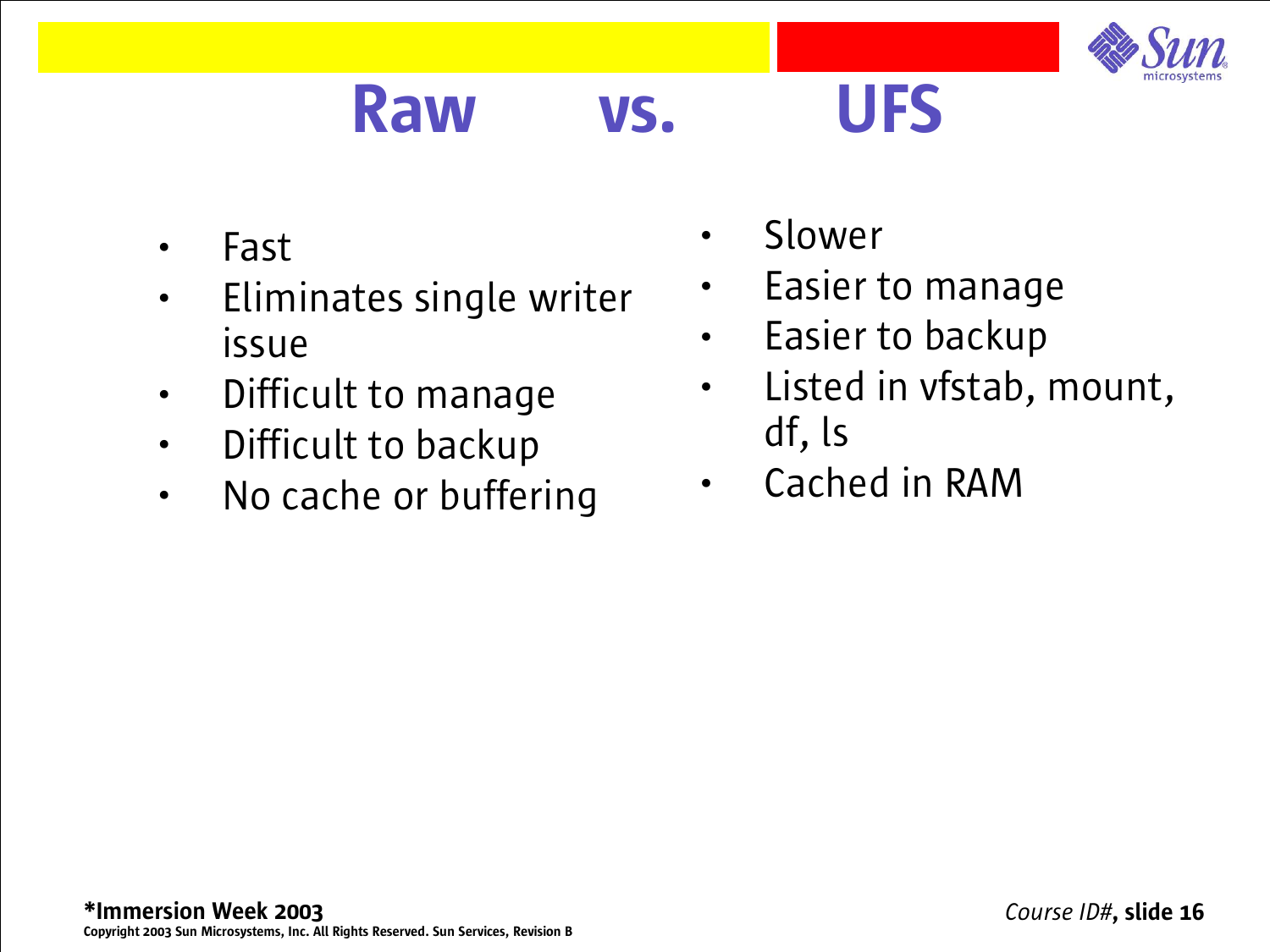

## Concurrent Direct I/O

- Introduced in Solaris 8 01/01
- Similar to VxFS Direct I/O
- Approaching raw disk speeds
- Simple mount option
- Best of both worlds, fast and manageable.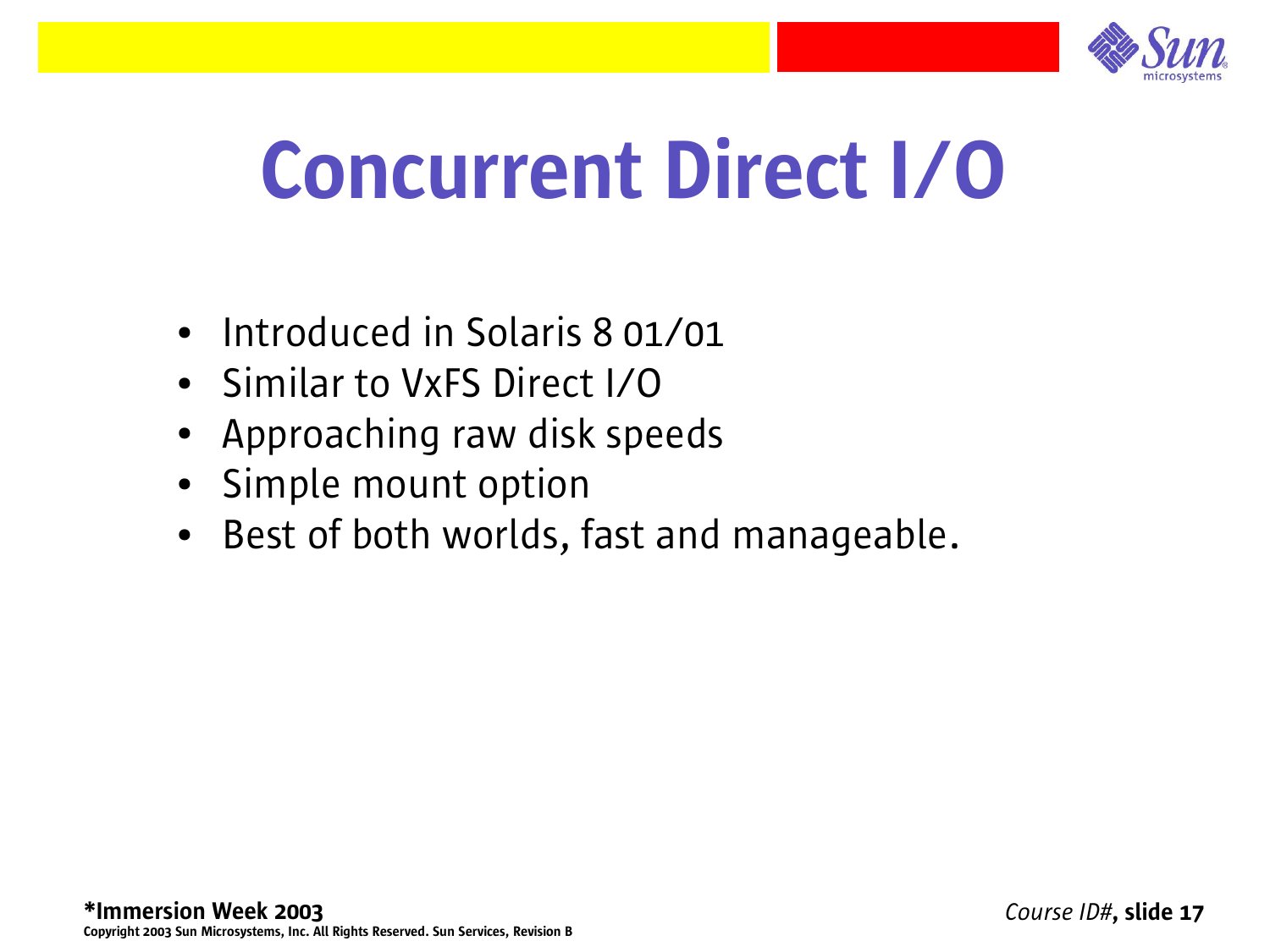

#### DB newfs sample

#### newfs -i 200000 -c 200 -C 1 -m 0

- Reduce the number of inodes
- increase Cylinders per group
- inhibit read ahead of clusters
- reduce minfree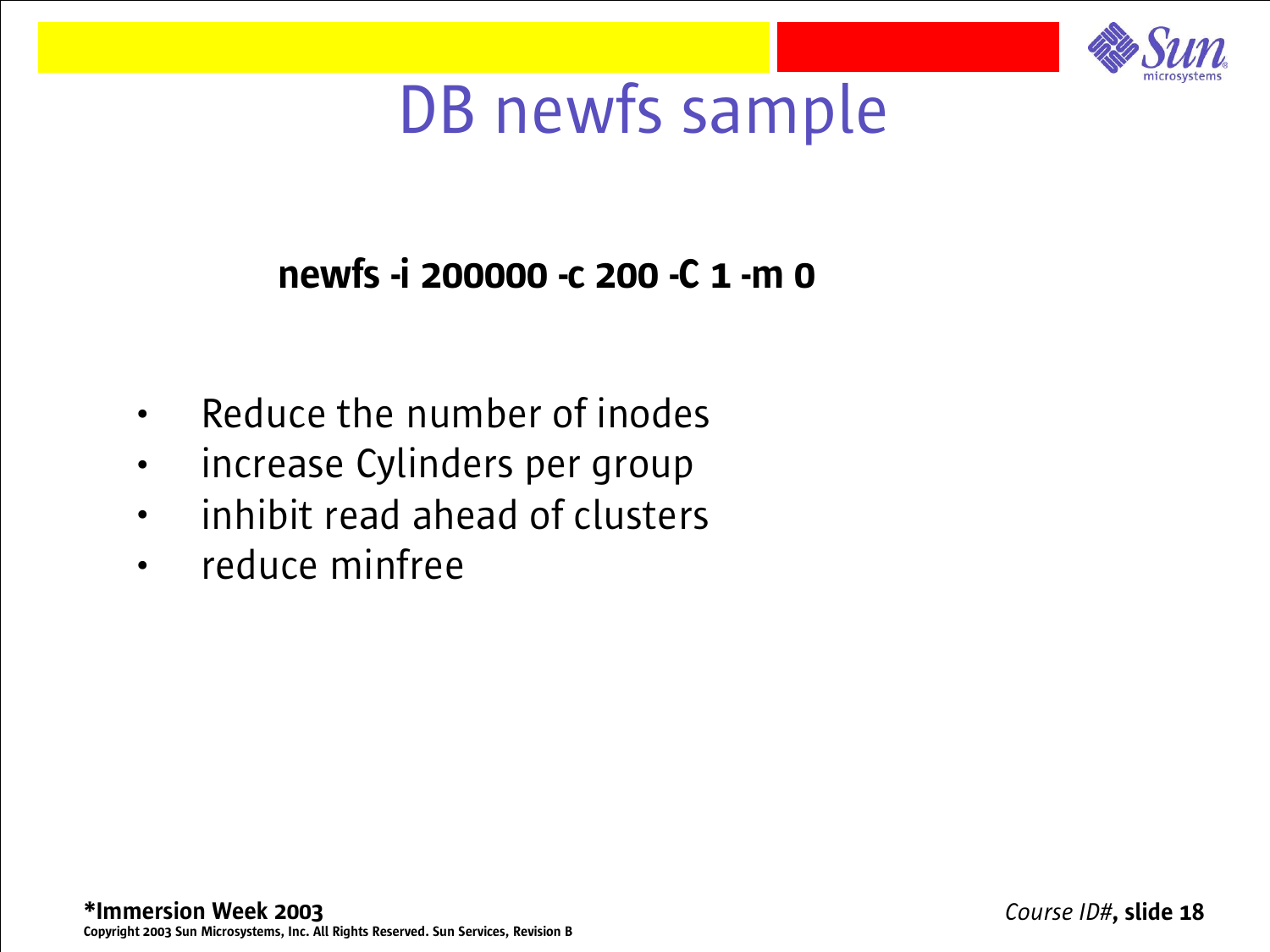

#### DB Tunables suggestions for large system

- set maxphys= 8388608 # Large SCSI transfers
- set ufs\_LW= 4194304 #increase write throttle for large systems
- set ufs\_HW=67108864
- set maxpgio= 65536 #speed up page scanner
- setfastscan= 65536 #speed up page scanner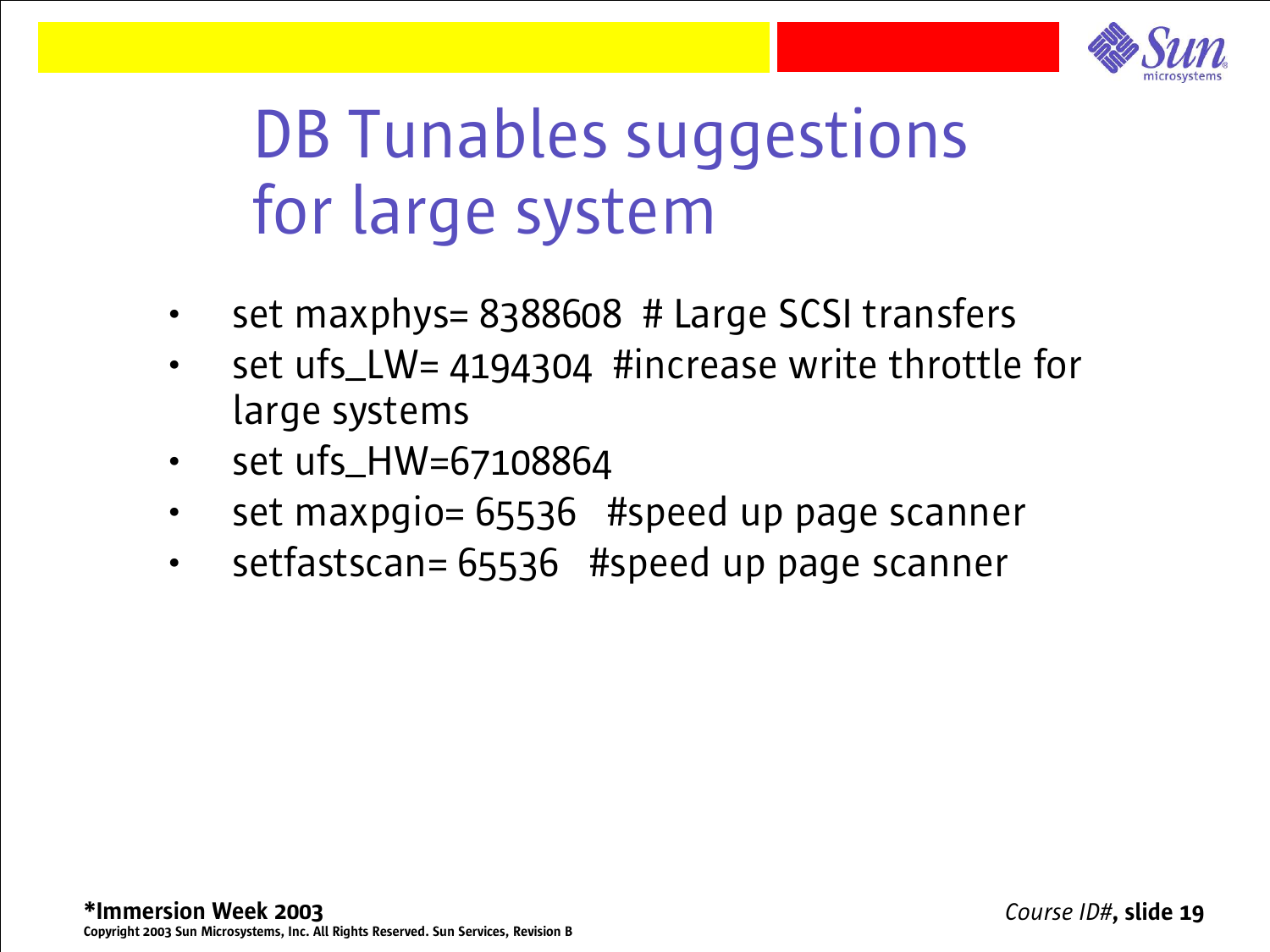

# What is QFS?

- Full 64-bit file system
- High performance parallel operations
- Eliminates some UFS limitations
	- 32K subdirectories
	- 1 TB file and file systems
	- Single writer lock
	- Data sharing
- Optimized for large and many files.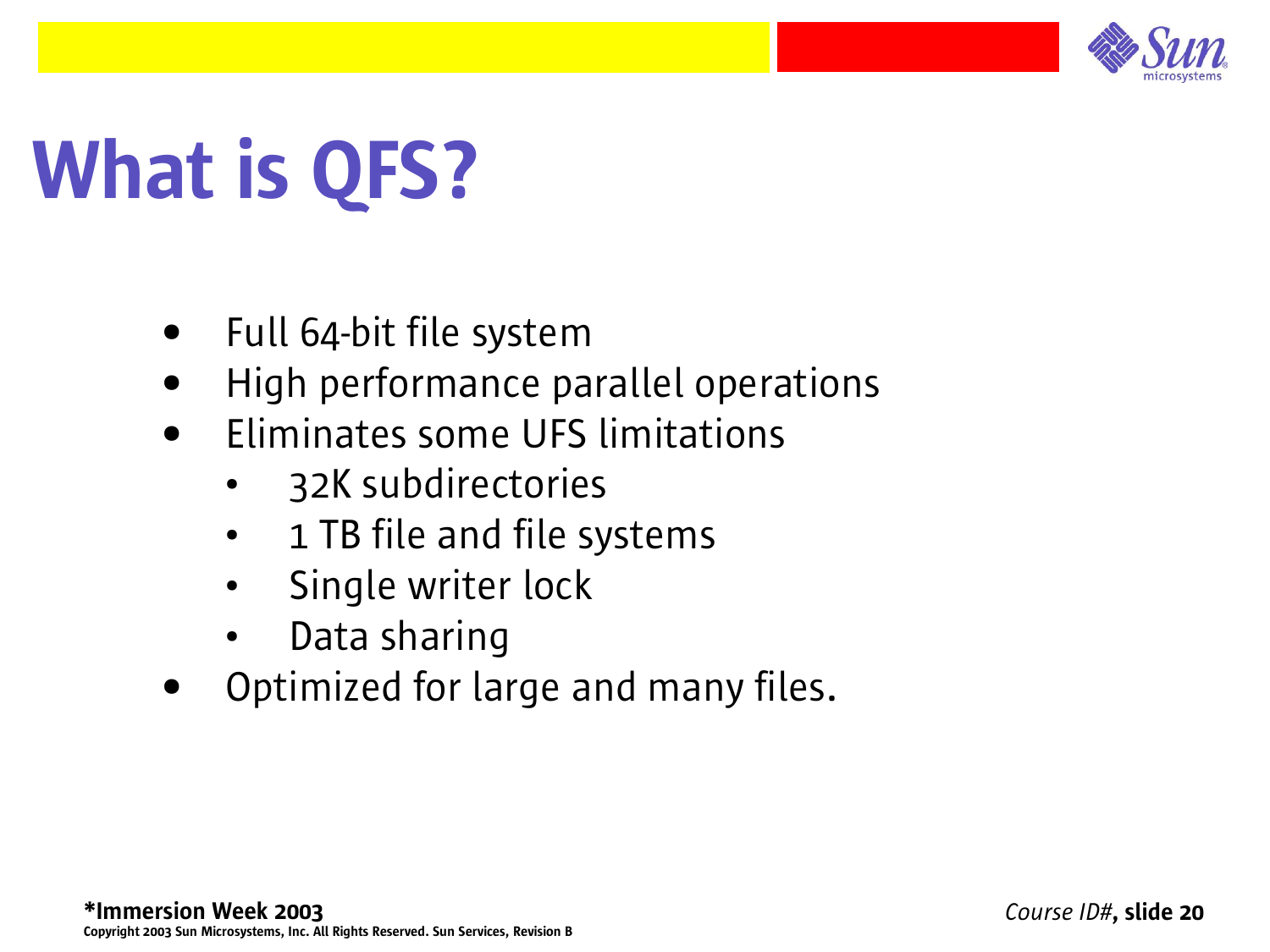

#### How much space does newfs reserve on a partition?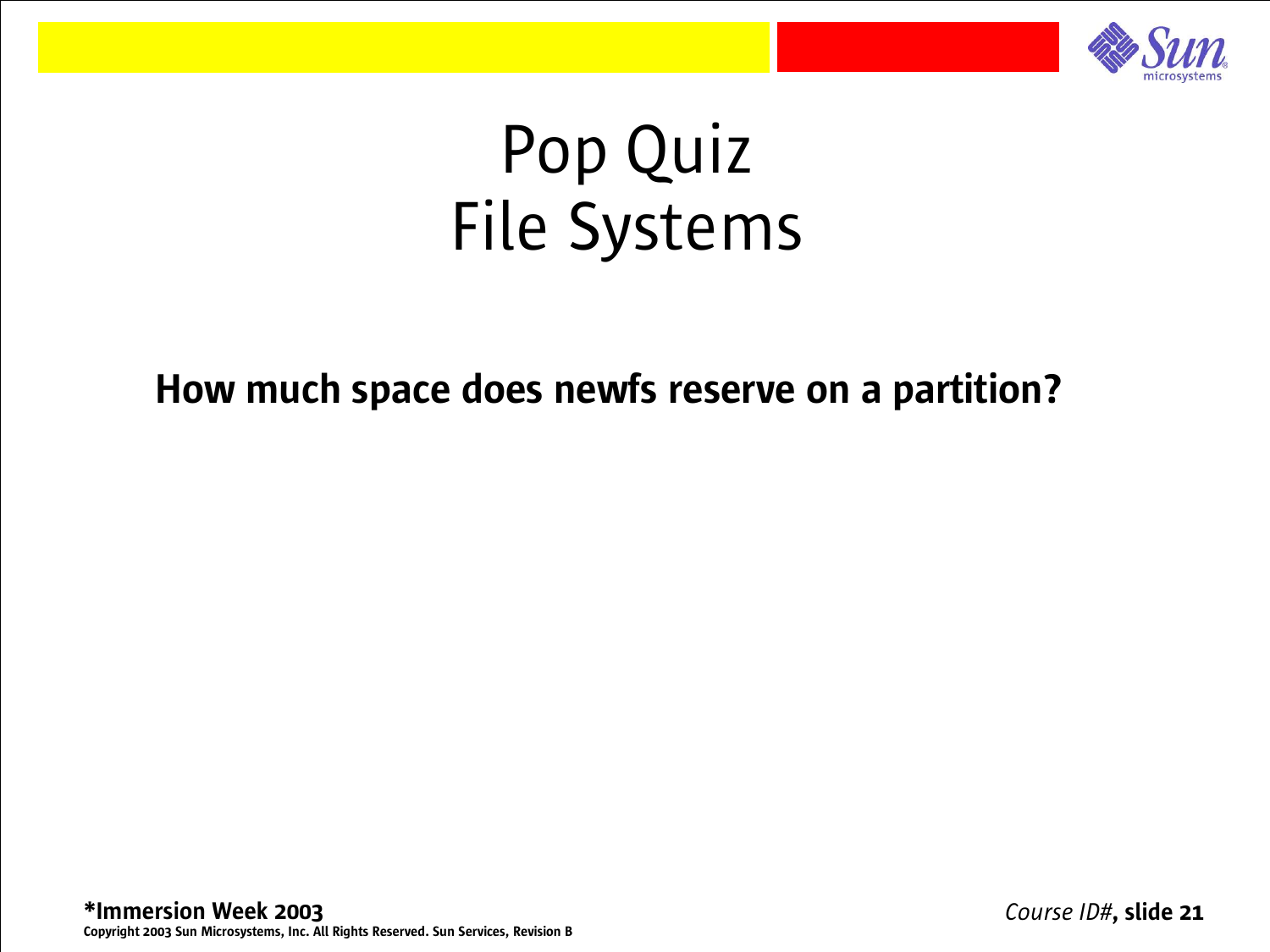How much space does newfs reserve on a partition? How can I change this default?

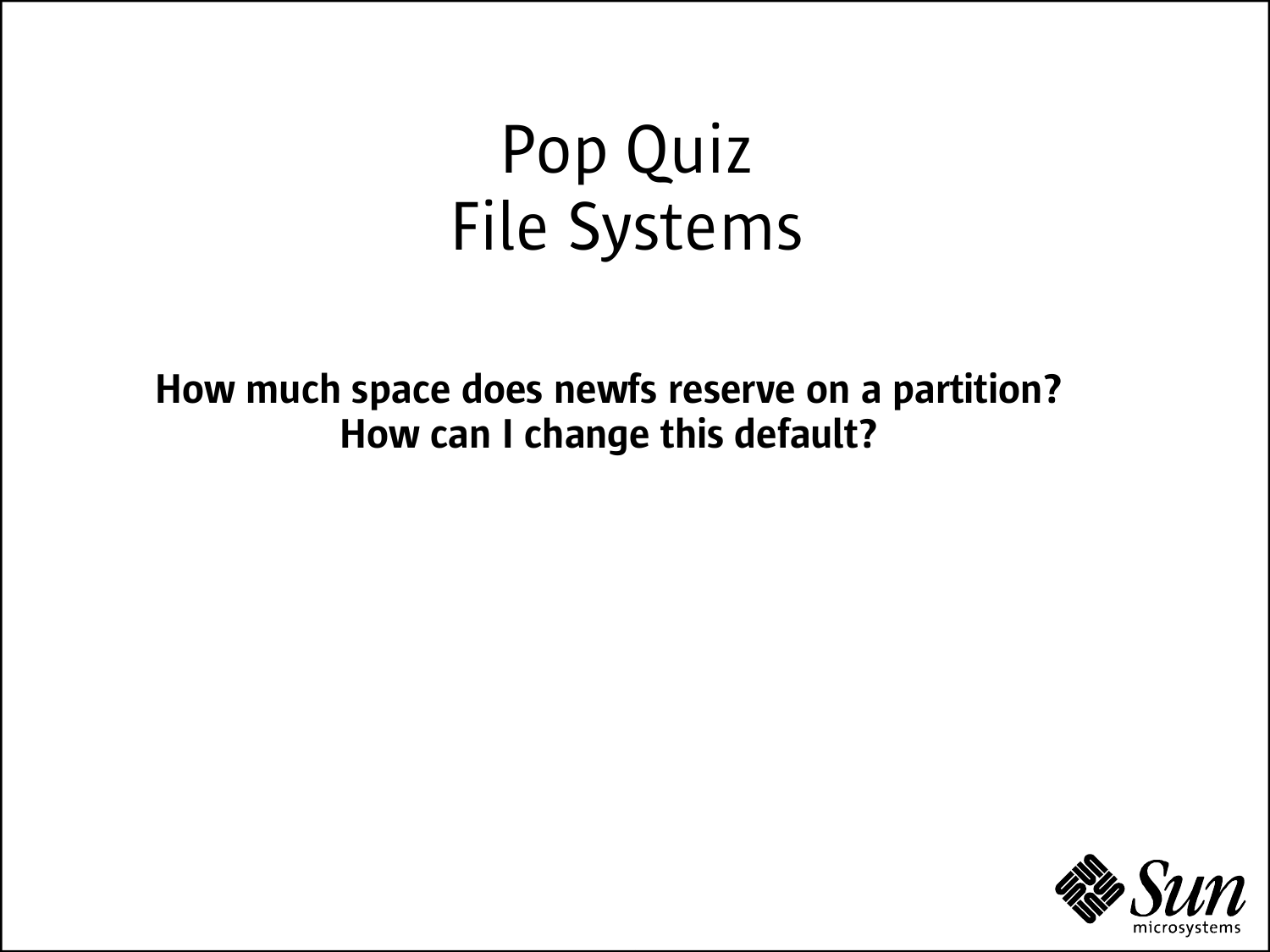How much space does newfs reserve on a partition? How can I change this default? Why is this a bad idea?

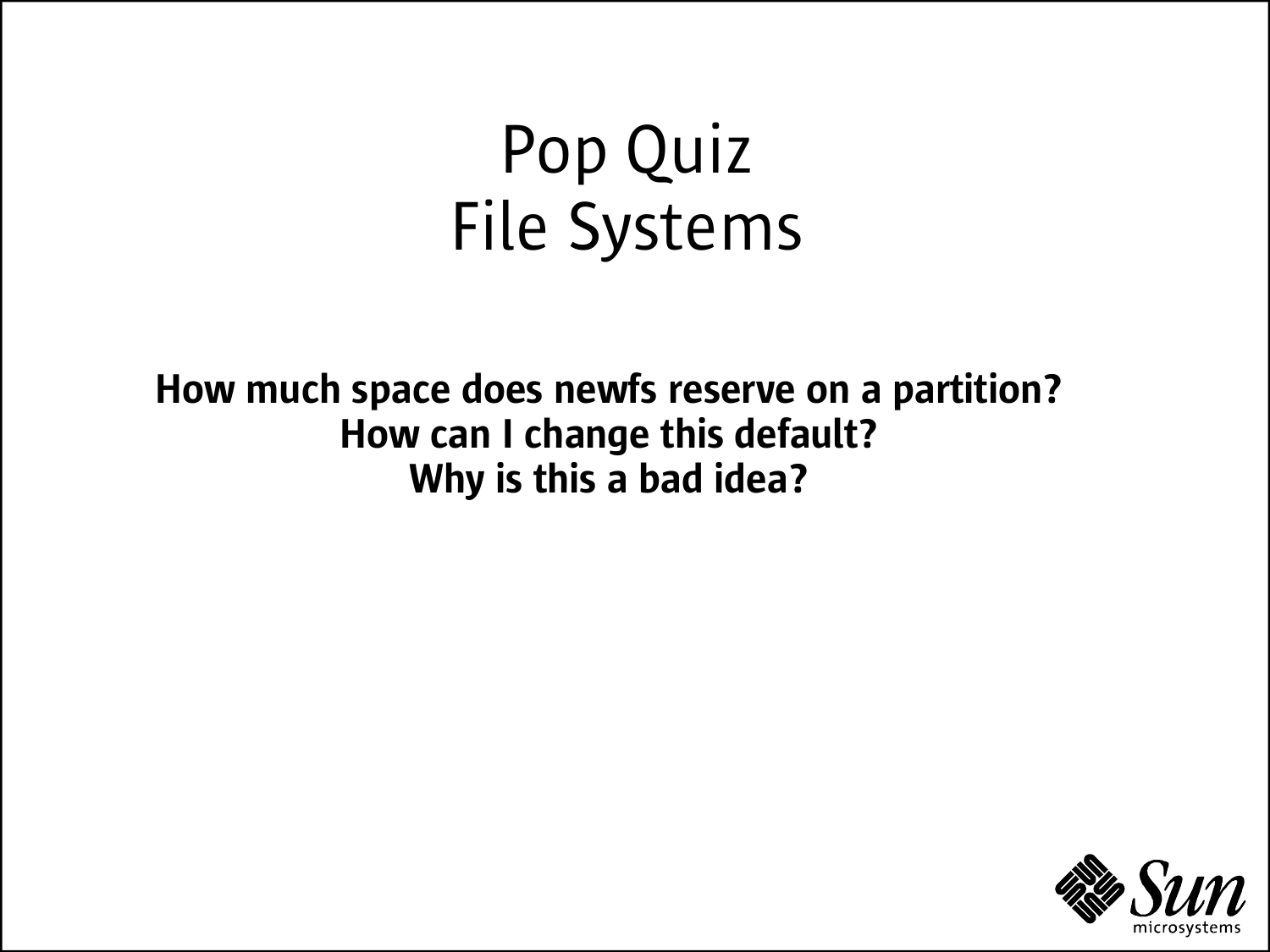How much space does newfs reserve on a partition? How can I change this default? Why is this a bad idea? What else can I screw up with newfs options?

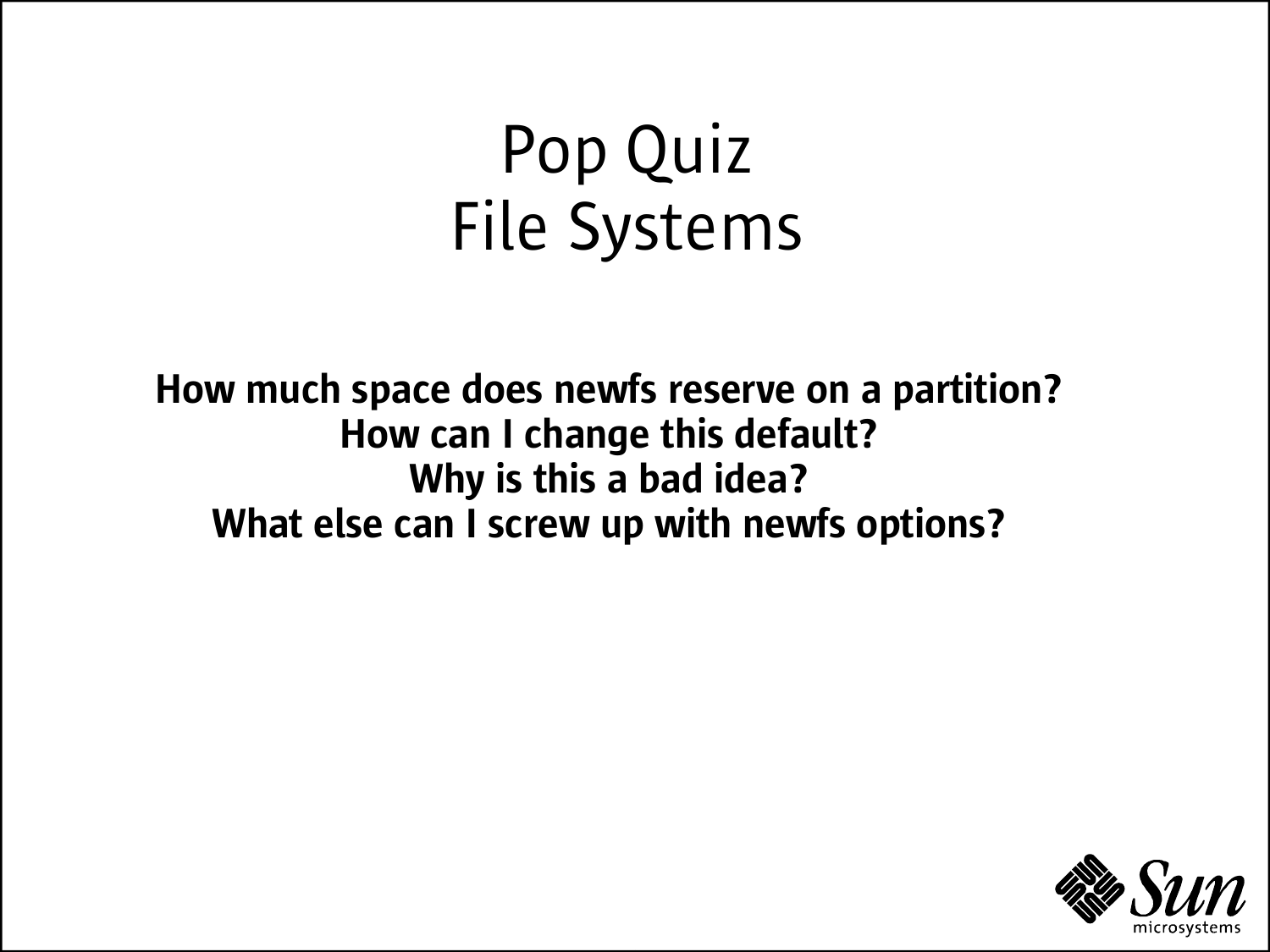

#### Measuring Network Throughput

netstat -i 5 Collision rate = colls  $\prime$  output packets should be <5%

|           | input hmeO |    | output                                                          |     |    | input (Total) output |        |
|-----------|------------|----|-----------------------------------------------------------------|-----|----|----------------------|--------|
|           |            |    | packets errs packets errs colls packets errs packets errs colls |     |    |                      |        |
| 7111436 0 |            |    | 6947310 0 385458 7111436 0 6947310 0                            |     |    |                      | 385458 |
| 13        |            |    |                                                                 | 13  |    |                      |        |
| 21        |            |    |                                                                 | 21  |    |                      |        |
| 32        |            | 18 |                                                                 | 32. | 18 |                      |        |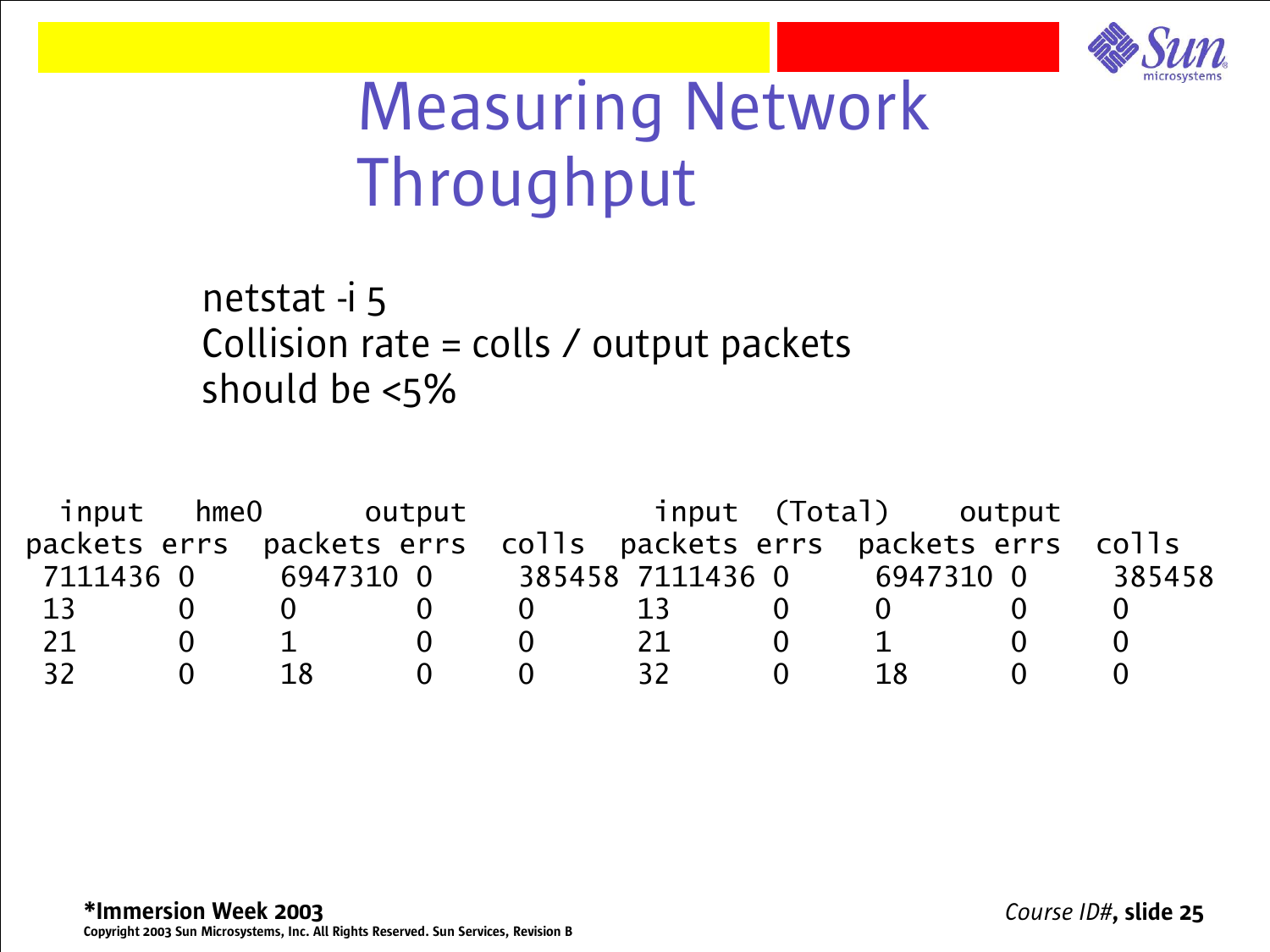

### Alleviating Network problems

- Subnets
- Switched Ethernet
- Fast, Gigabit Ethernet
- ATM 155 or 622 for WANS
- Solaris Bandwidth Manager
- ndd tuning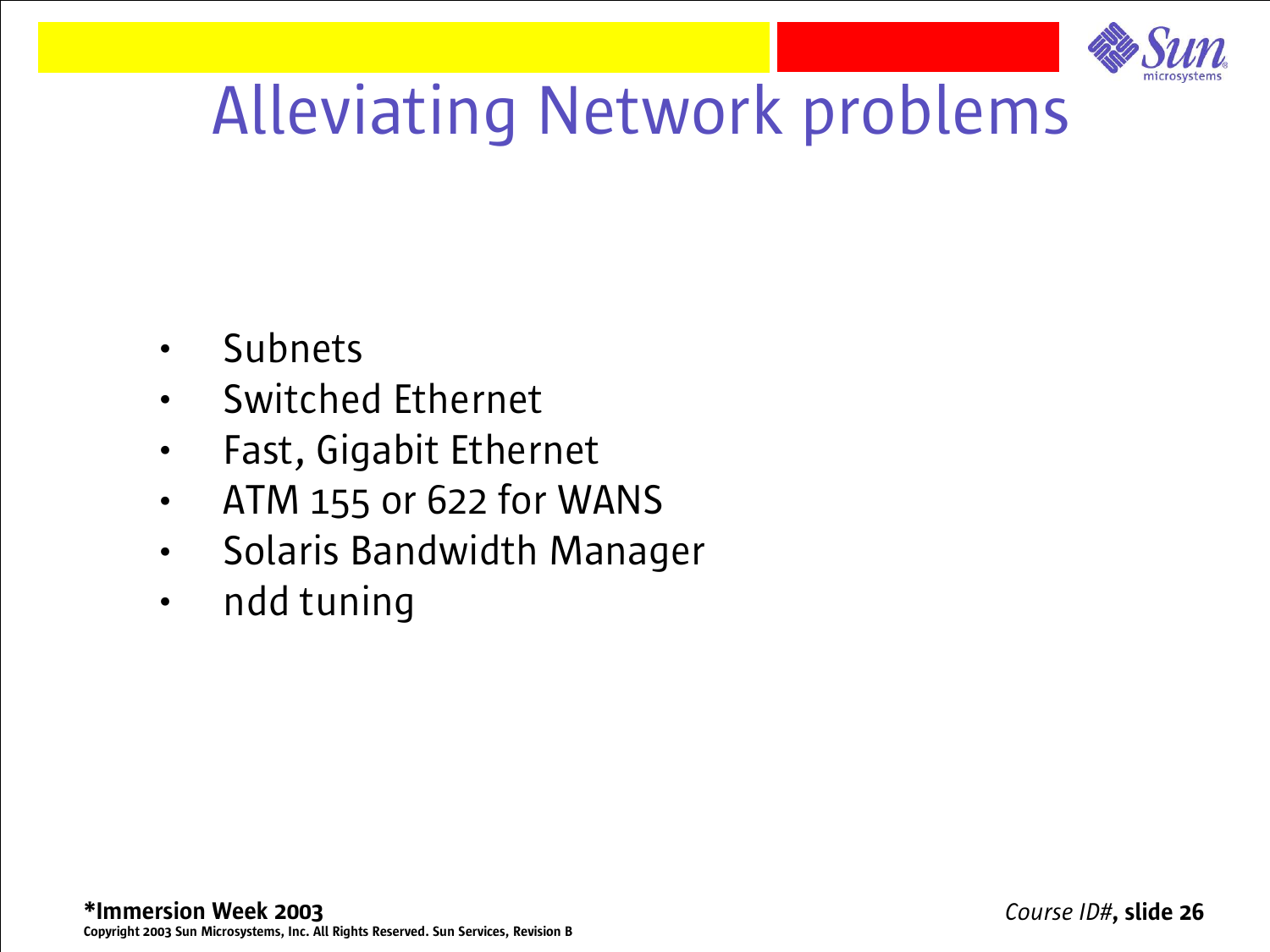

## What is NDD?

- Network driver configuration
- Controls TCP/IP parameters for data flow
- Highly recommended for web servers
- Also important for security and DoS attacks
- Adrian's tutorial
	- http://www.sun.com/sun-on-net/performance/TCP\_tutorial.pdf
- Externally created tutorial
	- http://www.sean.de/Solaris/tune.html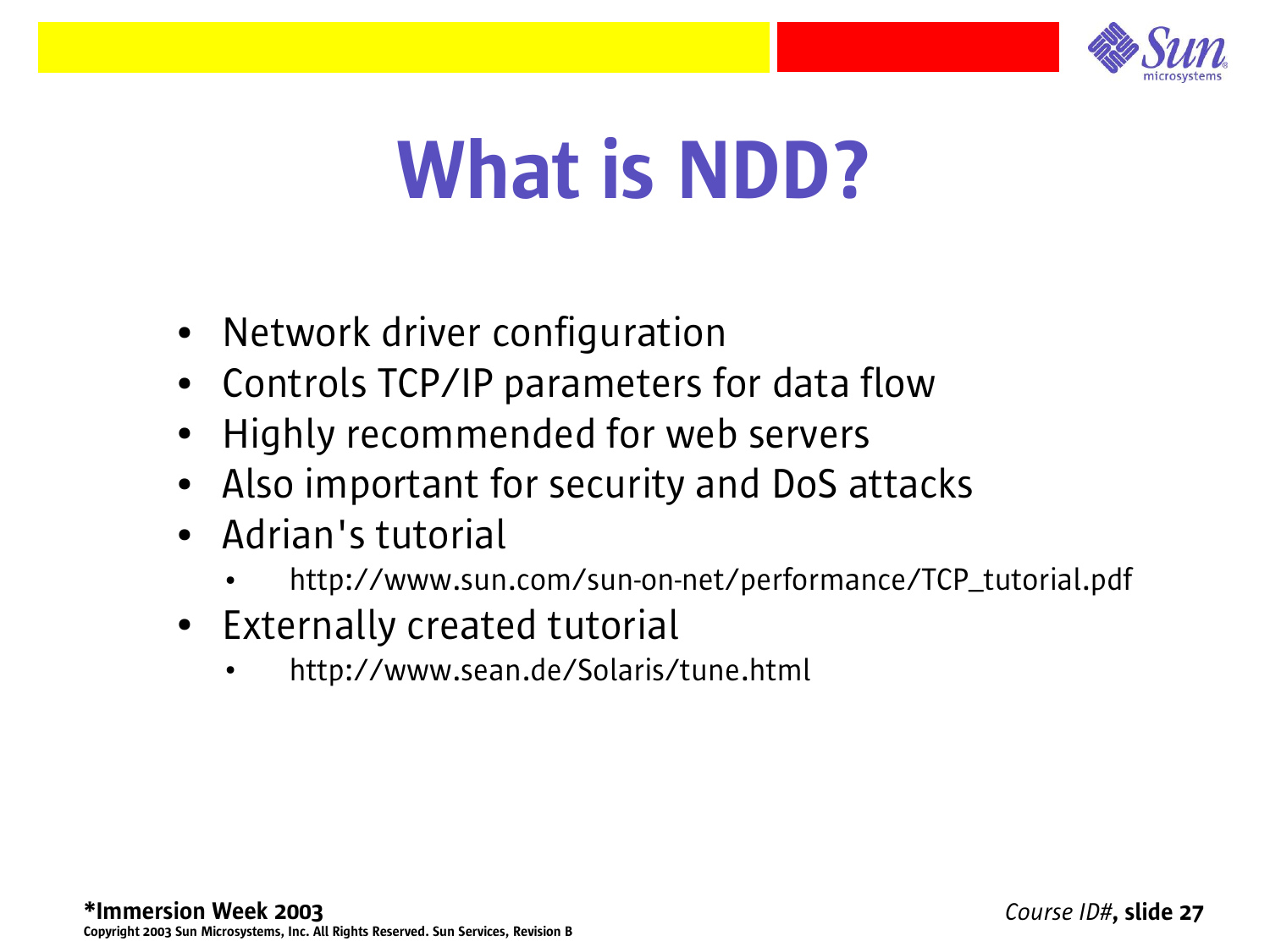

# Secure Solaris network installation

- Solaris Operating Environment Minimization for Security: A Simple, Reproducible and Secure Application Installation Methodology
	- http://www.sun.com/blueprints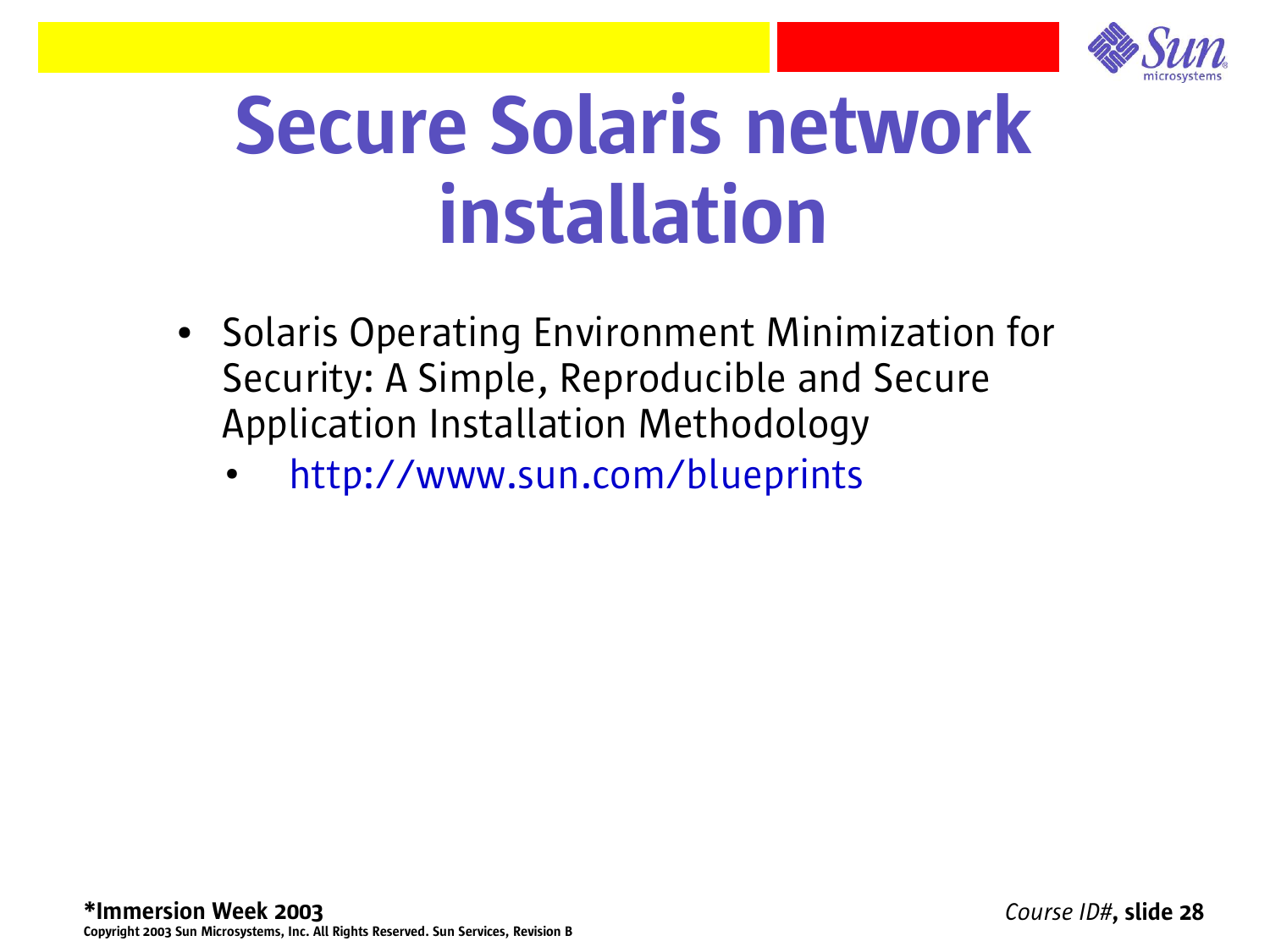

# Solaris 8 network enhancements

- Network Cache Accelerator library
- IP Multi-pathing
- Apache Web Server
- IPv6/IPsec
- Mobile IP
- PPP  $4.0$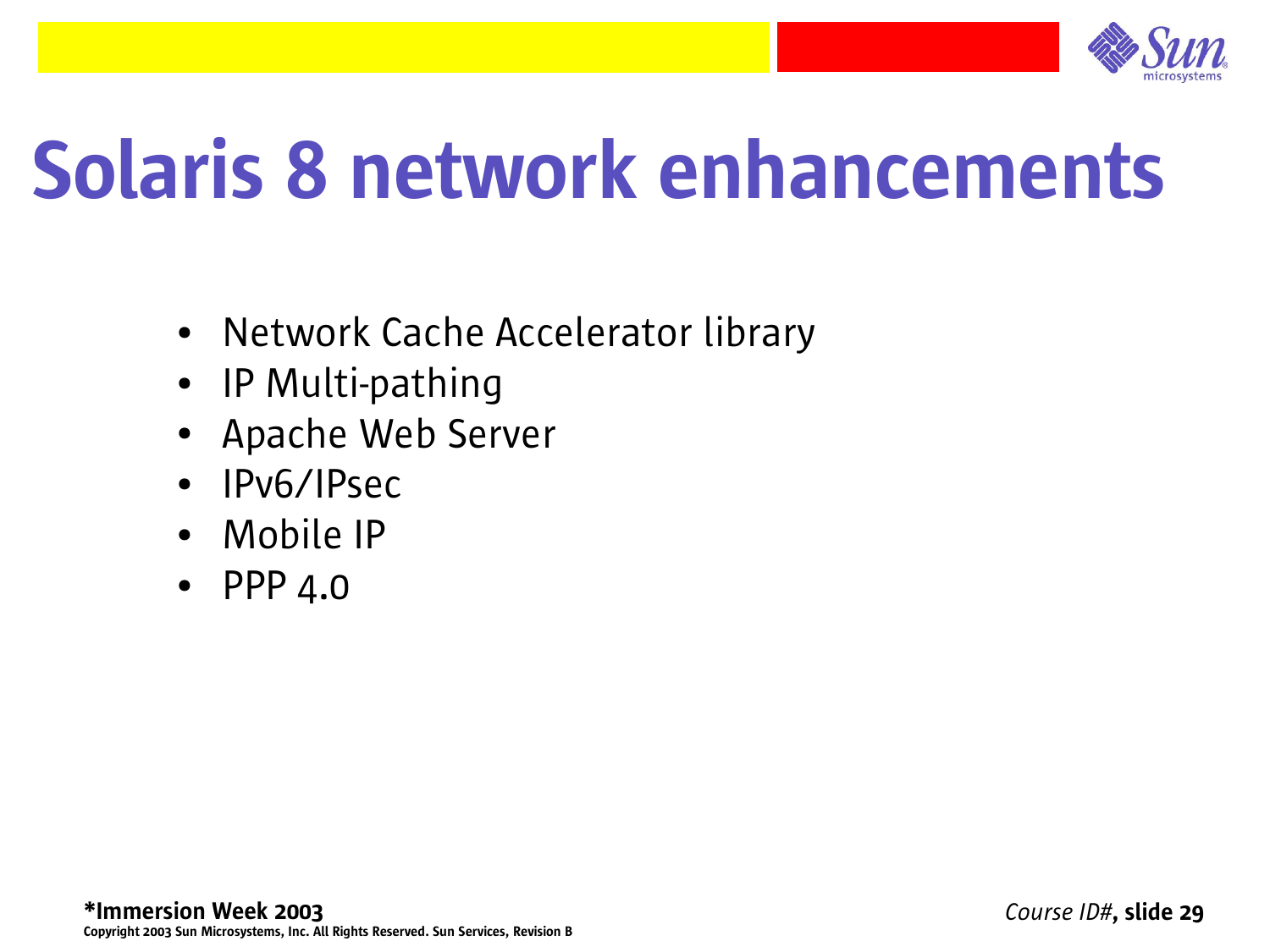

#### Memory Bottle necks

- Not enough real RAM
- Not enough system virtual memory
- Not enough process virtual space
- Unnecessary/unused processes
- User process memory allocation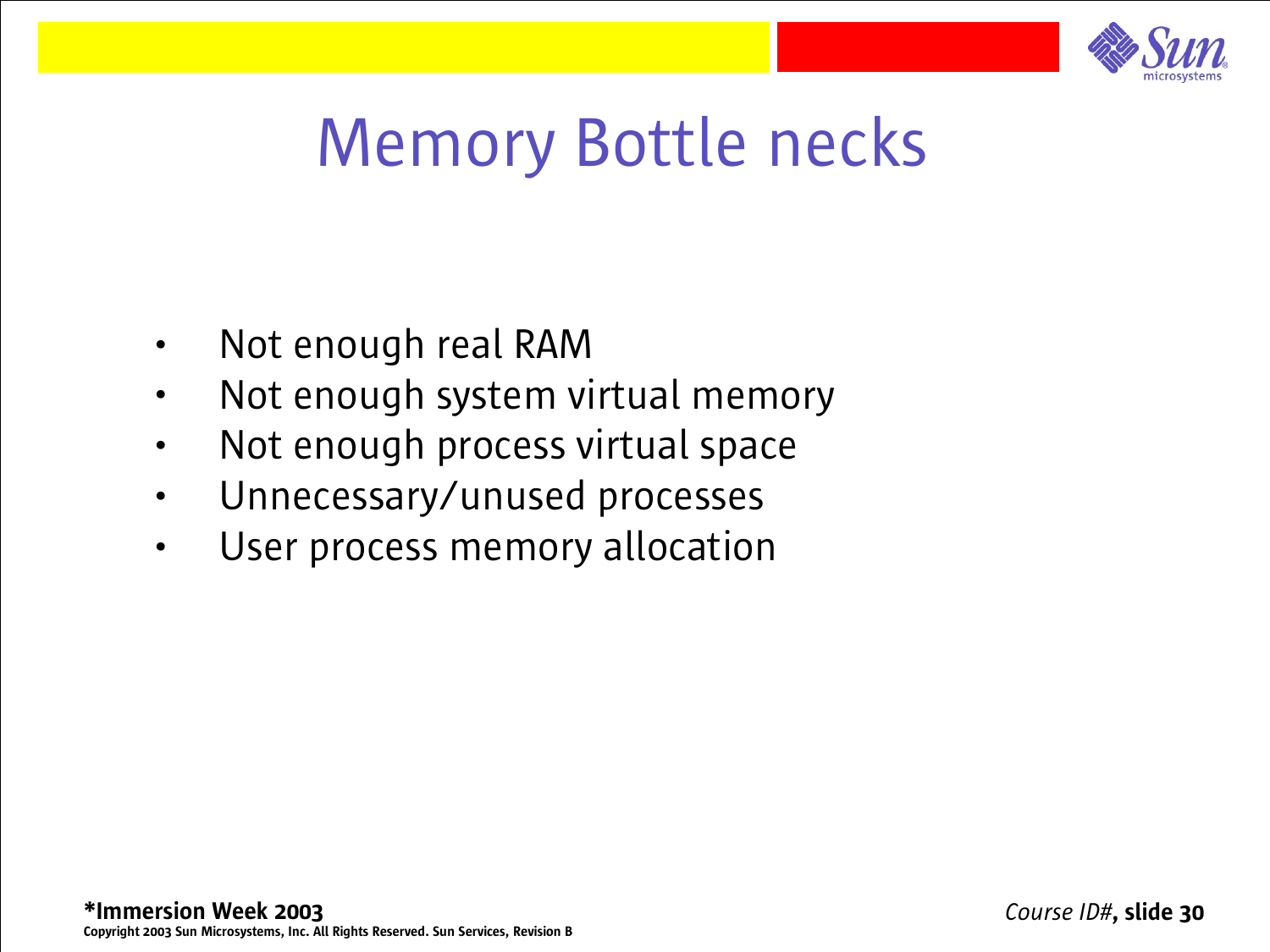

#### What are swapping and paging? When do they occur? Who is responsible?

- Paging is the process of freeing or writing to disk (swap or ufs) pages not currently needed
- When memory gets low (pageout)
- When disk writes are required (fsflush, sync)
- Swapping removes entire processes out of memory (sched)
- When memory extremely low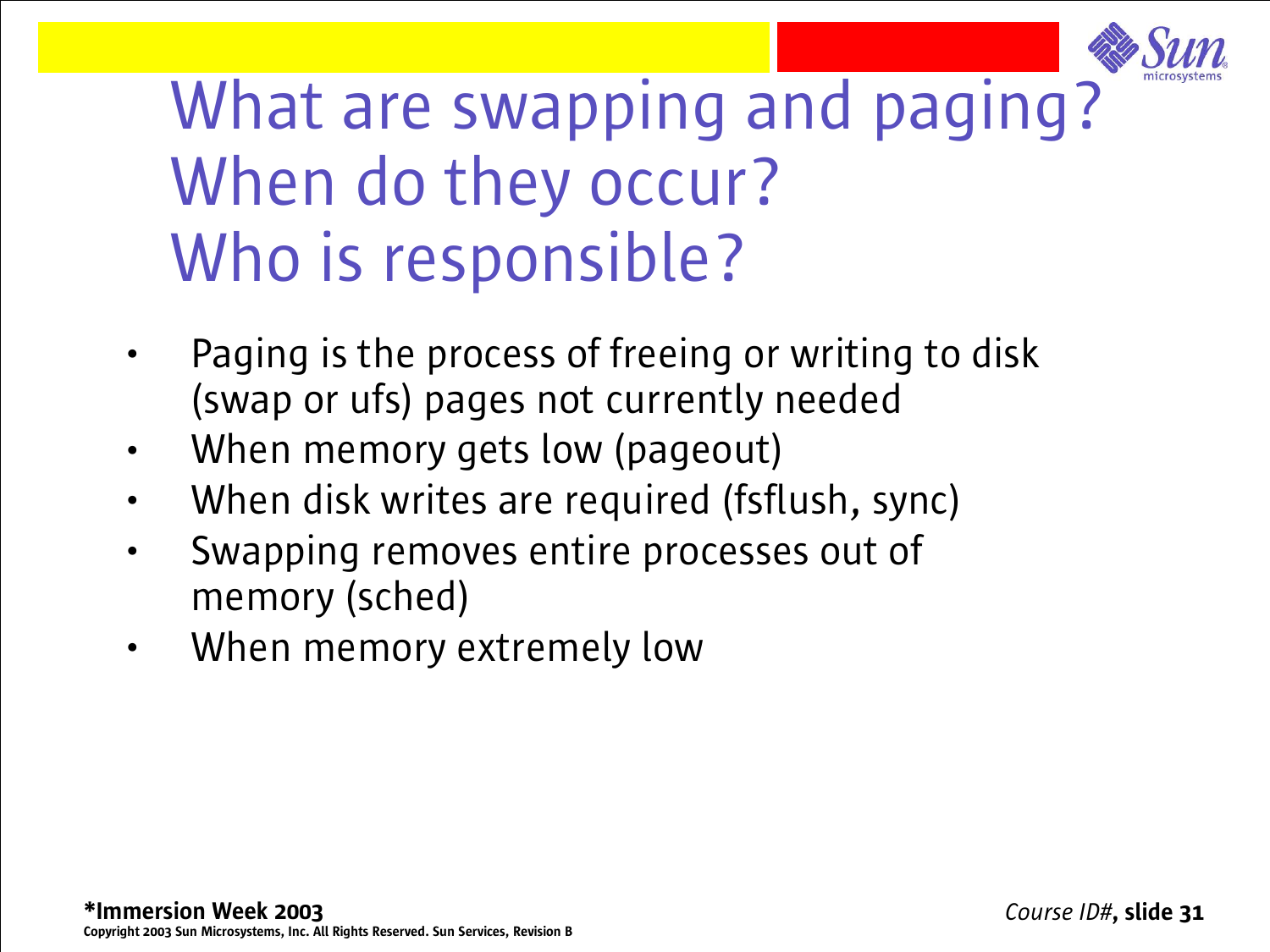

#### When does the page daemon run?

Scan rate increases Paging starts



User process and UFS cache memory

#### Kernel locked memory

Tunable Parameters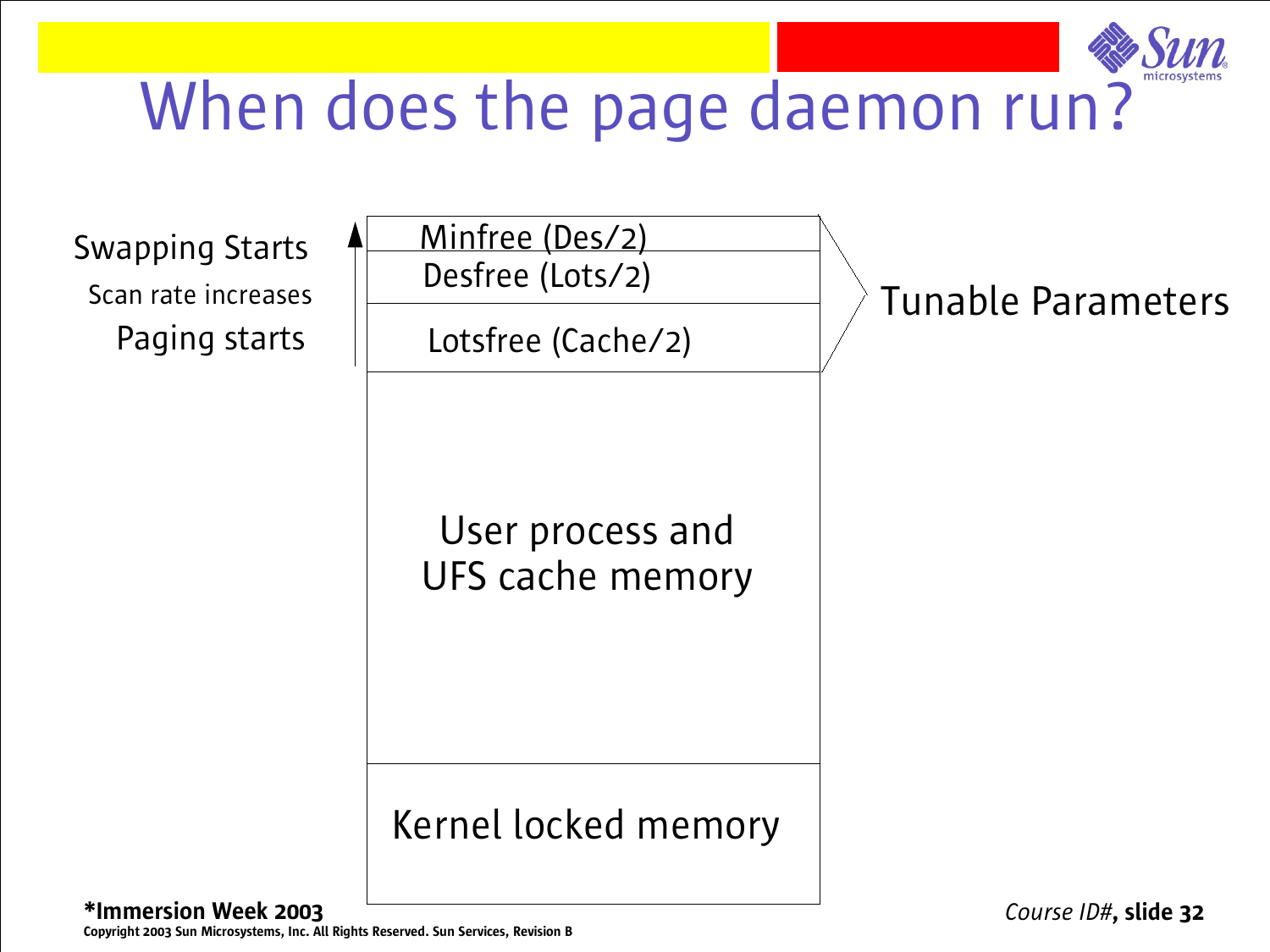

#### Priority Paging

- Forces paging of I/O pages before application pages
- Included in Solaris 7, patched into 2.6, 2.5.1.
- Default is off.
- Significantly enhanced the performance "feel" of a workstation 10-300% performance increases measured
- set priority\_paging=1 in /etc/system
- Not an option in Solaris 8, must NOT be turned on.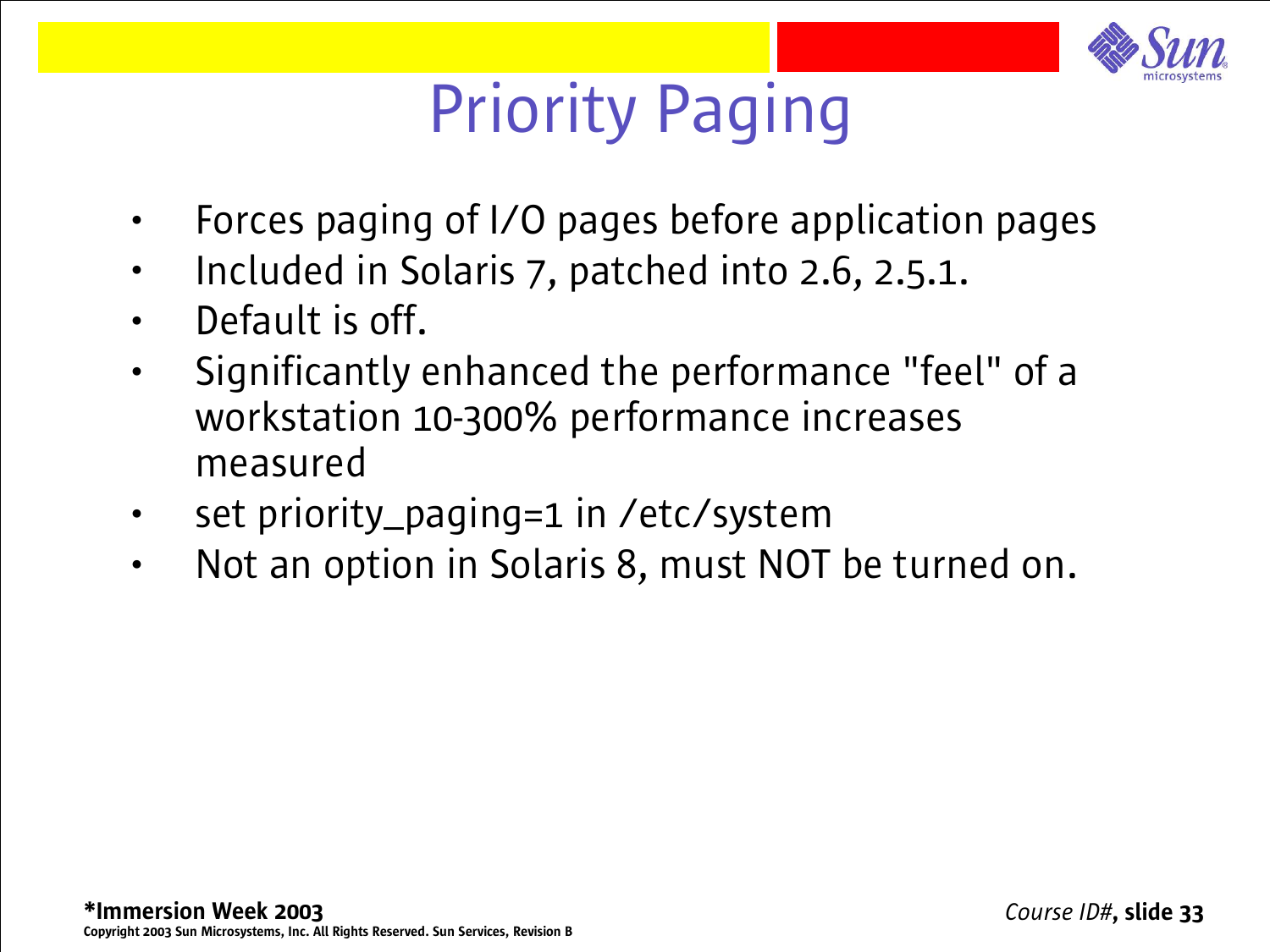

#### New Solaris 8 VM behavior



\*Immersion Week 2003 Copyright 2003 Sun Microsystems, Inc. All Rights Reserved. Sun Services, Revision B *Course ID#*, slide 34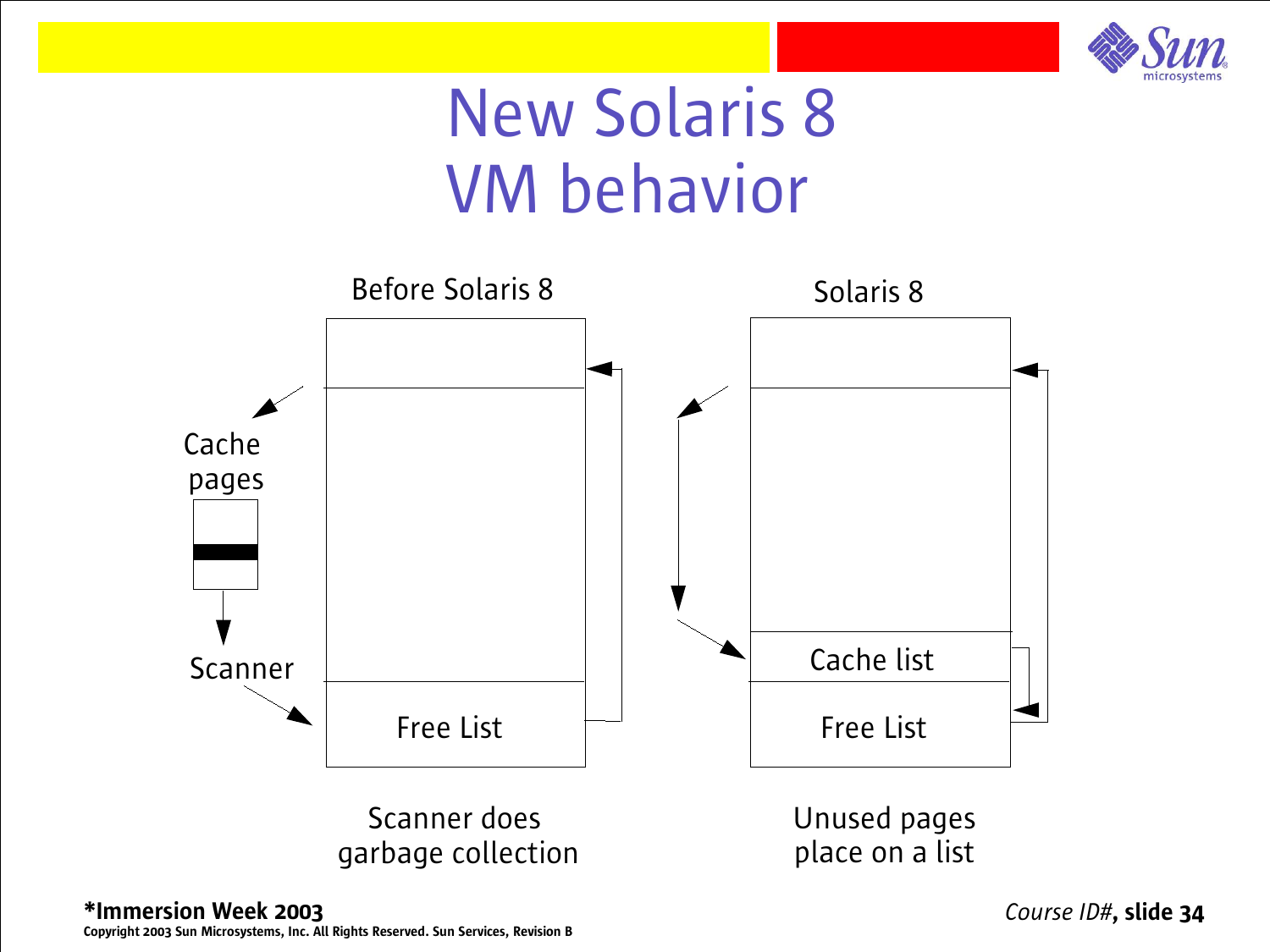

#### Solaris 8 Virtual Memory

- vmstat FREE column is now accurate
- page scanner ONLY runs when there is a memory deficiency
- Leave vm tunables at default values
- DO NOT set priority\_paging.
- New vmstat options available.
- Improved I/O throughput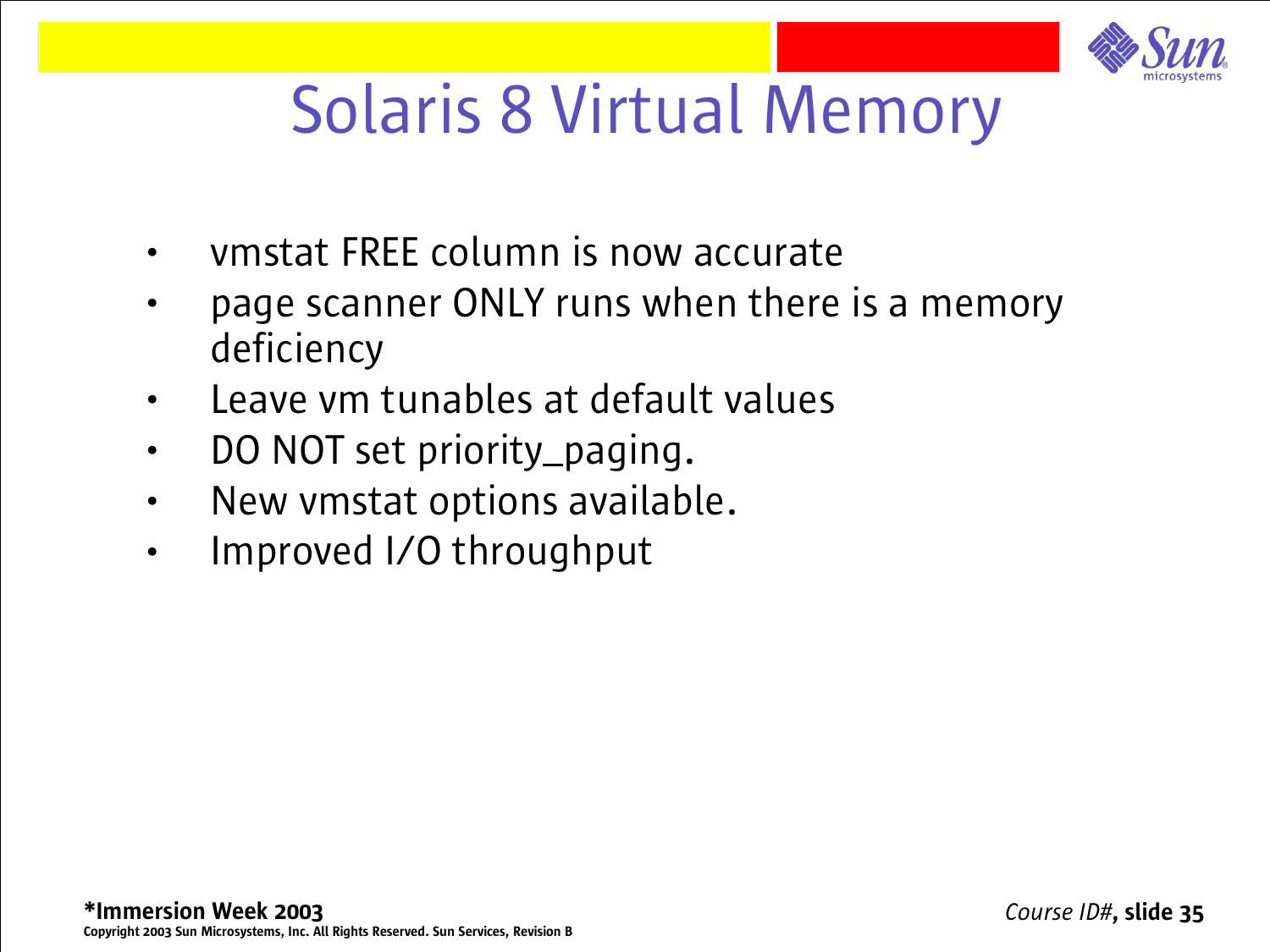

#### When does fsflush run?

- Flushes part of pages every "fsflush" seconds (default 5)
- Guarantees all data written every "autoup" seconds (default 30)
- Configured in /etc/system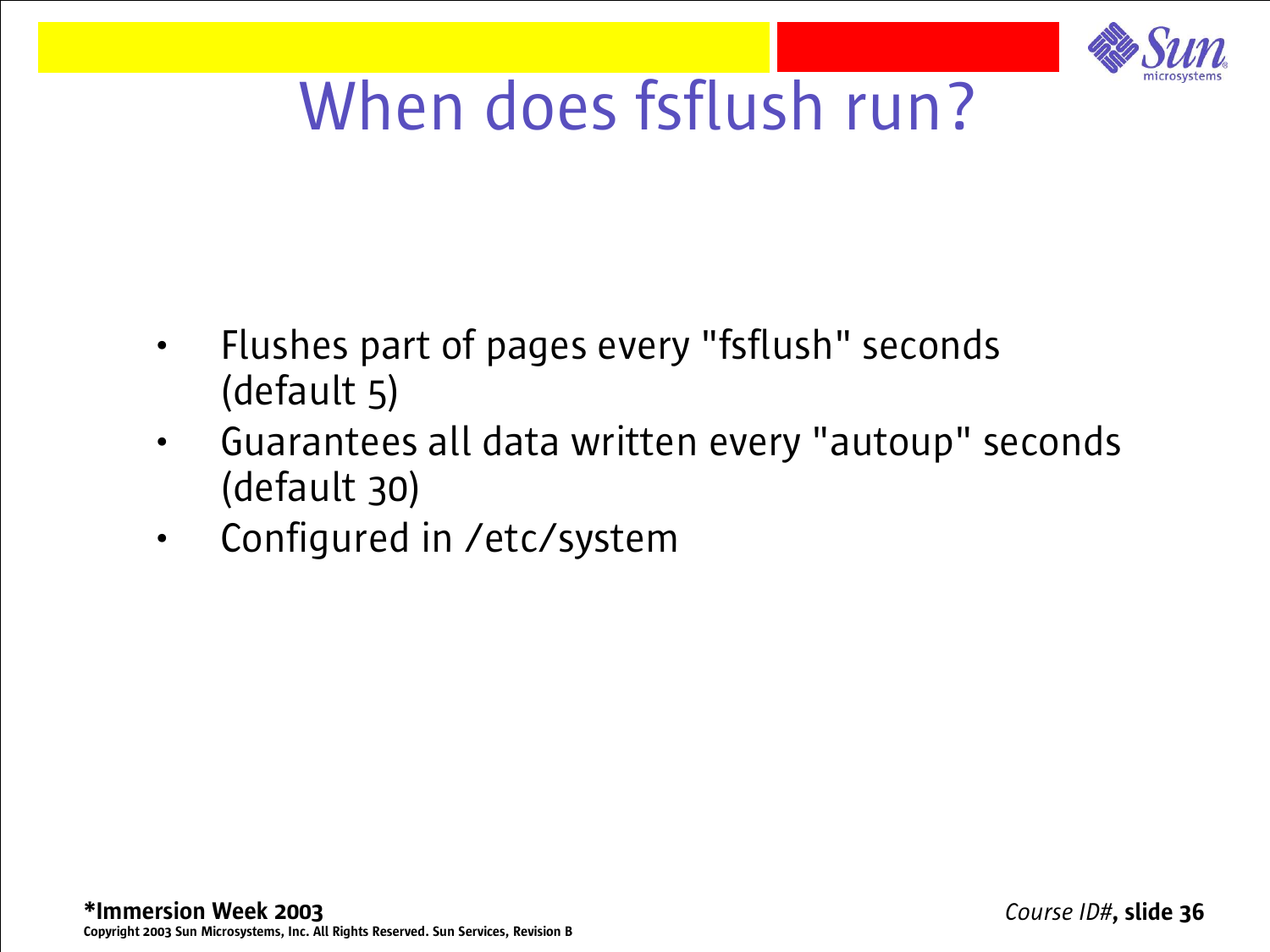

#### Determining memory status vmstat 5 (partial)

#### •w processes waiting to be swapped in •swap, free - available space in KB ●sr - scan rate 0 is good, nonzero is bad

| procs     |                     |             | memory     | page |                      |          |                 |                |          |  |  |
|-----------|---------------------|-------------|------------|------|----------------------|----------|-----------------|----------------|----------|--|--|
|           | r b w               |             | swap free  |      | re mf pi po fr de sr |          |                 |                |          |  |  |
|           | $0\quad 0\quad 0$   | 11584 10824 |            |      | 0 136                | 1        | $\cup$          | $\mathbf{1}$   |          |  |  |
|           |                     |             | 56496 3192 |      | 0 297                | $\Omega$ | $\overline{4}$  | $\overline{4}$ | $\Omega$ |  |  |
|           | $0 \quad 0 \quad 0$ | 56464 3160  |            |      | 0 243                | $\Omega$ | $4\overline{ }$ | $\overline{4}$ | $\Omega$ |  |  |
|           |                     | 56304       | 3144       |      | 0.252                | $\Omega$ | $\mathbf{1}$    | $\mathbf{1}$   | $\Omega$ |  |  |
| $\bigcap$ |                     |             | 56416 3112 |      | $0\quad 252$         | $\Omega$ | 4               | $\overline{4}$ |          |  |  |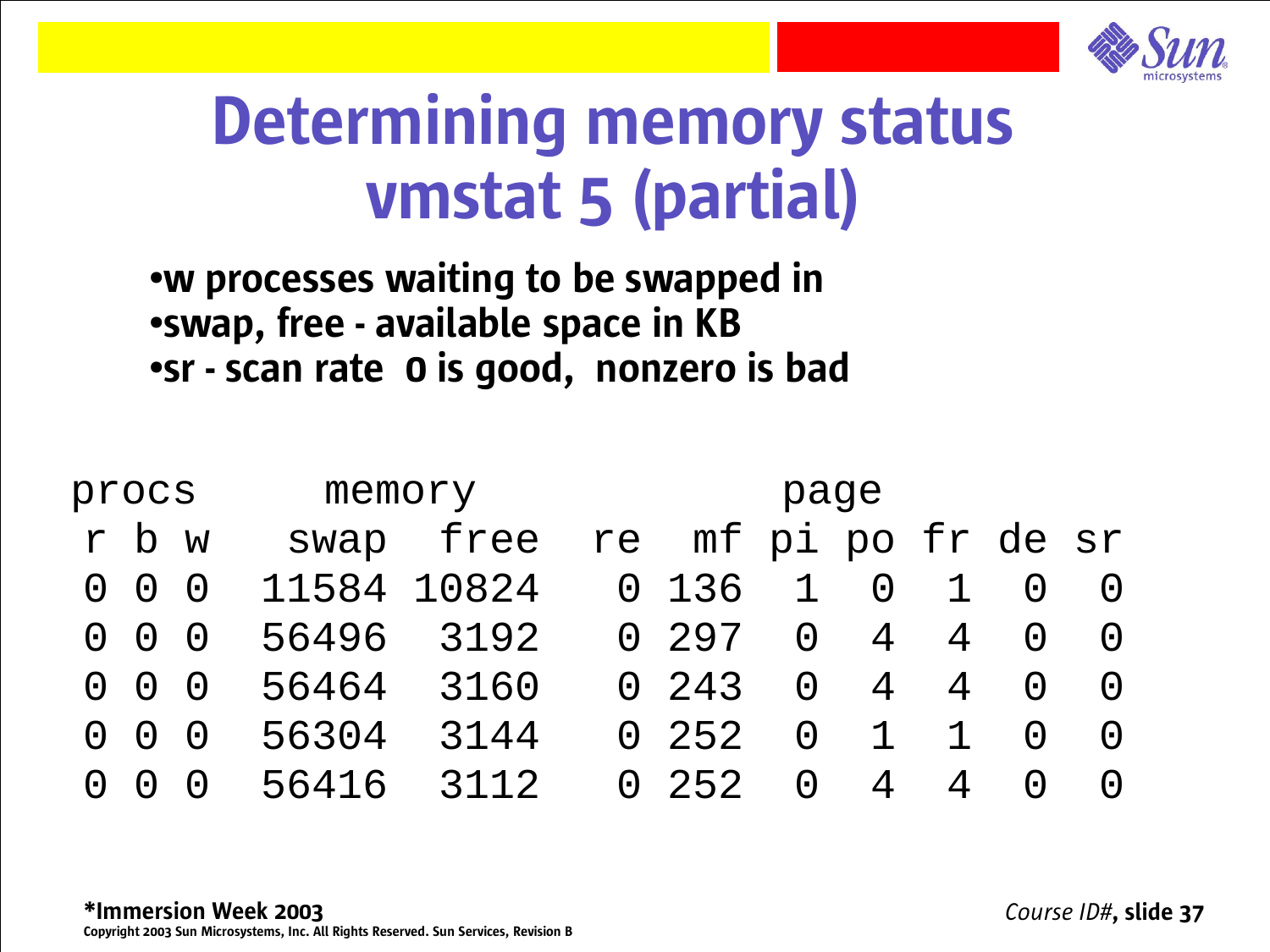

### How much Swap space?

- Physmem kernel + swap = virtual mem
- Used in a round-robin fashion
- Used by core dump
- Can use partitions or files added dynamically (man swap)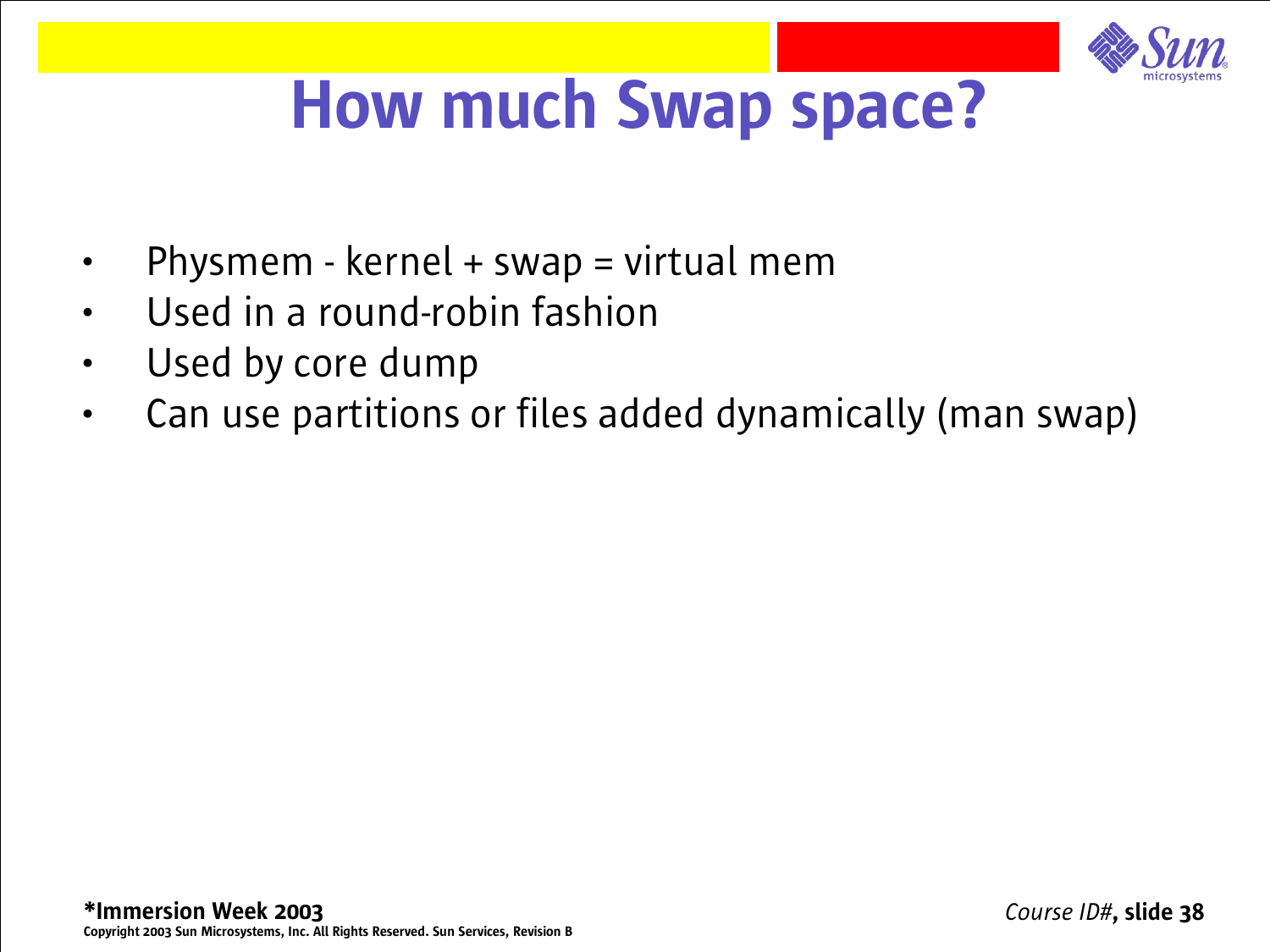

#### No really! How much swap space do I need?

- 32 MB RAM 2X Swap
- 32-64 RAM 1.5X Swap
- 64-128 RAM 1X Swap
- 128-256 RAM .5X Swap
- >256 MB .35X mem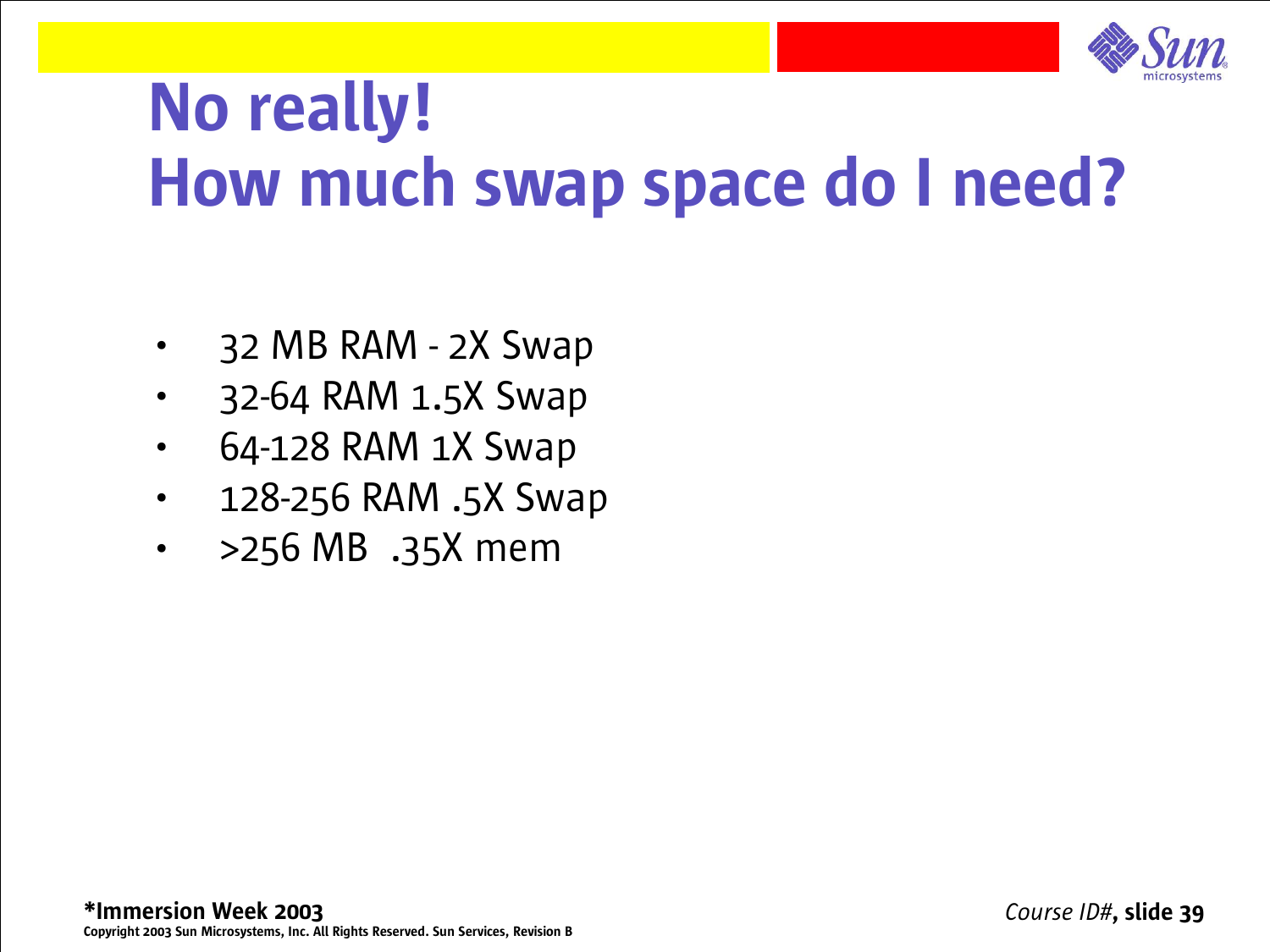### Pop Quiz

**How can I tell when my virtual memory is used up?**

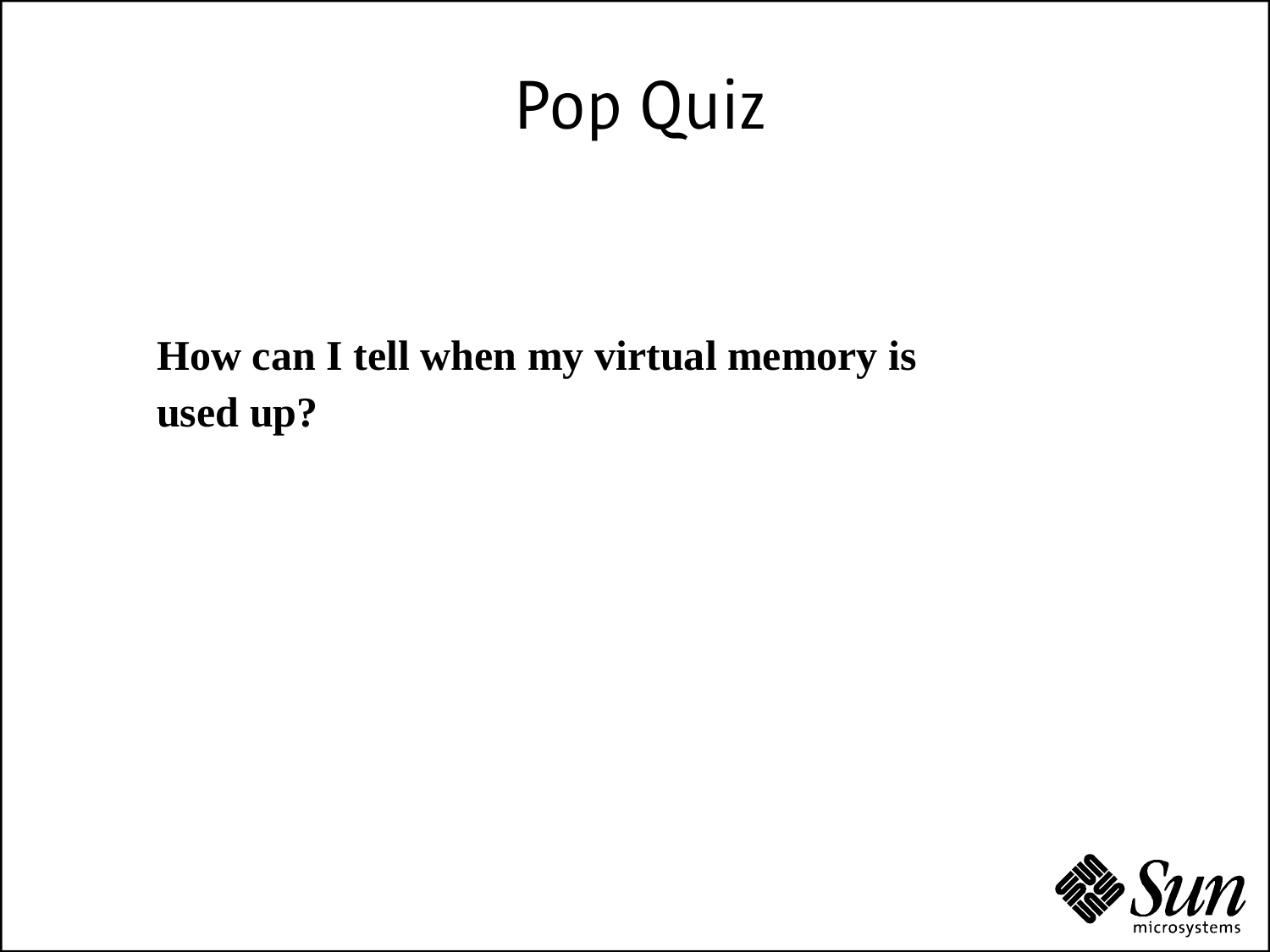

#### Determining Virtual Memory Usage

swap -s total: 147560k bytes allocated + 13800k reserved = 161360k used, 73968k available

#### Wsinfo, sdtwsinfo on panel (CDE 2.6 3/98) shows graphical bar, including %used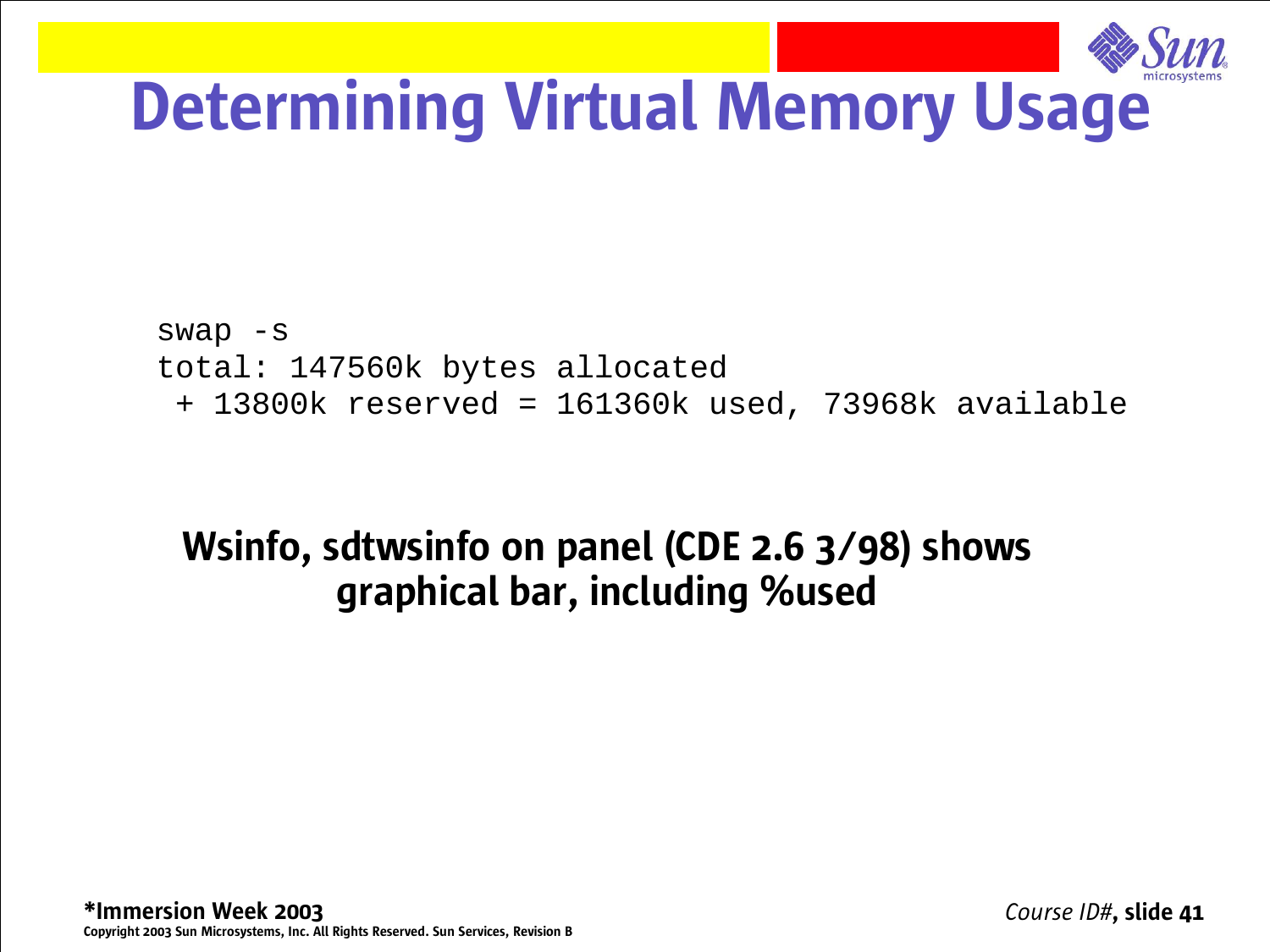

# What is a memory leak and how do I find it?

- Process mallocs memory but never frees it.
- Use Process Manager (sdtprocess) and sort using the 'size' column.
- Watch for growing virtual memory usage.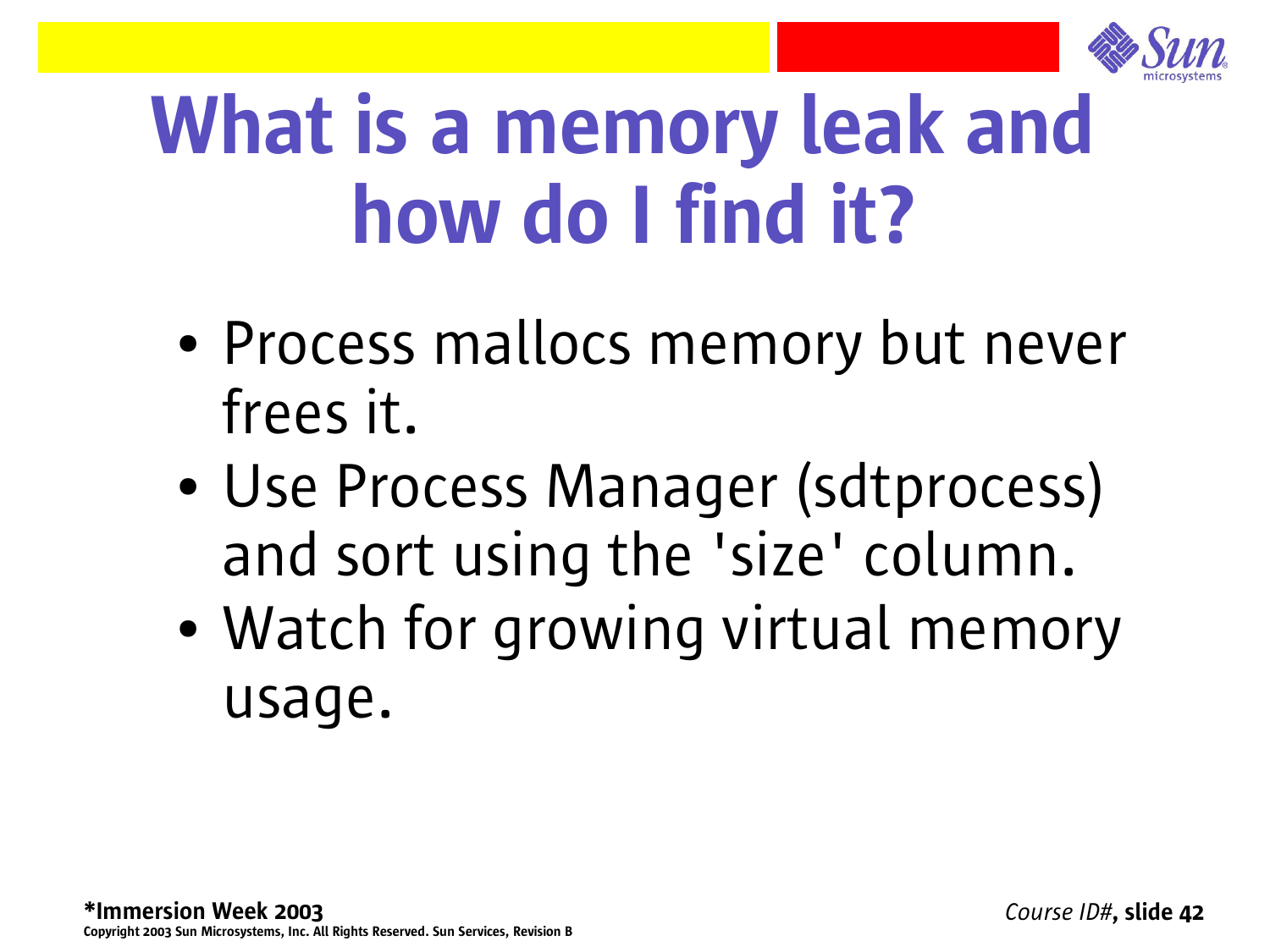

### Alleviating Memory problems

- Solaris Resource Mgr. can control VM usage.
- Memory bottleneck is also CPU, Disk bottleneck!
- Add memory or eliminate processes if scan rate to high
- Add swap if swap low (swap -a)
- Exit unused processes, control pigs, move some to other computers.
- Adjust page algorithms (kernel tuning)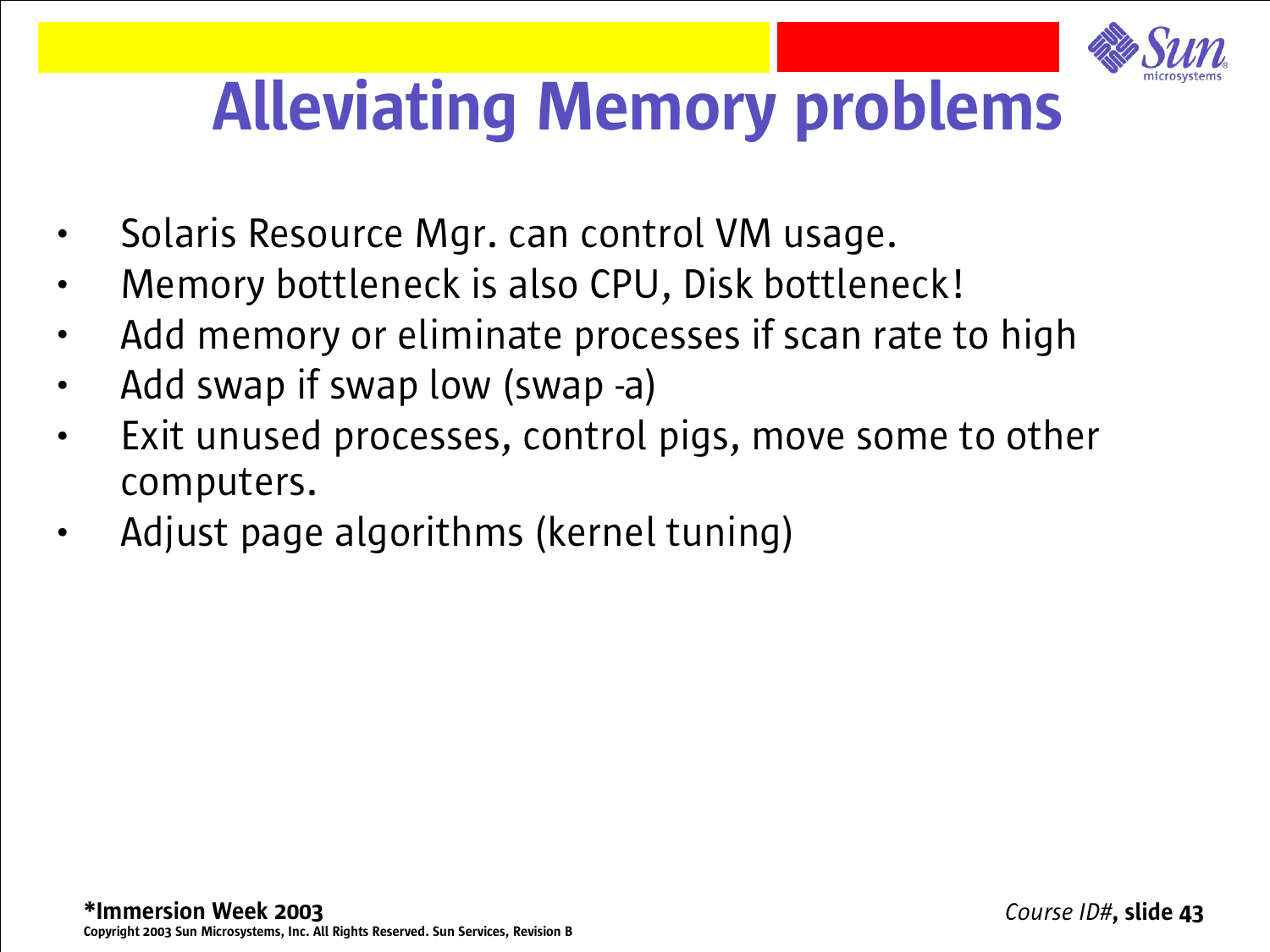

#### CPU Bottlenecks

- Too much system time
- Process priorities
- Lock contention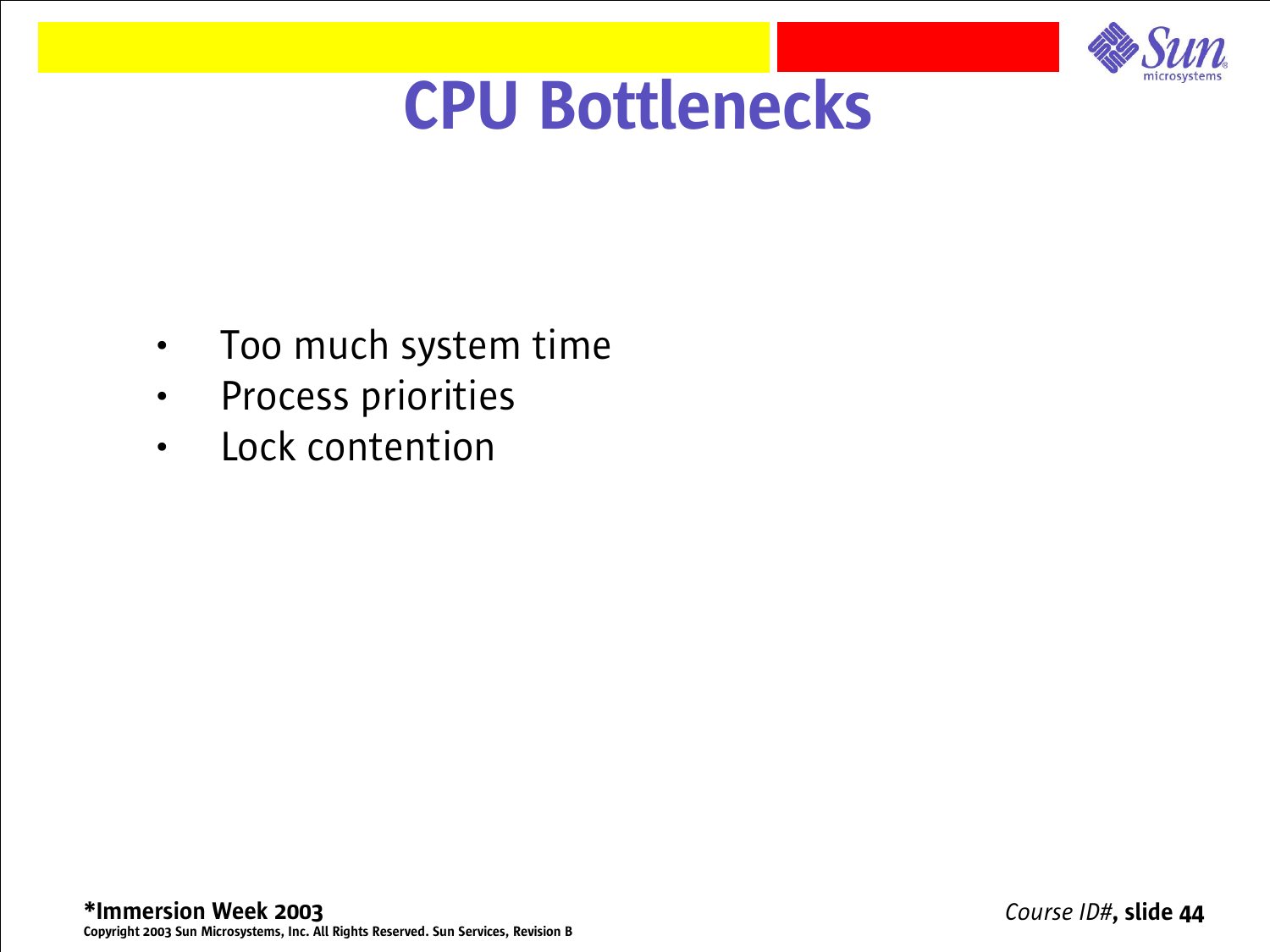

#### Determining CPU Utilization mpstat

smtx - number of times a mutex lock not gotten (>200/CPU is bad) usr - CPU executing for user sys - CPU executing for system (>35% is bad) wt - idle time waiting for I/O to complete idl - idle CPU time

|  |  |  |  |  | CPU minf mjf xcal intr ithr csw icsw migr smtx srw syscl usr sys wt idl |  |  |
|--|--|--|--|--|-------------------------------------------------------------------------|--|--|
|  |  |  |  |  | 10 136  0 614  300  100  297  51  20  15  0  827  4  4  19  73          |  |  |
|  |  |  |  |  | 11 71 0 105 111 5 384 102 17 4 0 645 2 6 19 74                          |  |  |
|  |  |  |  |  | 14 78 0 126 221 75 387 90 17 13 0 585 3 2 32 64                         |  |  |
|  |  |  |  |  | 15 112 0 71 444 337 314 73 19 4 0 756 2 4 10 84                         |  |  |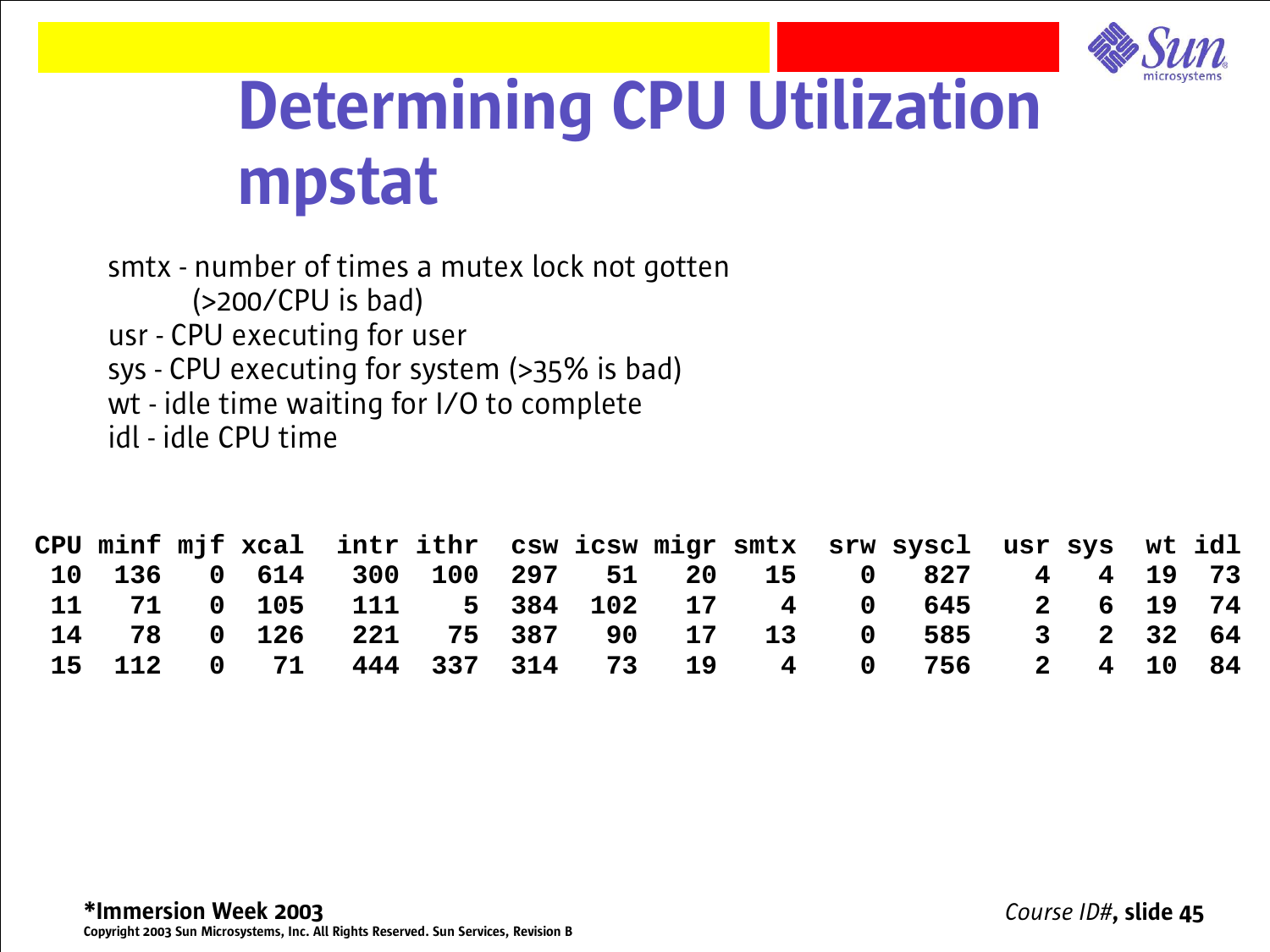

#### Determining CPU Utilization sar -q 5 30

NOTE: Zeros are blank filled. runq-sz - Size of the system-wide run queue >4/CPU is bad %runocc - % of time run queue occupied

16:27:40 runq-sz %runocc swpq-sz %swpocc 16:27:45 16:27:50 16:27:55 16:28:00 1.0 20 16:28:50 1.0 40 16:28:55 2.0 20 16:29:00 2.0 20 16:29:25 2.0 20

\*Immersion Week 2003 Copyright 2003 Sun Microsystems, Inc. All Rights Reserved. Sun Services, Revision B

*Course ID#*, slide 46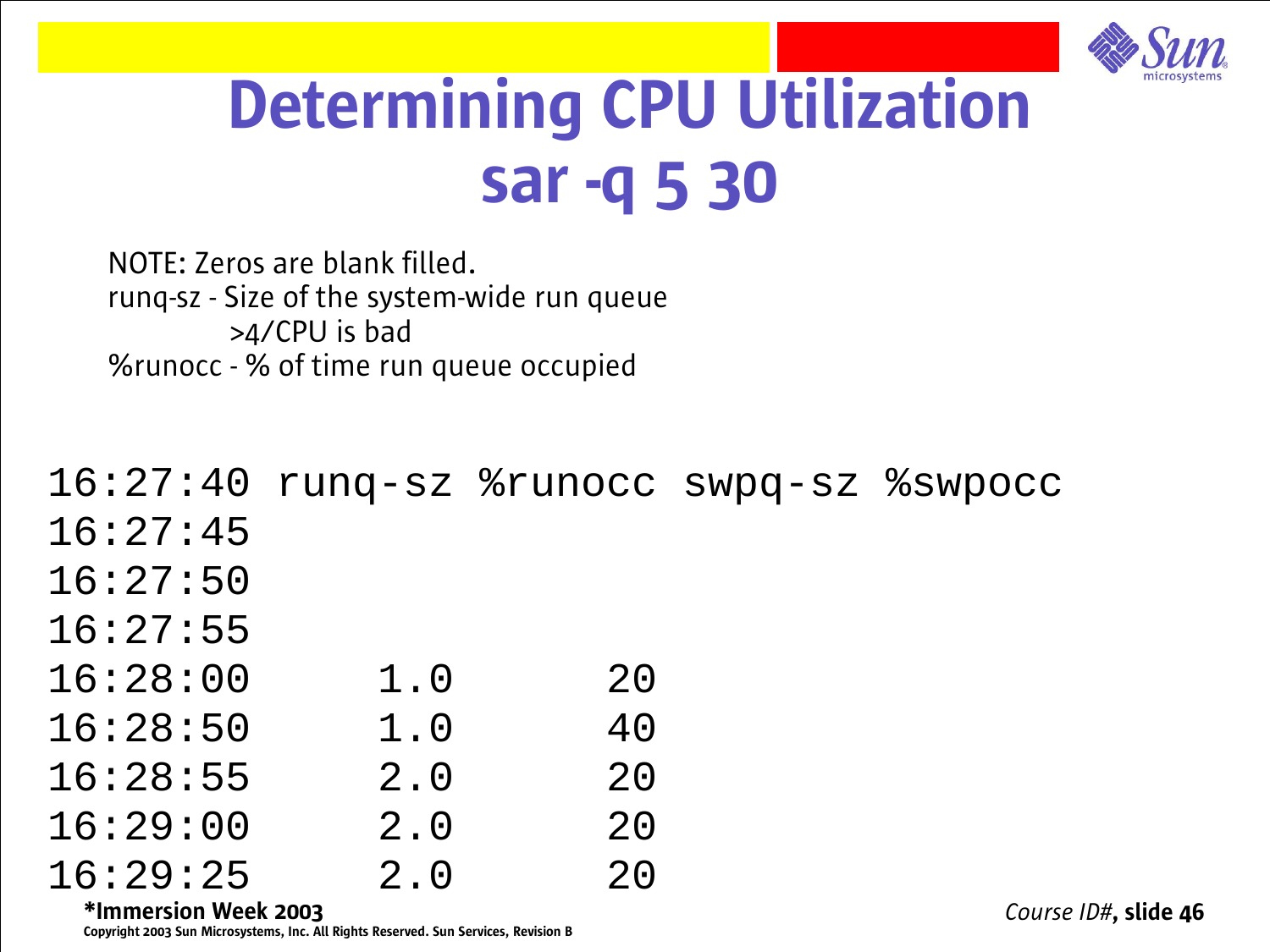

## CPU usage example

#### **Vmstat output**

|  |       | procs | memory                                                                              | disk<br>page |  |  |  | faults<br>cpu |  |  |  |    |          |  |  |
|--|-------|-------|-------------------------------------------------------------------------------------|--------------|--|--|--|---------------|--|--|--|----|----------|--|--|
|  | r b w |       | swap free re mf pi po fr de sr m1 m2 m3 m4 in sy                                    |              |  |  |  |               |  |  |  | CS | us sy id |  |  |
|  |       |       | 0 0 0 724616 32464    0  0  0  0  0  0  0  0  0  0  0  628 1393    1095    0  0  99 |              |  |  |  |               |  |  |  |    |          |  |  |
|  |       |       |                                                                                     |              |  |  |  |               |  |  |  |    |          |  |  |
|  |       |       | 0 0 0 724640 32488 0 22 0 0 0 0 0 13 13 13 0 787 116734 1131 12 14 73               |              |  |  |  |               |  |  |  |    |          |  |  |
|  |       |       |                                                                                     |              |  |  |  |               |  |  |  |    |          |  |  |

|    |                   |             |                   |     |                |     |     | mpstat output |                         |             |           |                |              |             |     |
|----|-------------------|-------------|-------------------|-----|----------------|-----|-----|---------------|-------------------------|-------------|-----------|----------------|--------------|-------------|-----|
|    |                   |             | CPU minf mjf xcal |     | intr ithr      |     |     |               | csw icsw migr smtx      |             | srw syscl |                | usr sys      | wt          | idl |
| 10 | 8                 | $\mathbf 0$ | 325               | 300 | 100            | 313 | 99  | 3             | 1                       | $\mathbf 0$ | 239       | $\mathbf 0$    | $\mathbf 0$  | 0           | 100 |
| 11 | 8                 | $\mathbf 0$ | 28                | 109 | 7              | 349 | 98  | 6             | 1                       | $\mathbf 0$ | 665       | $\mathbf 0$    | $\mathbf 0$  | $\mathbf 0$ | 99  |
| 14 | 5                 | $\mathbf 0$ | $\overline{2}$    | 239 | 90             | 331 | 99  | 5             | 1                       | $\mathbf 0$ | 266       | $\mathbf 0$    | 1            | $\mathbf 0$ | 99  |
| 15 | 0                 | $\mathbf 0$ | 13                | 114 | 10             | 134 | 8   | 6             | 1                       | $\mathbf 0$ | 447       | $\overline{2}$ | $\mathbf{1}$ | $\mathbf 0$ | 97  |
|    | CPU minf mjf xcal |             |                   |     | intr ithr      |     |     |               | csw icsw migr smtx      |             | srw syscl |                | usr sys      | wt          | idl |
| 10 | 11                | $\mathbf 0$ | 338               | 301 | 100            | 262 | 83  | 10            | $\overline{\mathbf{4}}$ |             | 0 23226   | 10             | 11           | $\mathbf 0$ | 79  |
| 11 | $\mathbf 0$       | $\mathbf 0$ | 3                 | 117 | $\overline{2}$ | 213 | 65  | 18            | 17                      |             | 0 60267   | 27             | 25           | 6           | 42  |
| 14 | 5                 | $\mathbf 0$ | 4                 | 193 | 56             | 366 | 99  | 20            | 8                       | $\mathbf 0$ | 1892      | $\mathbf{1}$   | 5            | 21          | 73  |
| 15 | 5                 | $\mathbf 0$ | 20                | 266 | 156            | 294 | 82  | 18            | 11                      | 0           | 20119     | 8              | 10           | $\mathbf 0$ | 82  |
|    | CPU minf mjf xcal |             |                   |     | intr ithr      |     |     |               | csw icsw migr smtx      |             | srw syscl |                | usr sys      | wt          | idl |
| 10 | $\mathbf 0$       | $\mathbf 0$ | 324               | 300 | 100            | 309 | 97  | 6             | $\mathbf{2}$            | $\mathbf 0$ | 392       | $\mathbf 0$    | $\mathbf 0$  | $\mathbf 0$ | 99  |
| 11 | $\mathbf 0$       | $\mathbf 0$ | $\mathbf 0$       | 118 | $\mathbf{2}$   | 172 | 59  | 16            | 7                       | $\mathbf 0$ | 66116     | 27             | 30           | $\mathbf 0$ | 43  |
| 14 | $\mathbf 0$       | $\mathbf 0$ | $\mathbf 0$       | 208 | 60             | 234 | 73  | 19            | 7                       | $\mathbf 0$ | 50734     | 22             | 23           | $\mathbf 0$ | 55  |
| 15 | 0                 | $\mathbf 0$ | $\mathbf 0$       | 125 | 22             | 385 | 104 | 23            | 1                       | $\mathbf 0$ | 638       | $\mathbf 0$    | 1            | $\mathbf 0$ | 99  |

#### \*Immersion Week 2003

*Course ID#*, slide 47

Copyright 2003 Sun Microsystems, Inc. All Rights Reserved. Sun Services, Revision B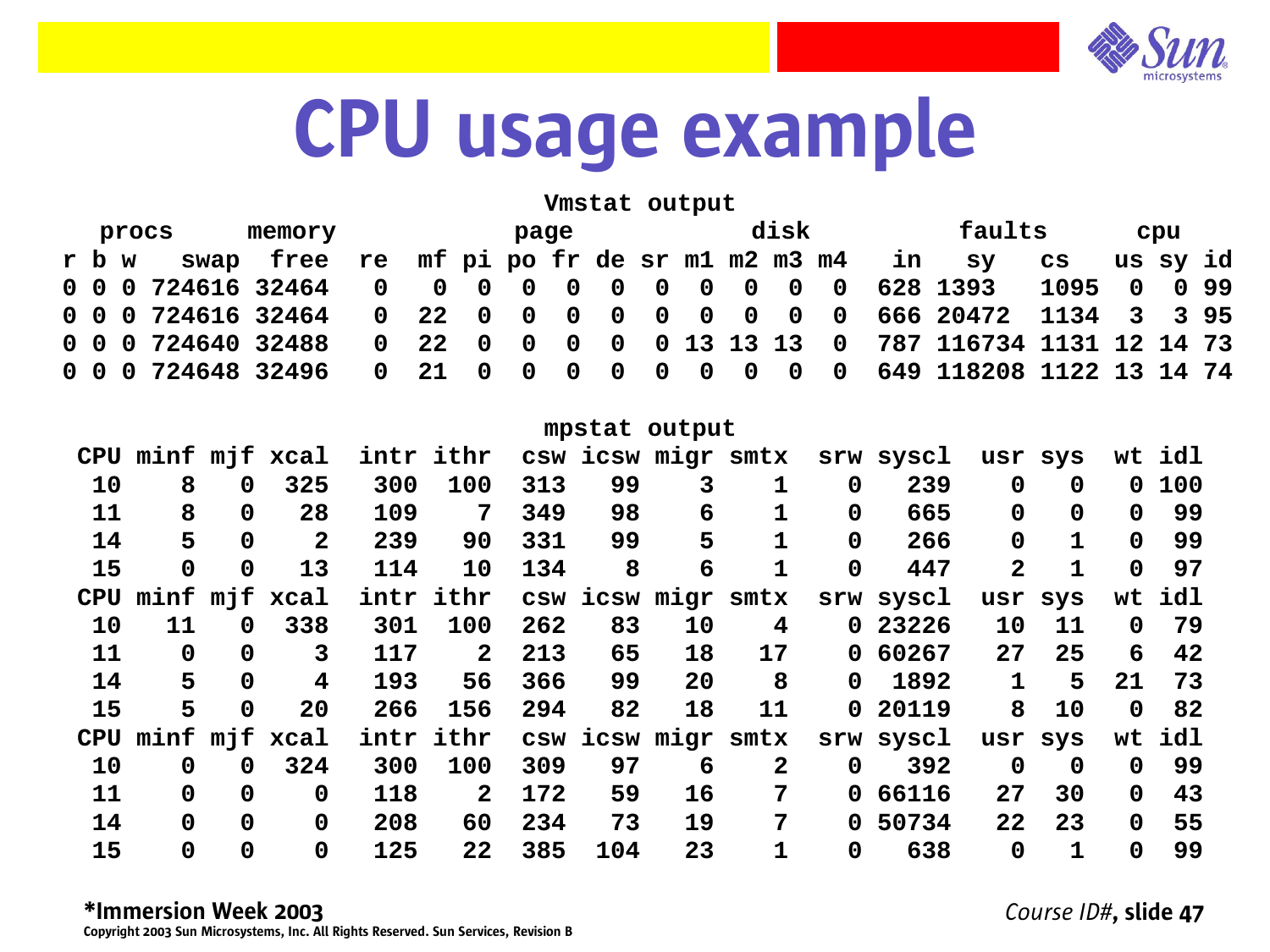

# prstat features in Solaris 8

- User, project, processor based CPU utilization
- lightweight thread information
- System/user/sleep time per process
- trap, signal, system call, page fault information
- **user lock information**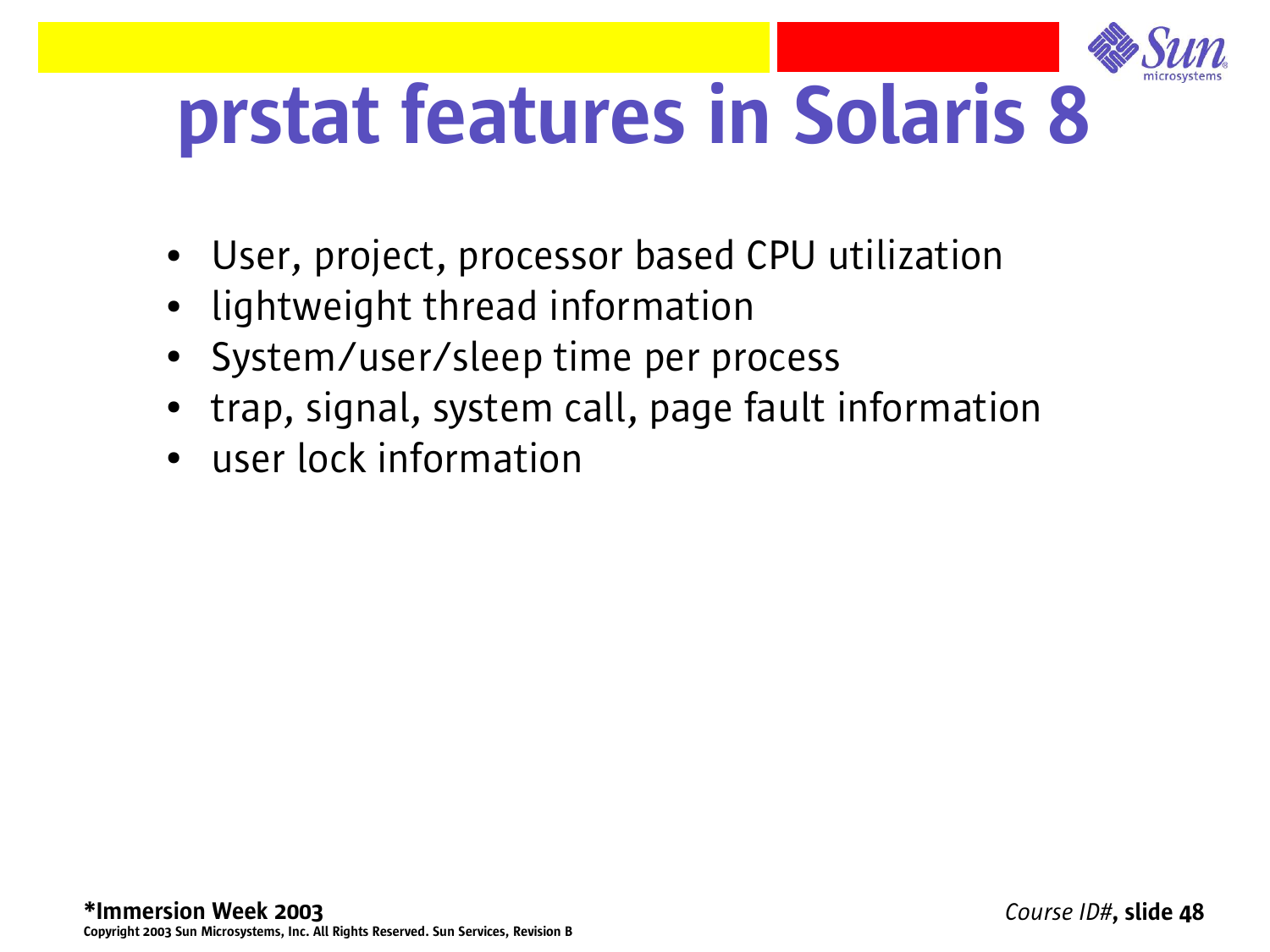

## Sample prstat output

| NPROC USERNAME | STZE  | RSS.  | MEMORY | TTMF.   | CPU  |
|----------------|-------|-------|--------|---------|------|
| 42 jlaurent    | 559M  | 251M  | 69%    | 2:05:00 | 76%  |
| 34 root        | 253M  | 104M  | $29$ . | 4:50:42 | 3.4% |
| 1 daemon       | 2648K | 1208K | 0.3    | 0:00:00 |      |

|                                                        |  |  |  |  |  |  | PID USERNAME USR SYS TRP TFL DFL LCK SLP LAT VCX ICX SCL SIG PROCESS/NLWP |
|--------------------------------------------------------|--|--|--|--|--|--|---------------------------------------------------------------------------|
|                                                        |  |  |  |  |  |  | $16691$ jlaurent 33 33 - - - - 39 - 459 328 12K 0 prstat/1                |
|                                                        |  |  |  |  |  |  | 16561 jlaurent 4.5 2.6 - - - - 92 - 80 120 402 0 soffice.bin/5            |
|                                                        |  |  |  |  |  |  | 9426 jlaurent 1.9 0.8 - - - - 97 - 100 32 2K 23 netscape/1                |
| $17863$ root $1.3$ 0.3 - - - - 98 - 291 14 2K 2 Xsun/1 |  |  |  |  |  |  |                                                                           |
|                                                        |  |  |  |  |  |  | $24684$ jlaurent 0.1 0.0 - - - - 100 - 10 0 23 0 wish 8.1/1               |

| PID | USERNAME | <b>SIZE</b> | RSS STATE  |    | PRI NICE       | TIME                   | CPU PROCESS/LWPID           |
|-----|----------|-------------|------------|----|----------------|------------------------|-----------------------------|
|     | 65 root  | 2768K       | 800K sleep | 18 | $\overline{0}$ | $0:00:00$ 0.0% picld/4 |                             |
|     | 65 root  | 2768K       | 800K sleep | 58 | $\overline{0}$ | $0:00:00$ 0.0% picld/3 |                             |
|     | 65 root  | 2768K       | 800K sleep | 58 | $\overline{0}$ | $0:00:0000.0$ picld/2  |                             |
|     | 65 root  | 2768K       | 800K sleep | 18 | $\overline{0}$ | $0:00:00$ 0.0% picld/1 |                             |
|     | 58 root  | 2072K       | 928K sleep | 59 | $\overline{0}$ |                        | $0:00:00$ 0.0% syseventd/11 |
|     | 58 root  | 2072K       | 928K sleep | 59 | $\overline{0}$ |                        | $0:00:00$ 0.0% syseventd/10 |
|     | 58 root  | 2072K       | 928K sleep | 52 | $\overline{0}$ |                        | $0:00:00$ 0.0% syseventd/9  |
|     | 58 root  | 2072K       | 928K sleep | 52 | $\overline{0}$ |                        | $0:00:00$ 0.0% syseventd/8  |
|     | 58 root  | 2072K       | 928K sleep | 52 | $\overline{0}$ |                        | $0:00:00$ 0.0% syseventd/7  |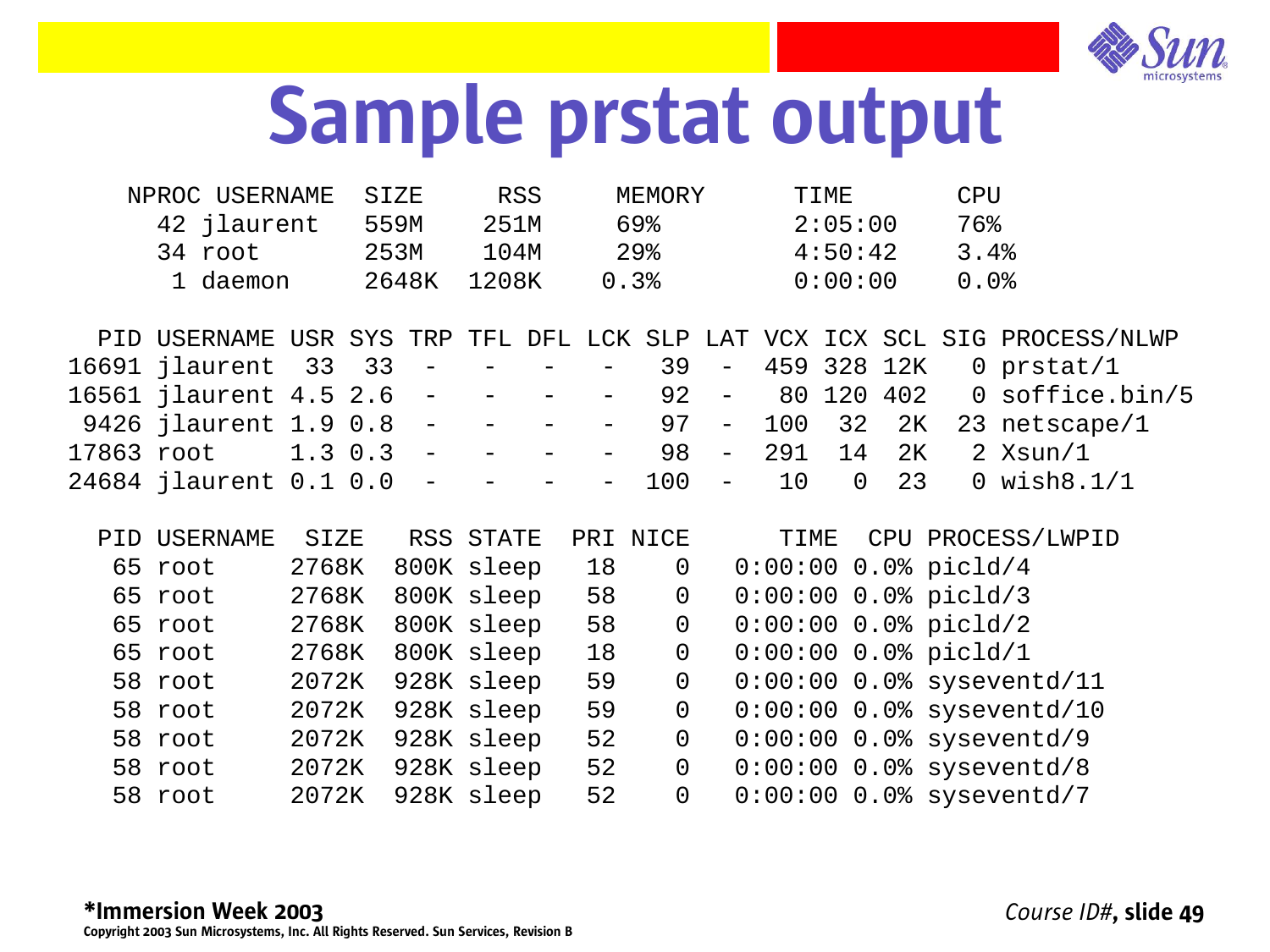

#### CPU Run Queues

- Run queue indicates how far over utilized (or under configured) your system is.
- load average = running + run queue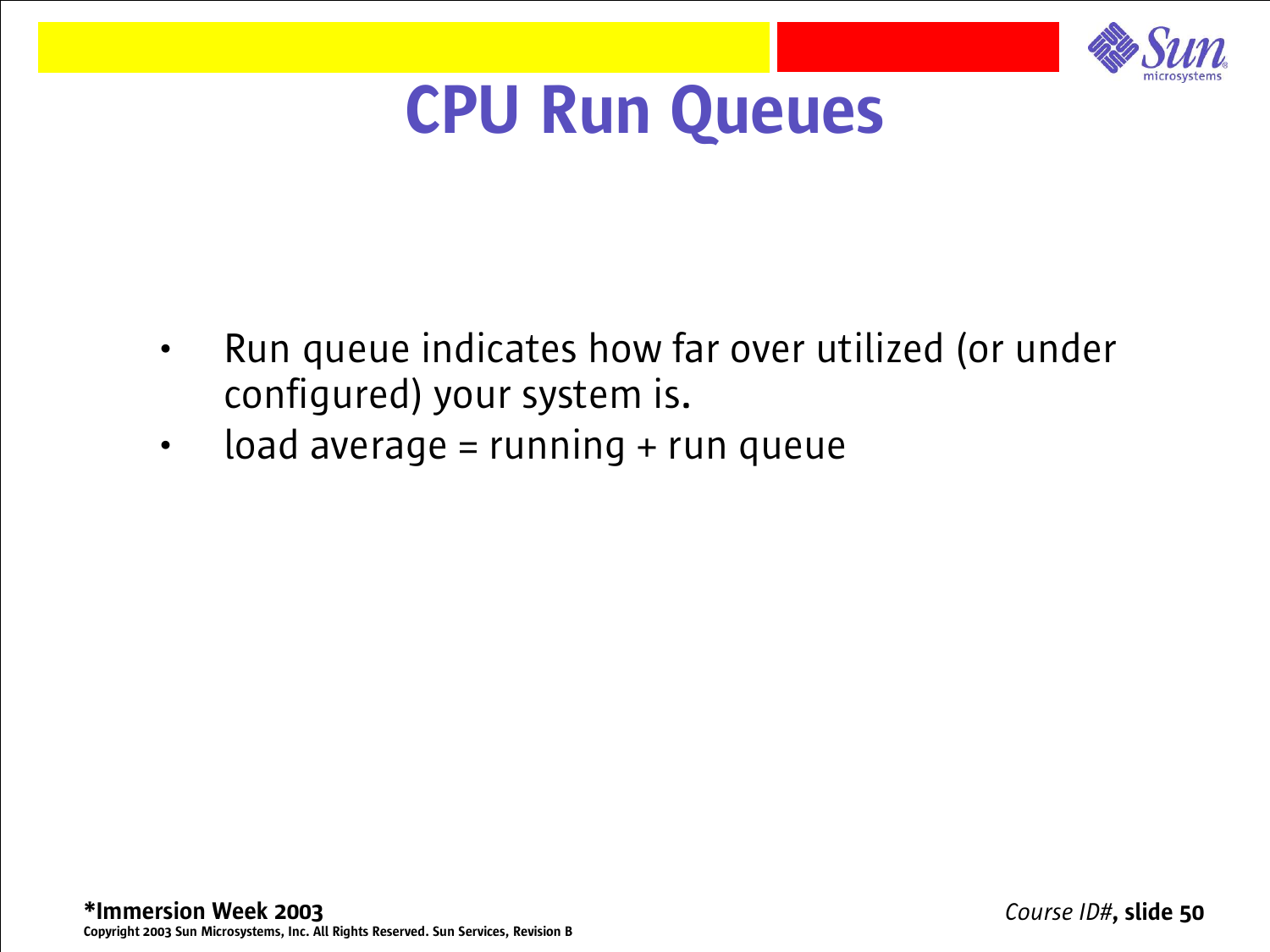

## Alleviating CPU problems

- More or Faster CPUs
- Add CPU cache
- Solaris Resource Manager
- Add memory if scan rate high
- Adjust process priorities (priocntl, nice)
- Control processor utilization (psrset)
- Adjust time slices (kernel tuning)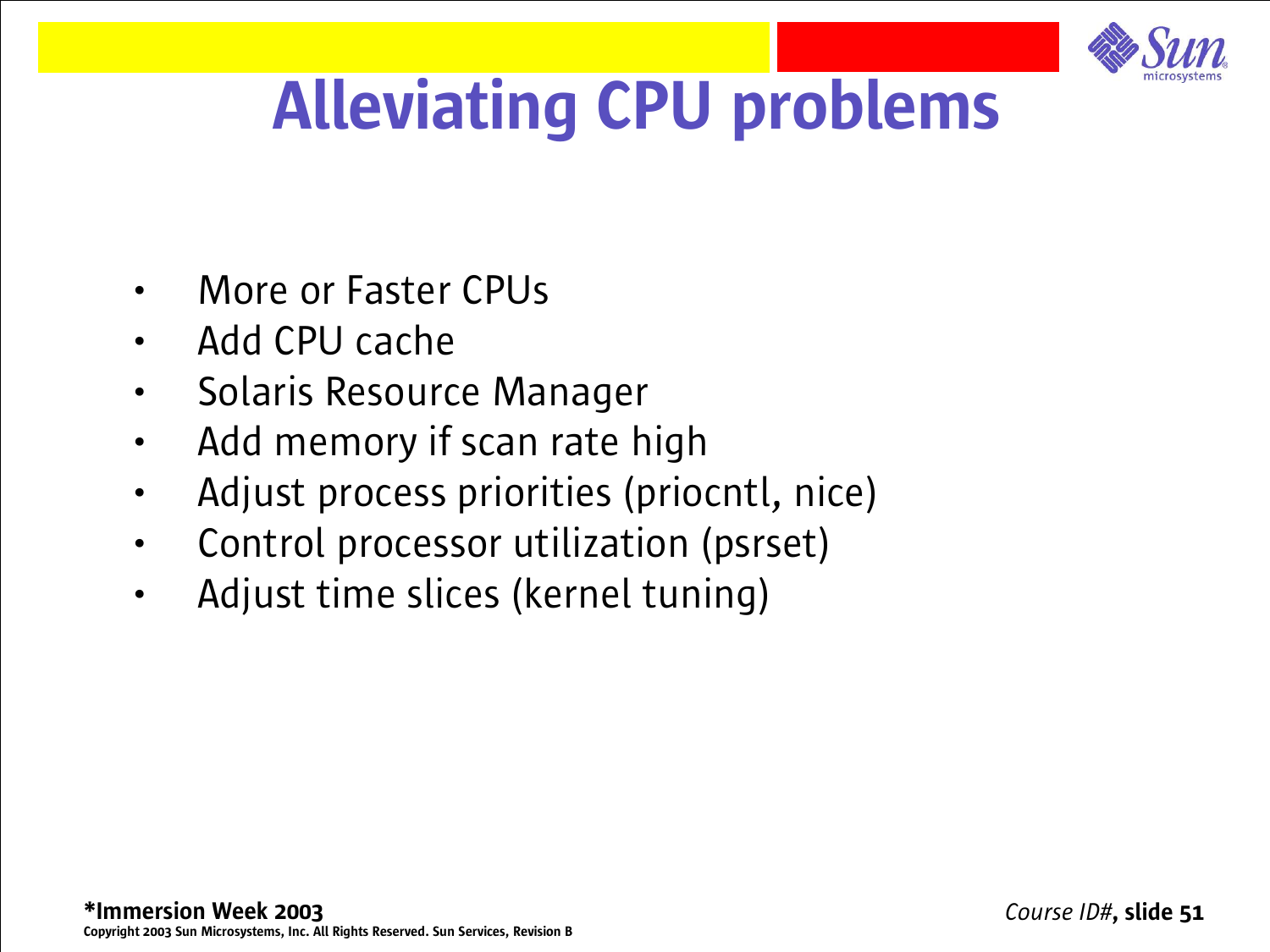### Pop Quiz

**How can I get configuration information about the customer's running system?**

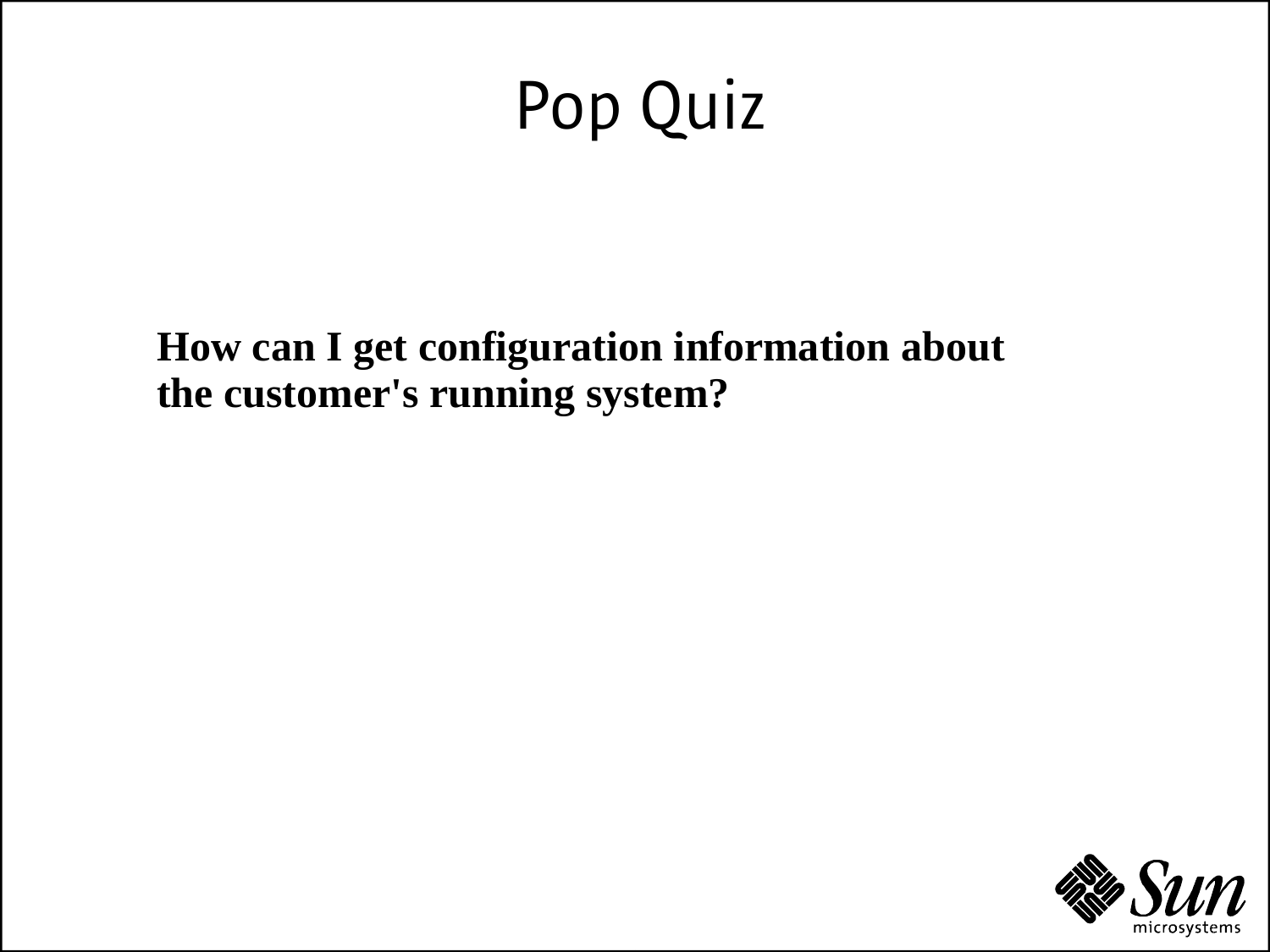

## Configuration commands

- psrinfo -v number and speed of CPUs
- prtconf memory and device tree information
- prtdiag CPU, Cache, Board, Memory, SBUS slot info
- /etc/release Solaris HW release info
- showrev -p Installed patch info
- sysdef kernel parameter info
- swap -l swap partition info
- pkginfo installed packages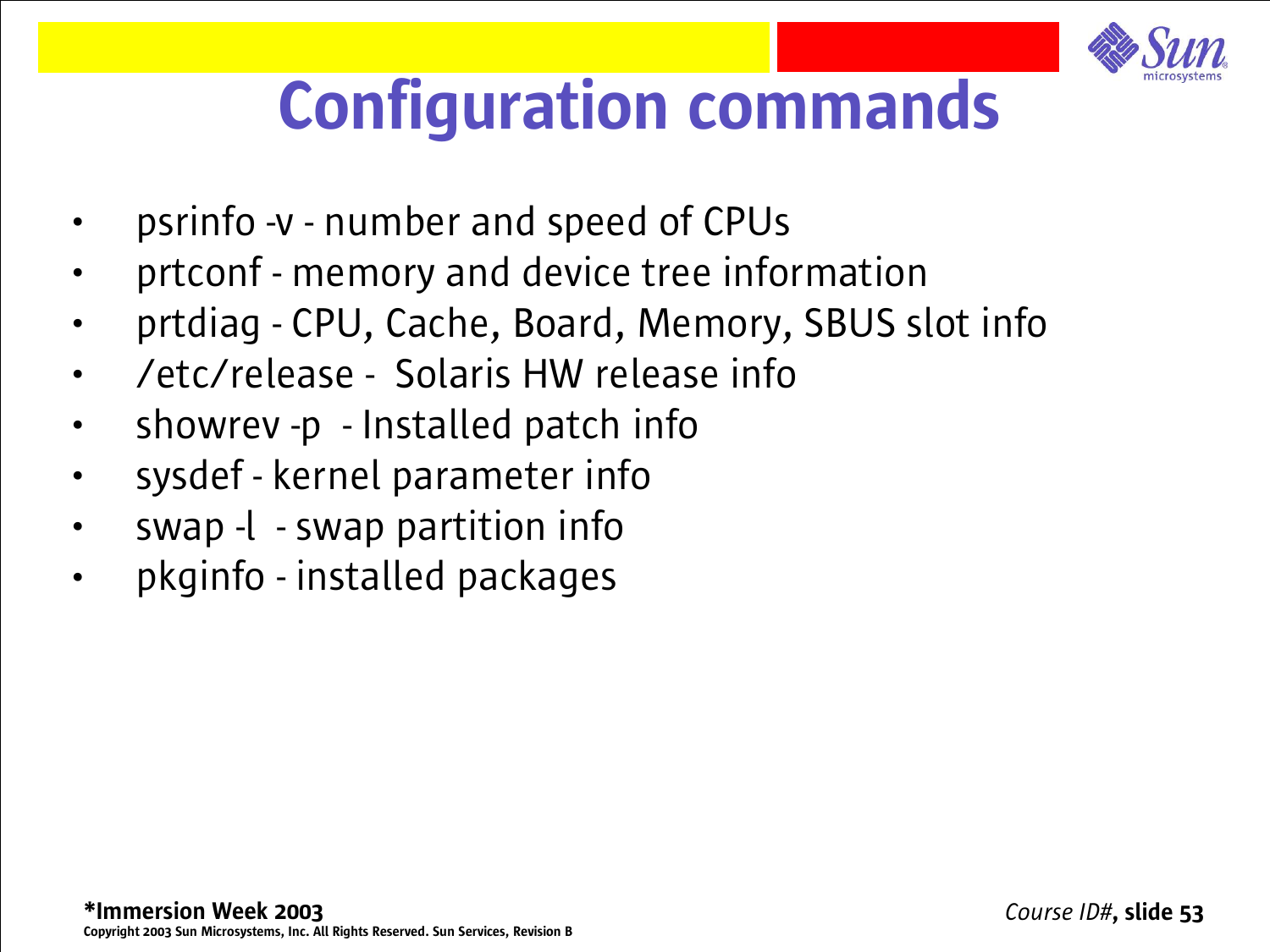#### Pop Quiz Kernel Tuning

**Can you give me a list of all the kernel tunable parameters?**

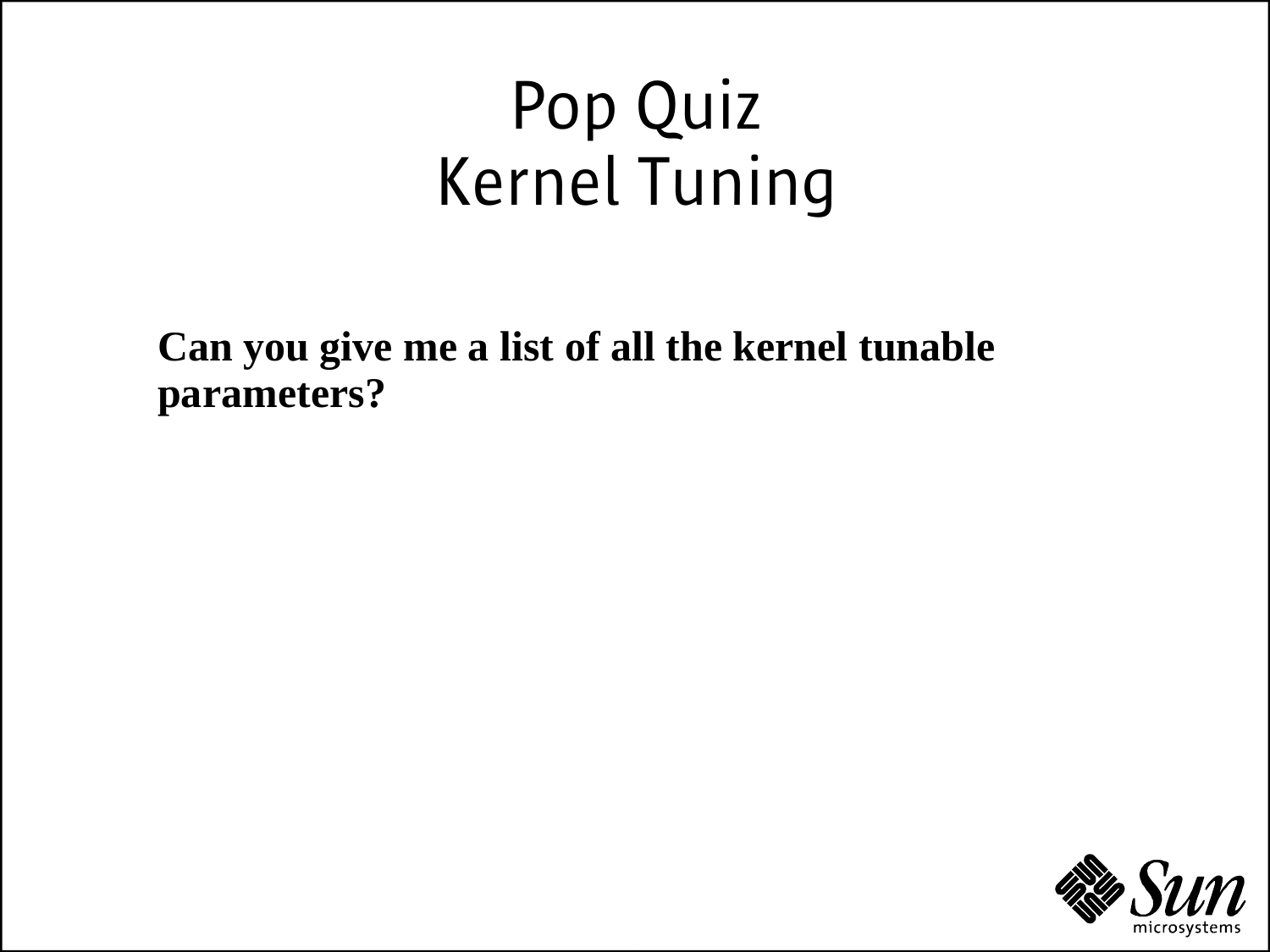

#### Pop Quiz Kernel Tuning

Can you give me a list of all the Solaris tunable parameters?

- docs.sun.com: Solaris Tunable Parameters collection
- Buy Adrian's book
- sysdef
- Parameters can be changed in /etc/system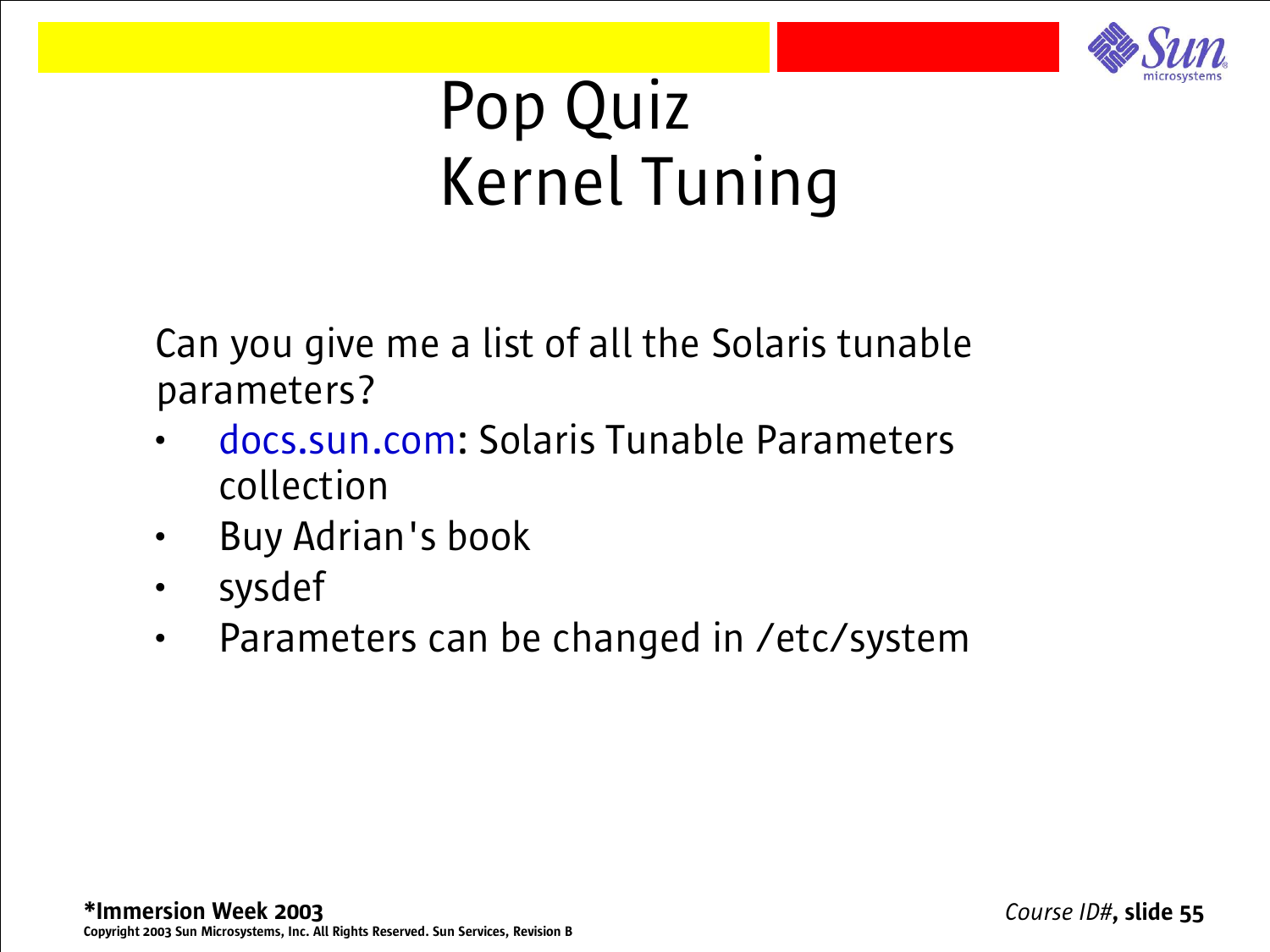

## Why should I use sar?

- sar collects all performance data
- sar inclues timestamps
- sar dumps to a binary file for review
- Examples
	- sar -A -o sarfile 5 30 >/dev/null &
	- Collect all data in background to file every 5 seconds 30 times and inhibit screen output
	- sar -u -f sarfile (Report CPU utilization from file)
- sar -u 5 30 (Interactive version)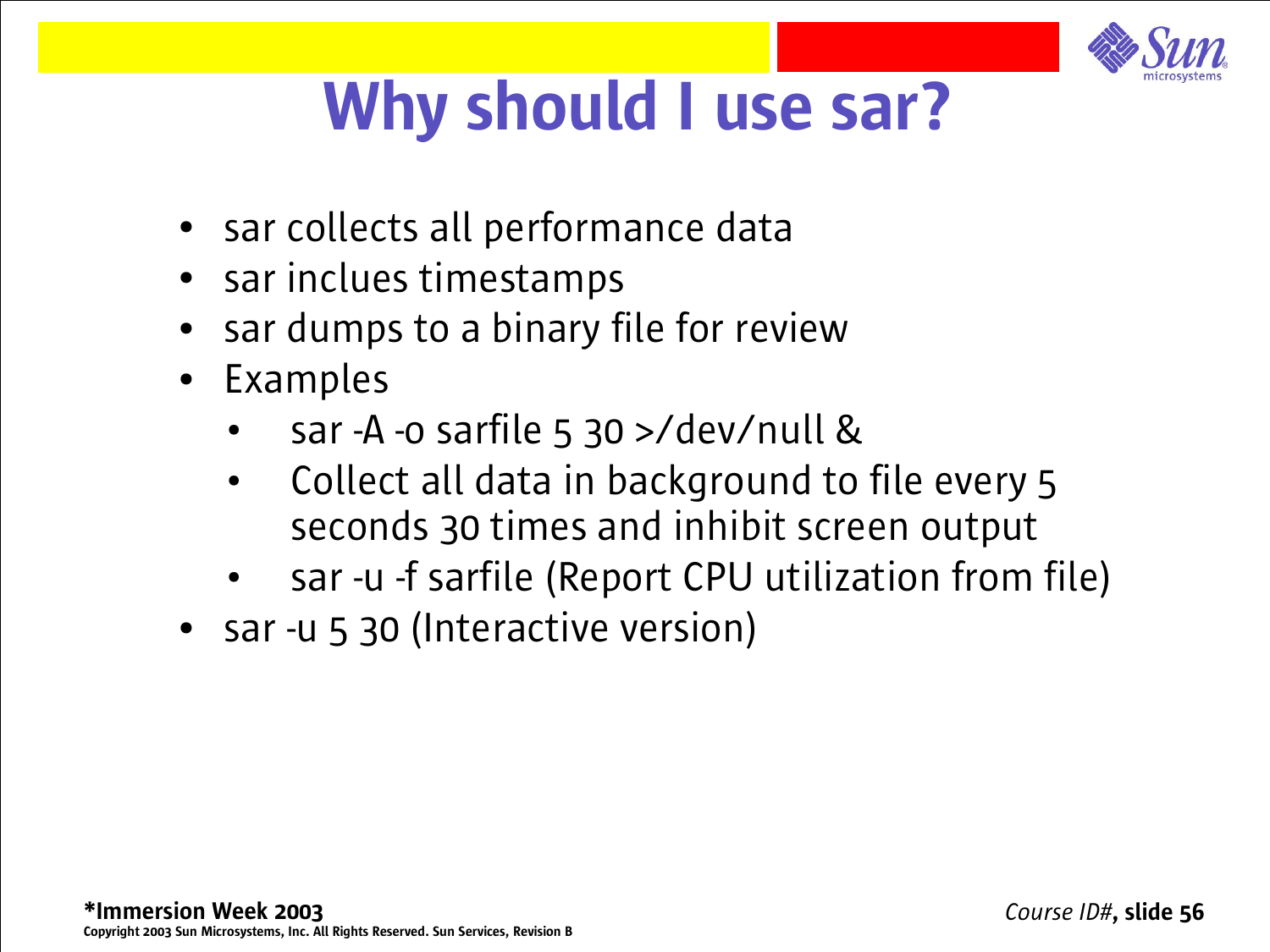

# Solaris 9 Performance Enhancements

- Memory Placement Optimization
- Large Page support
- File system loggin enhancements
- New threading model
- mtmalloc enhancments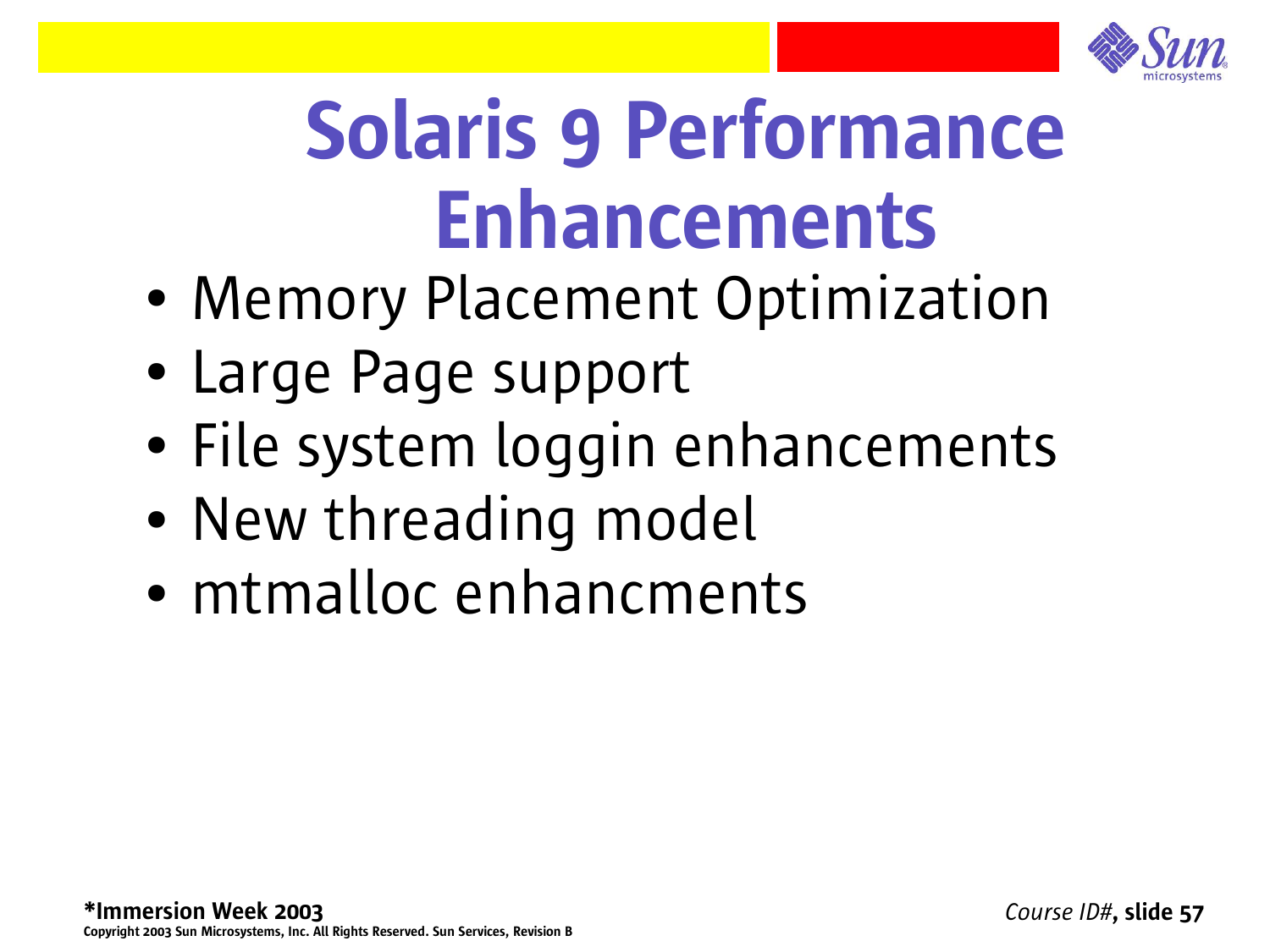## Pop Quiz

• **What free graphical performance tools are available?**

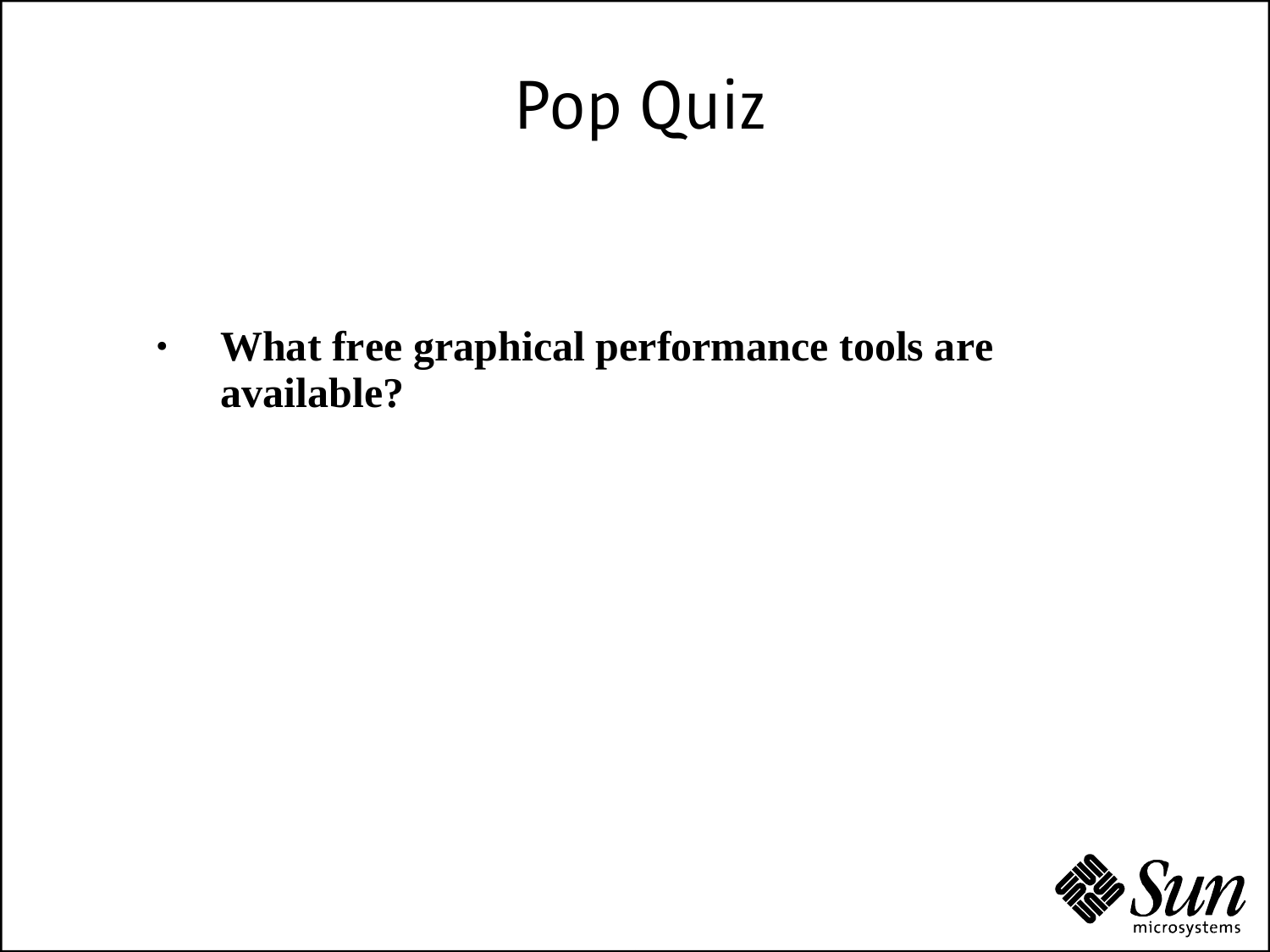## Pop Quiz

- **What free graphical performance tools are available**
- **SEtool**
- **Memtool, Taz disk tool ftp://playground.sun.com/pub/**
- **Sun Management Center (aka SyMon) free with every server**
- **sdtperfmeter**
- **CDE sdtwsinfo, sdtprocess**

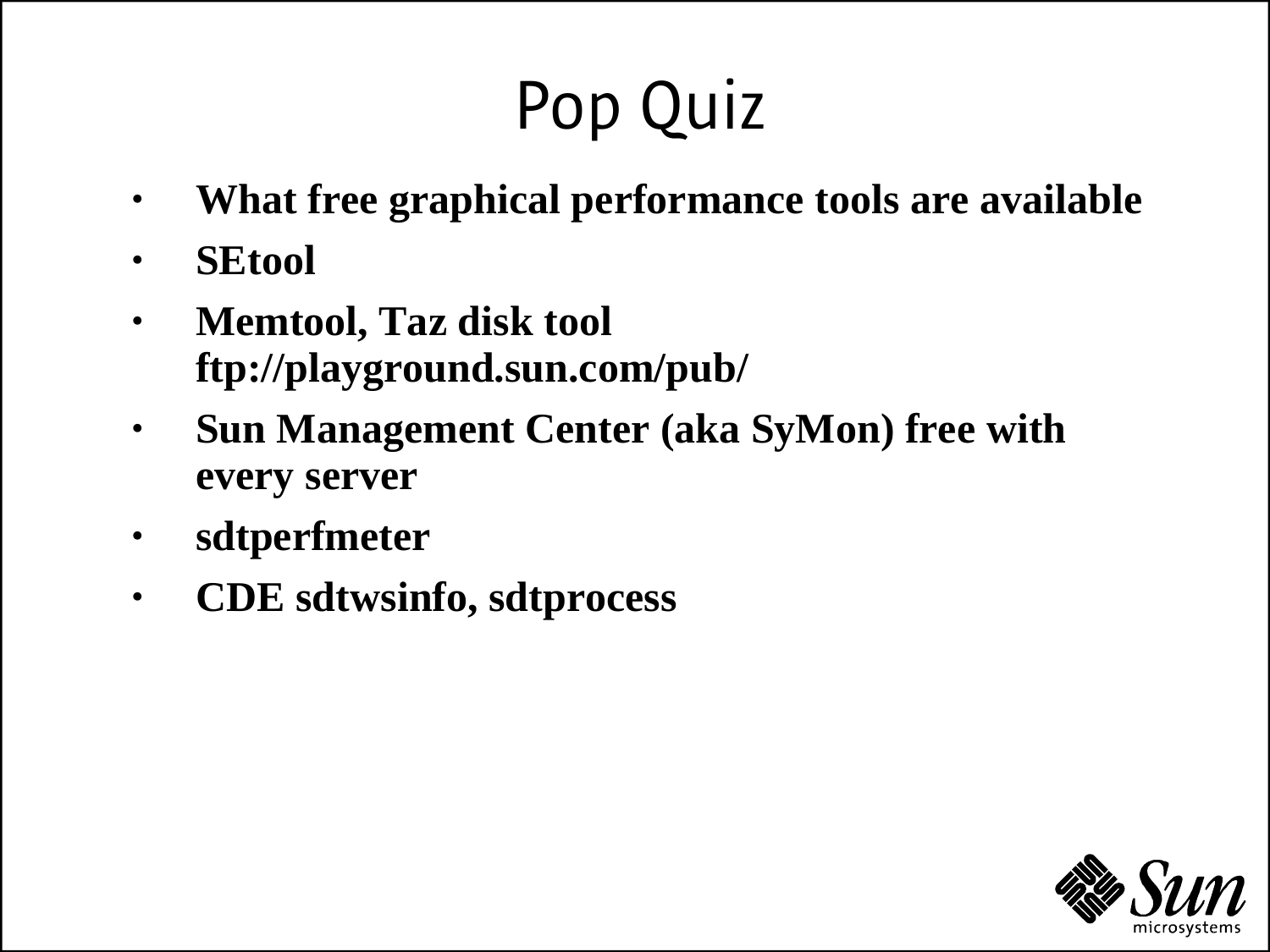

## Adrian's Top Ten Tips

- Look for a disk bottleneck. More than 30% busy or 50 ms service time is a bad sign.
- When the customer says disks are no problem, insist on seeing iostat -x output
- After tuning other items, check disks again
- Use nfsstat -m to find a busy net or NFS server
- Don't worry about vmstat free RAM, it will not go above "lotsfree" (Sol7 and earlier).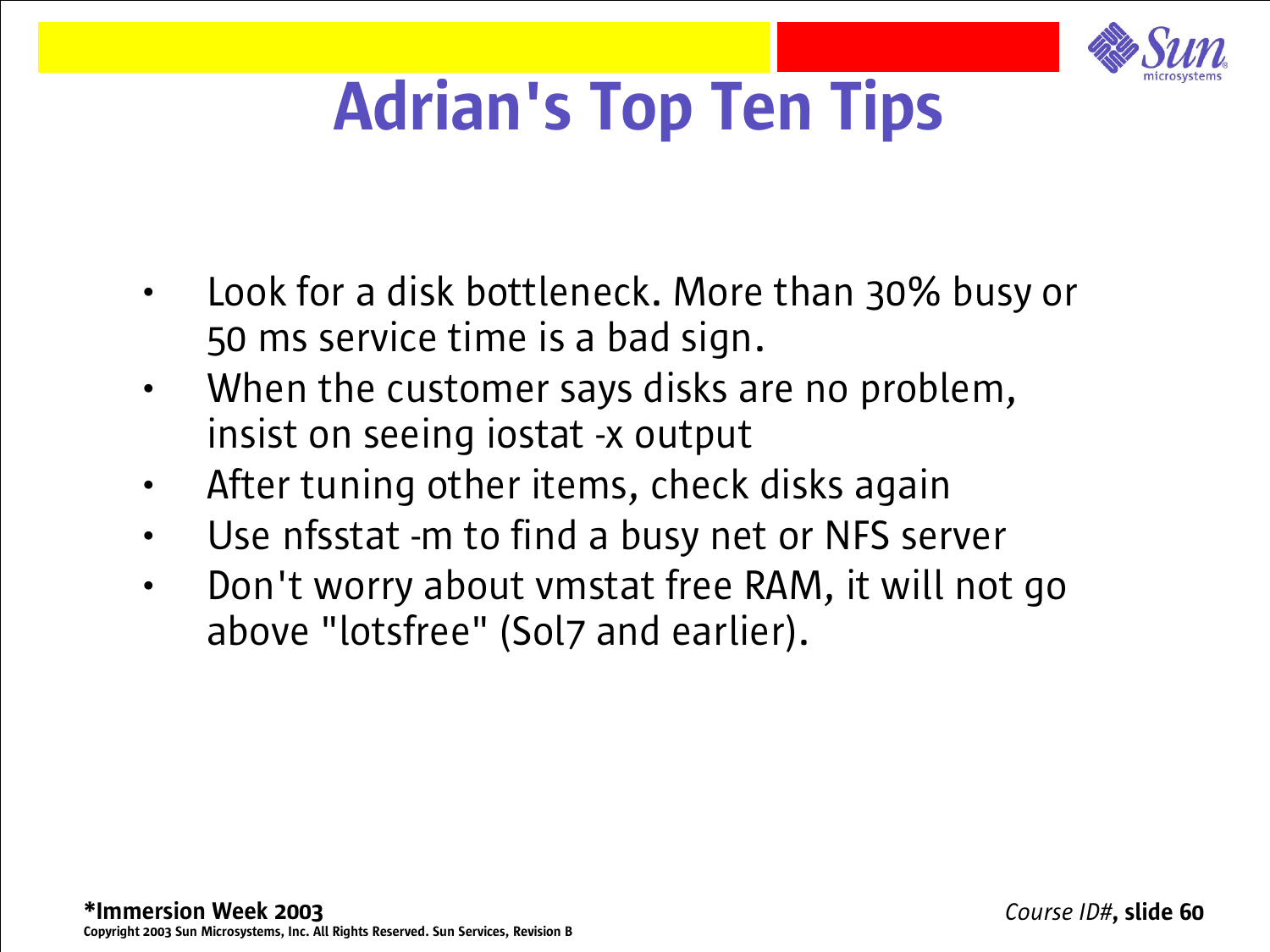

#### Adrian's Top Ten (cont.)

- Don't worry about pagein, pageout levels, all file I/O is done this way.
- Sustained high scan rates indicate a RAM shortage
- Run queue length >4/CPU indicates CPU shortage
- If block procs  $=$  runnable procs, check again for slow disk
- If sys CPU time > user time find out why. (Other than NFS servers)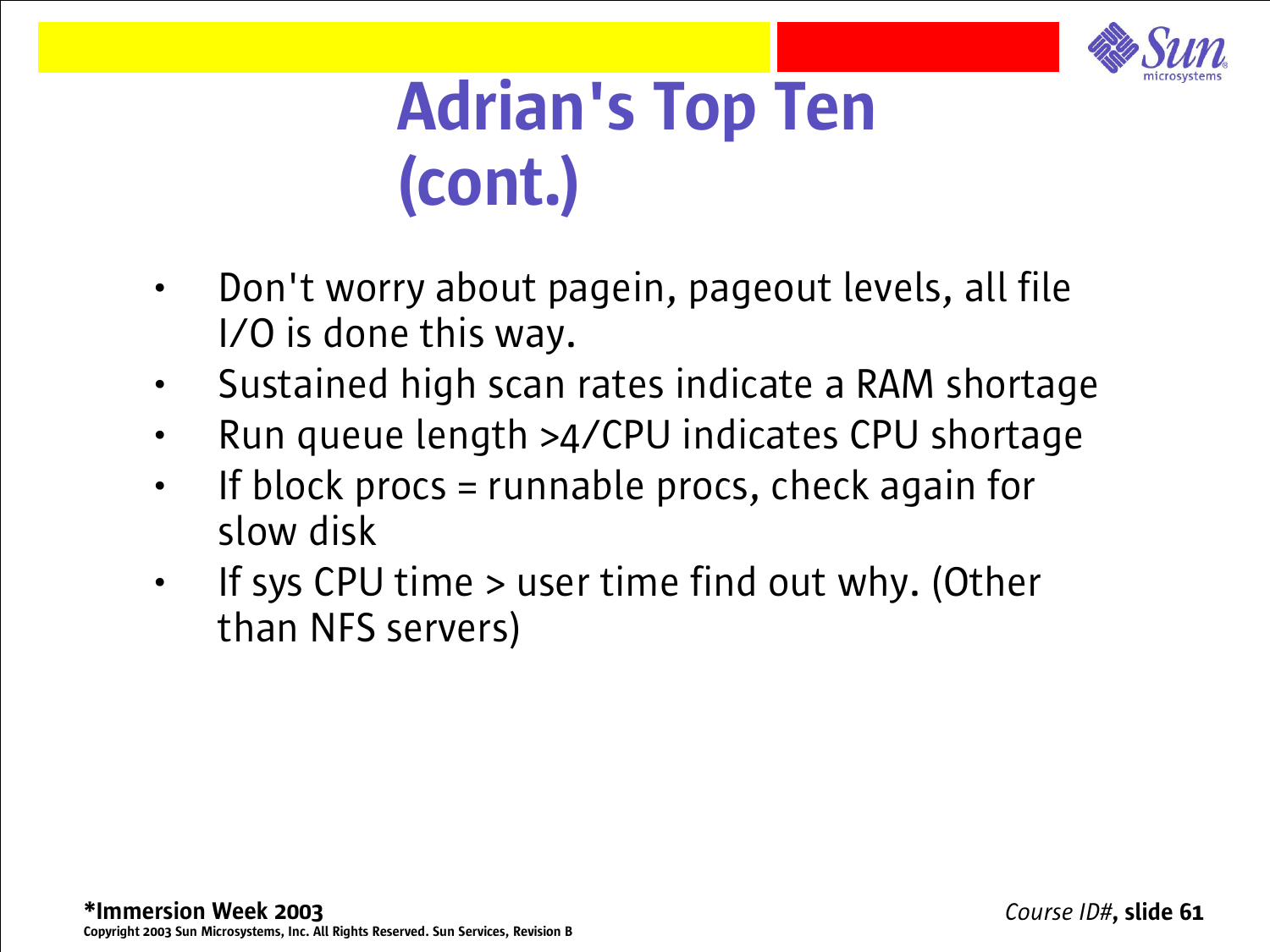

#### Lab 1 Memory and vmstat

cp /etc/system system.orig vi /etc/system set physmem=4000 # in pages =  $16$  MB Solaris X86 reboot start terminal window with vmstat 5 start terminal with iostat -x 5 start file manager start terminal window with applix -ss & restore /etc/system when done!

What is the scan rate? How much swapping is occuring? What is the CPU idle and system time? When does page scanning stop? What is the threshold for paging? What is the disk utilization?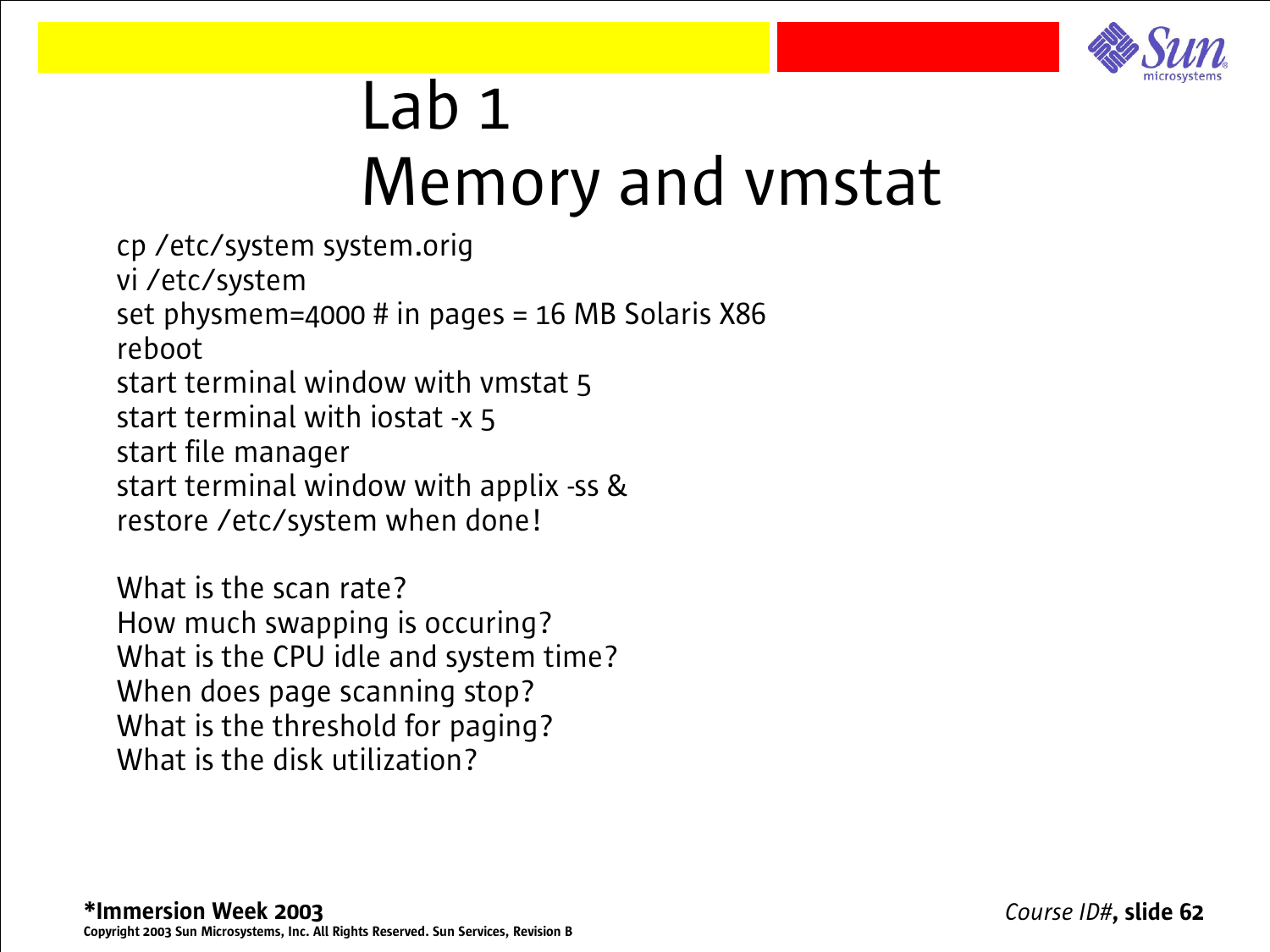

#### Lab 2 Disk I/O and iostat

Start terminal with iostat -x 5 Start terminal create file with 5 lines find / -name xxx -print & sh test.sh

What is the service time? What is the busy percentage? What is the queue length?

*Course ID#*, slide 63